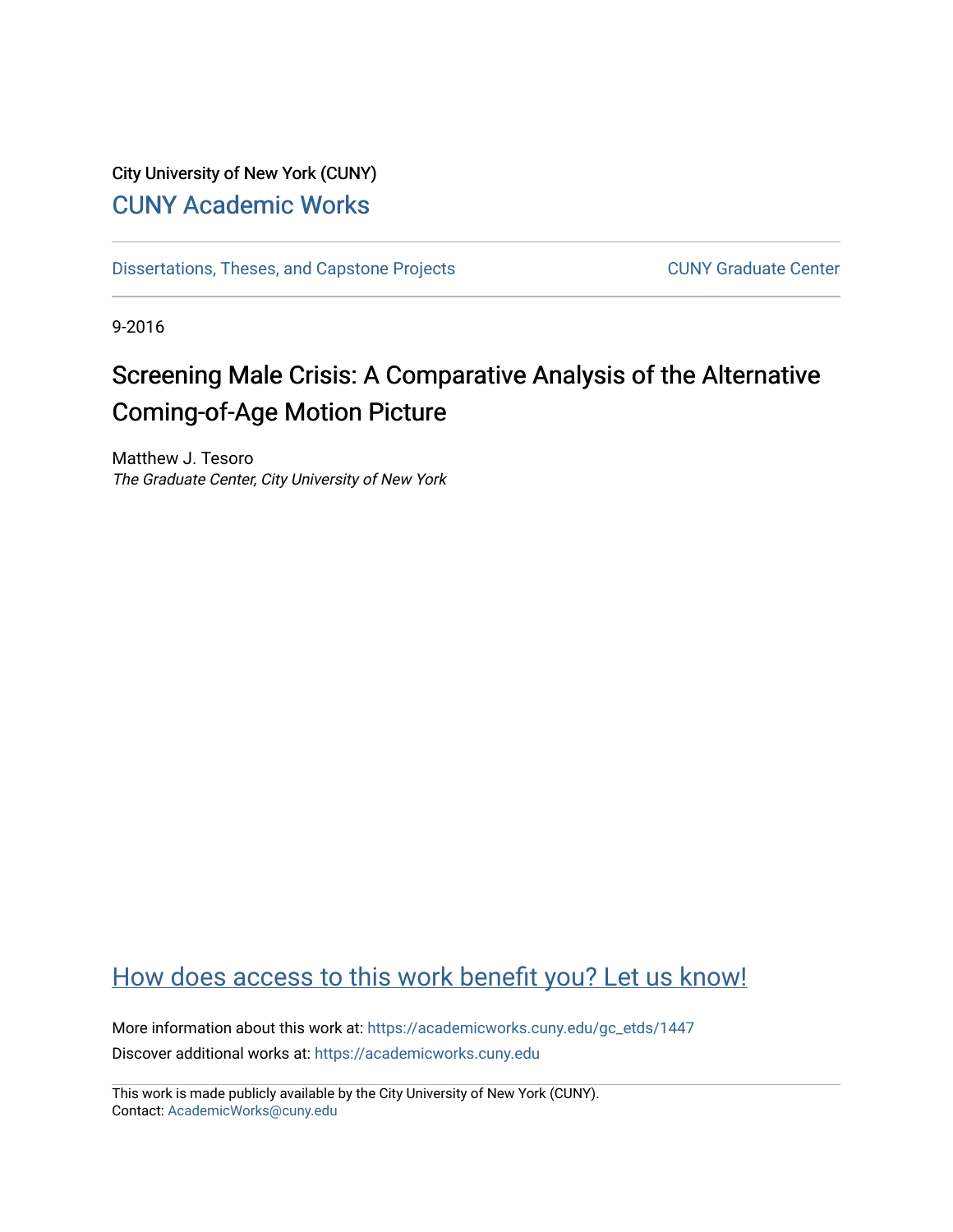## Screening Male Crisis: A Comparative Analysis of the Alternative Coming-of-Age Motion Picture

By

Matthew Tesoro

A master's thesis submitted to the Graduate Faculty in Liberal Studies in partial fulfillment of the requirements for the degree of Master of Arts, The City University of New York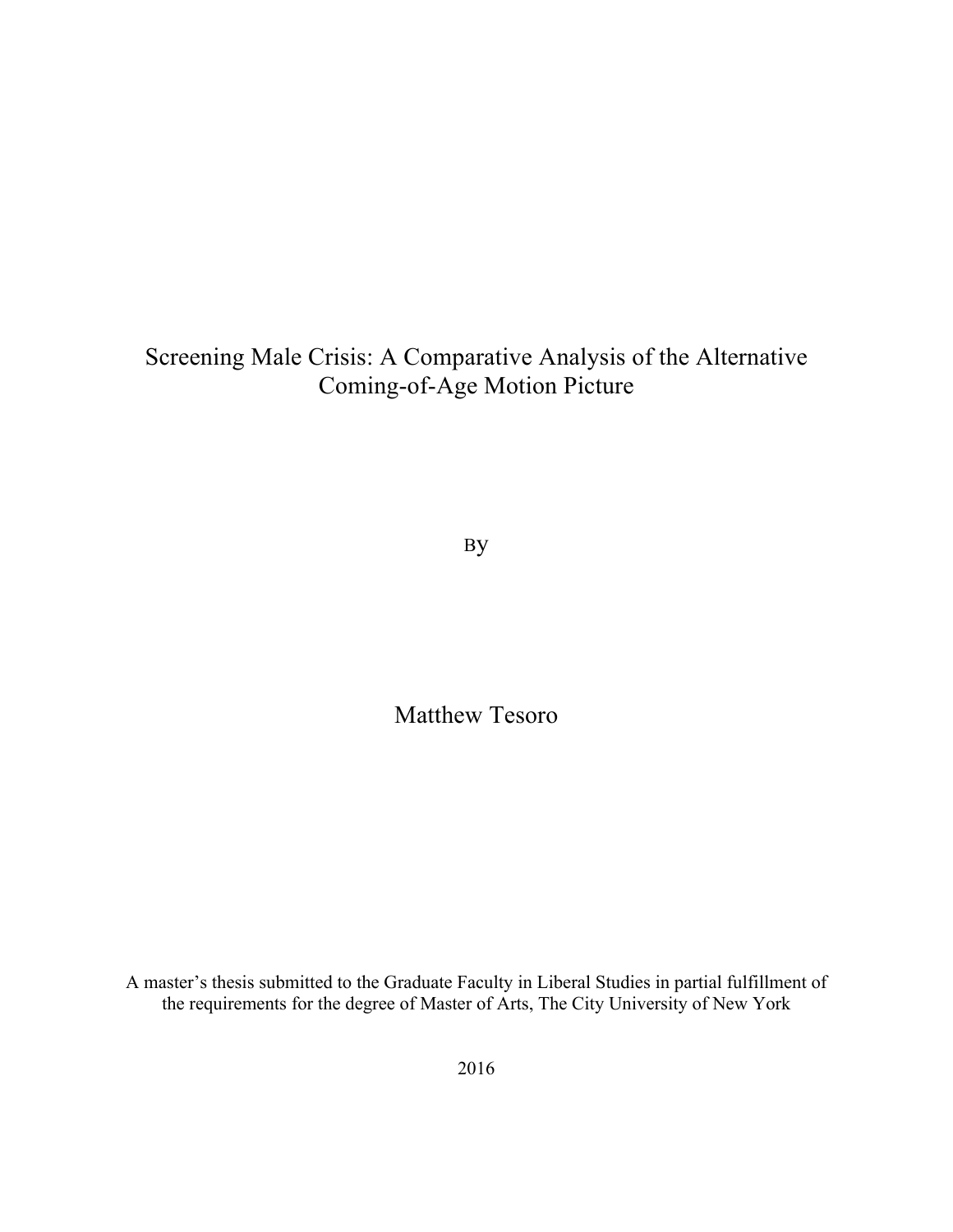# © 2016

# MATTHEW TESORO

All Rights Reserved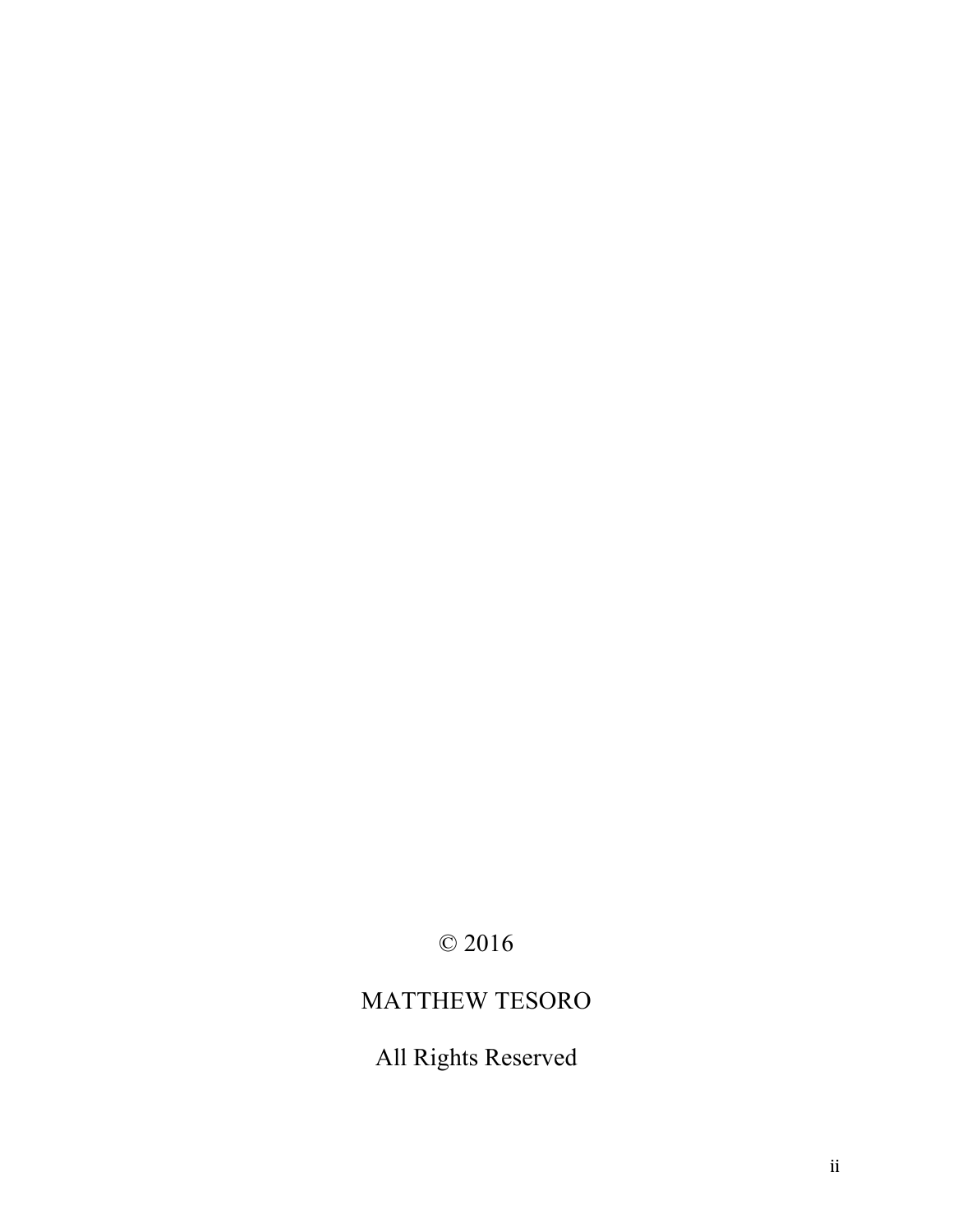### Screening Male Crisis: A Comparative Analysis of the Alternative Coming-of-Age Motion Picture

By

Matthew Tesoro

This manuscript has been read and accepted for the Graduate Faculty in Liberal Studies in satisfaction of the thesis requirement for the degree of Master of Arts

 $\mathcal{L}_\text{max}$  , and the contract of the contract of the contract of the contract of the contract of the contract of

Date Robert Singer

Thesis Advisor

 $\mathcal{L}_\text{max}$  , and the contract of the contract of the contract of the contract of the contract of the contract of

Date Matthew Gold

MALS Executive Officer

THE CITY UNIVERSITY OF NEW YORK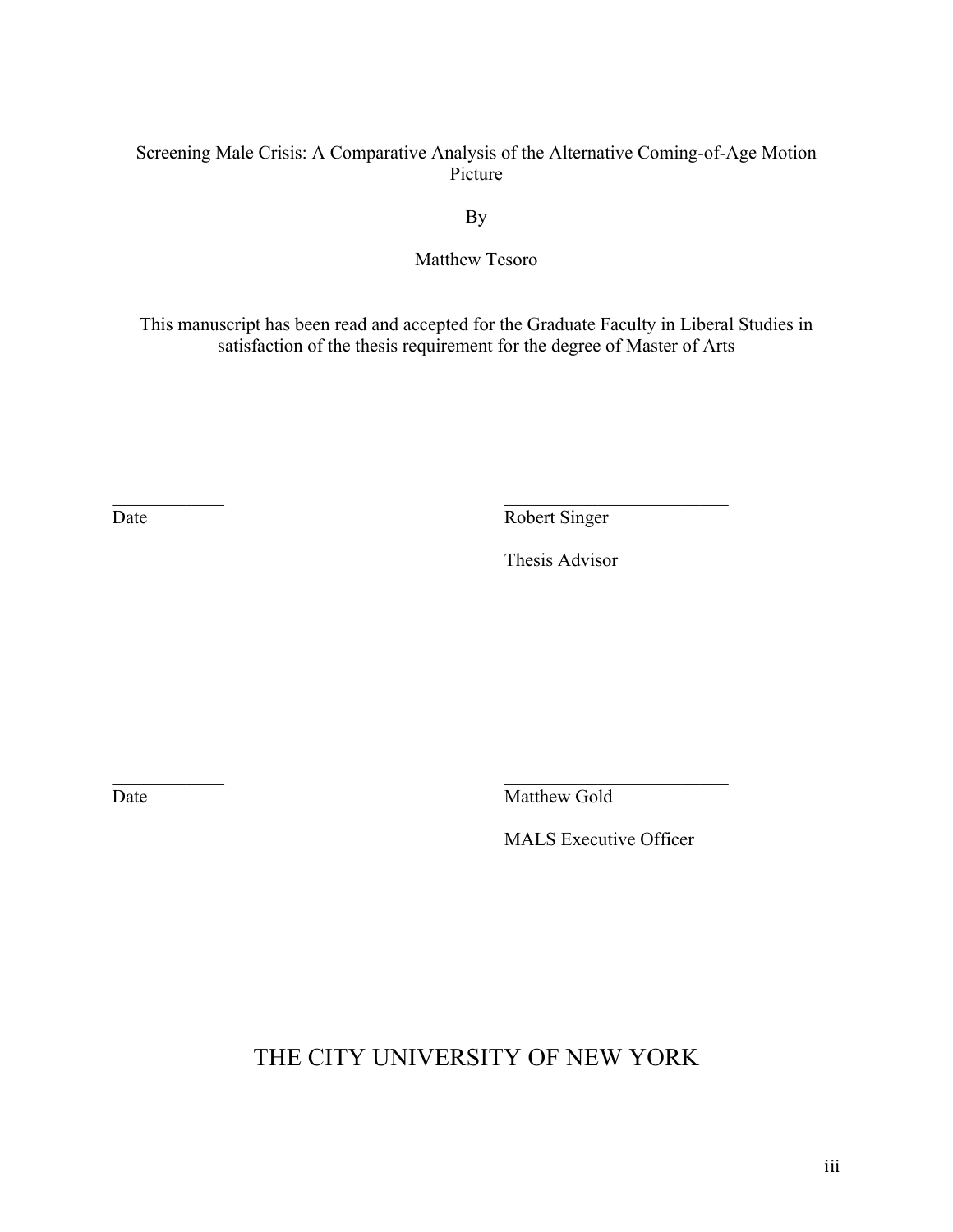### ABSTRACT

### Screening Male Crisis: A Comparative Analysis of the Alternative Coming-of-

Age Motion Picture

By

Matthew Tesoro

Advisor: Robert Singer

This thesis will identify how the principle male character in select film narratives transforms from childhood through his adolescence in multiple locations and historical eras. The primary film narratives include Satyajit Ray's *Apu Trilogy*: *Pather Panchali* (1955), *Aparajito* (1956), and *Apur Sansar* (1959), François Truffaut's "Antoine Doinel" cycle: *Les Quatre cents coups* (1959), *Antoine et Colette* (1962), *Baisers volés* (1968), *Domicile conjugal* (1970), and *L'Amour en fuite* (1979), and Richard Linklater's *Boyhood* (2014). These images of experience/maturation in motion are all intended to exemplify how the boy physically and psychologically changes over an extended period of time. The concept of the time-image will be shown to be an essential principal in passages from innocence to experience. I will establish how traditional characterizations of the young male as aggressive, unruly, and power-oriented individuals are refuted in alternative "takes" in these coming-of-age films, as a counter- genre cinema.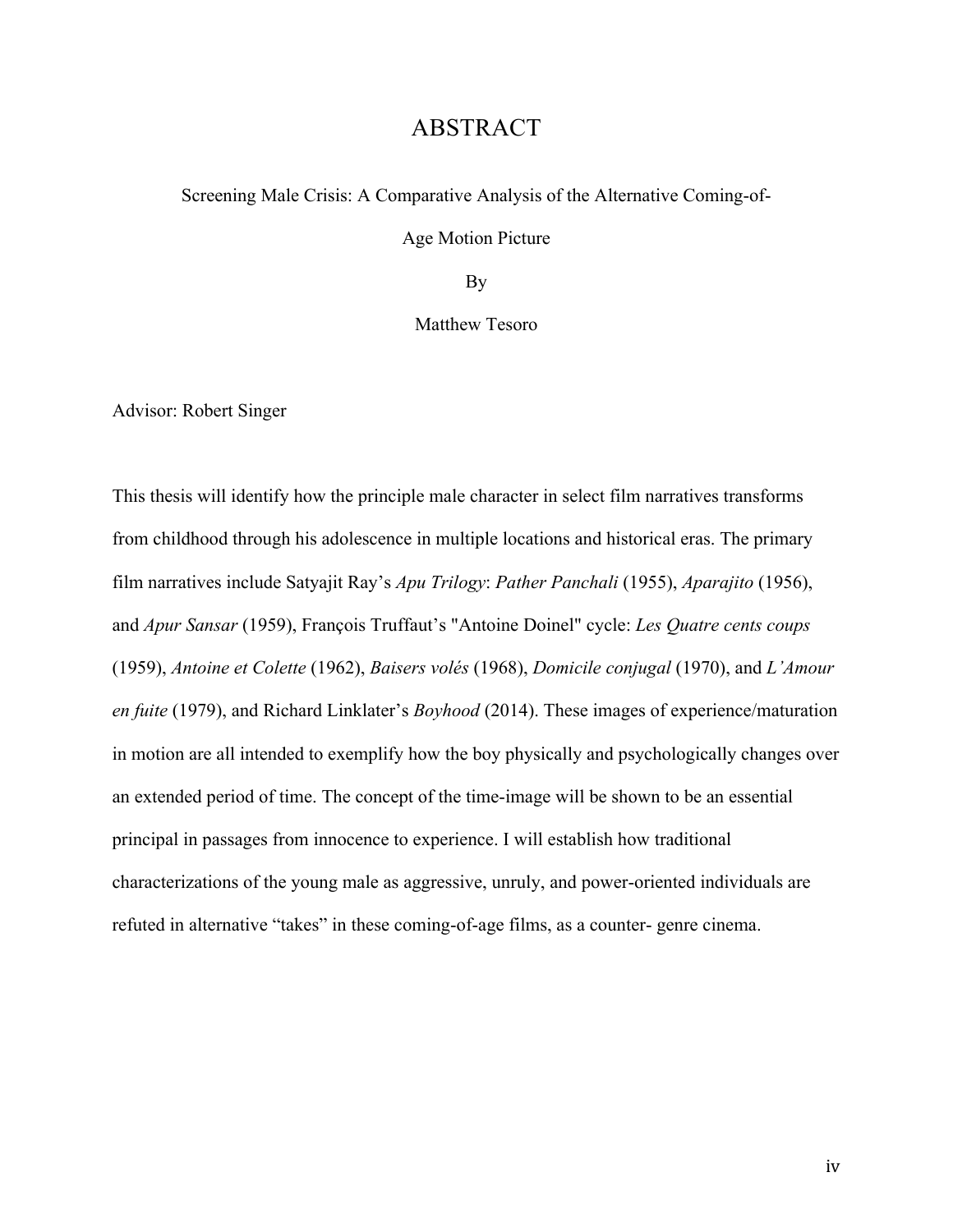## TABLE OF CONTENTS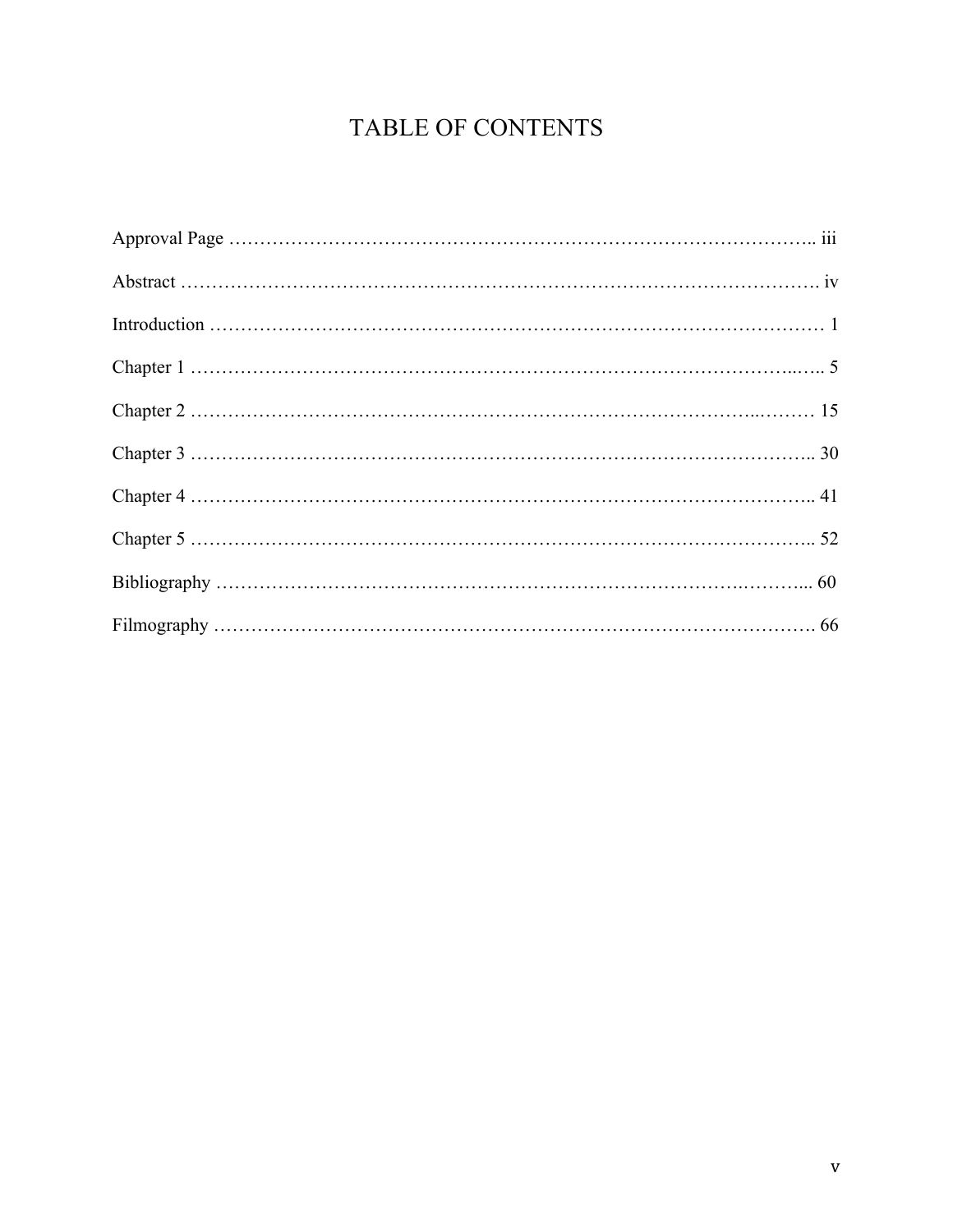Introduction

 The coming-of-age tale is one that predates the history of cinema by quite some time. As old as Telemachus' journey and discovery of himself (and his father) in Homer's epic, the story of an individual's maturation has been revisited in countless expressions. Growing up is a universal human experience. However, as times change so do societies and the standards with which development is appropriated and (attempted to be) understood. Motion pictures have presented the psychosocial changes of children and adolescents for decades and have focused there gaze primarily on the male subject. Despite the natural drama that ensues with growing up and changing hormones, cinema in the early days was generally not catered to the youth of America. In the emerging twentieth-century, what it meant to be a child was contestable; adolescence was hardly included as a life cycle stage until G. Stanley Hall's 1904 publication on the topic, $\frac{1}{1}$  and consistently, children "often left school by the age of 14 to begin jobs."<sup>2</sup> As a cultural institution, the cinema was initially looked down upon. Promoted by ideological reformers to be of lower prestige than its stage relatives (traditional theater and vaudeville), the cinema was a moral battleground in American society.

According to William Pollack, dating back to the nineteenth-century a code of ethos he terms the "Boy Code," was implemented.<sup>3</sup> This code instituted gender assumptions, models, and rules for boys to abide by. Protested as both outdated and egregious, this "Boy Code" promotes behaviors fostering mental strength and physical reservation. Boys have been expected to limit or

<sup>&</sup>lt;sup>1</sup> Kenneth Keniston, "Youth: A 'New' Stage of life," *The American Scholar* 39, no. 4 (Autumn 1970): 631.

<sup>2</sup> Timothy Shary, *Generation Multiplex: The Image of Youth in Contemporary American Cinema*, (Austin: University of Texas Press, 2002), 3.

<sup>3</sup> William Pollack, Real Boys: Rescuing Our Sons from the Myths of Boyhood, (New York: Owl Books, 1998), 6.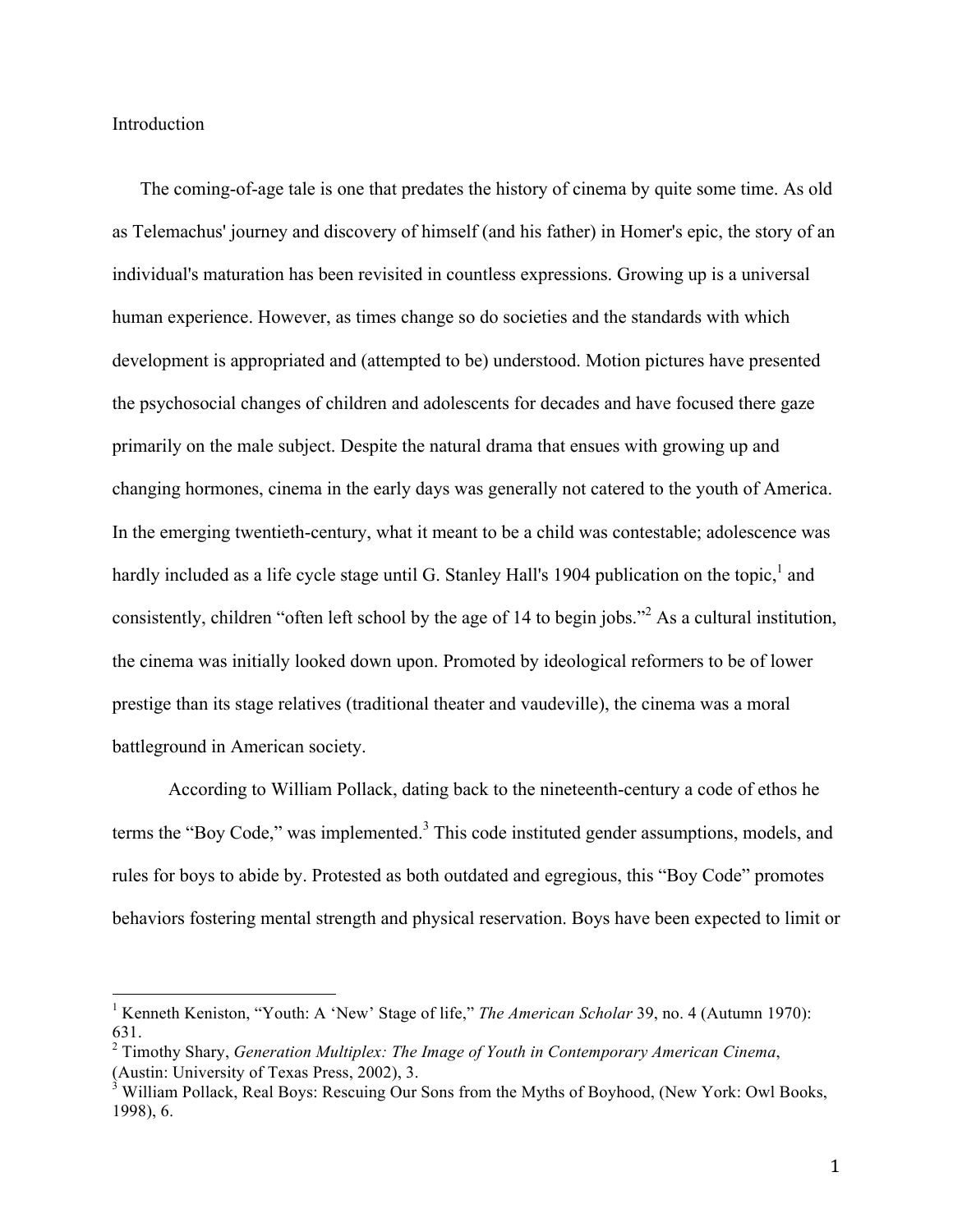withhold emotional expressions like crying or "natural feelings of love,"<sup>4</sup> while embracing qualities like brute force and sexual aggression, which have long been assumed to be masculine inclinations. While these assumptions about males in general are hardly the sole property of American habitude, the cinematic promulgation of stereotypical models within U.S. productions has exacerbated the long-standing and almost inevitably adopted wider associations of gender roles. As Laura Mulvey writes about the classical Hollywood system of the 30s, 40s, and 50s, the American cinematic industry reflected a dominant ideological concept of the cinema that saw women as, "signifier for the male other, bound by a symbolic order in which man can live out his phantasies and obsessions."5

Instead of merely reflecting societal customs, repetitious cinematic representations of masculine behavior magnify gender roles for men and women. The effect this mentality has on boys may be even greater. Many studies have examined how certain imagery, especially violence, affects youth. As Eugene V. Beresin says, "The typical American child will view more than 200,000 acts of violence, including more than 16,000 murders before age 18."<sup>6</sup> If boys are encouraged to be strong and not display weakness then they may comprehend violent media depictions as verification that aggression is the primary emotional component of masculinity. As Johanna Oksala writes, "Whether we look at violent  $(...)$  the gender difference itself."<sup>7</sup> The prevalence of violence in our culture is reflected in mass media imagery. The affect this has upon our society helps to create gender norms. In the case of cinematic representations of aggression,

<sup>4</sup> Pollack, *Real Boys*, 13.

 $5$  Laura Mulvey, "Visual Pleasure and Narrative Pleasure," *Film Theory & Criticism.* 7<sup>th</sup> ed., edited by Leo Braudy and Marshall Cohen, (New York: Oxford University Press, 2009), 712.

<sup>6</sup> Eugene V. Beresin, "The Impact of Media Violence on Children and Adolescents: Opportunities for Clinical Interventions," *American Academy of Child and Adolescent Psychiatry*, accessed May 3, 2016, https://www.aacap.org/aacap/Medical\_Students\_and\_Residents/Mentorship\_Matters/DevelopMentor/The

Impact of Media Violence on Children and Adolescents Opportunities for Clinical Interventions.a spx.

<sup>7</sup> Johanna Oksala, *Foucault, Politics, and Violence* (Evanston: Northwestern University Press, 2012), 73.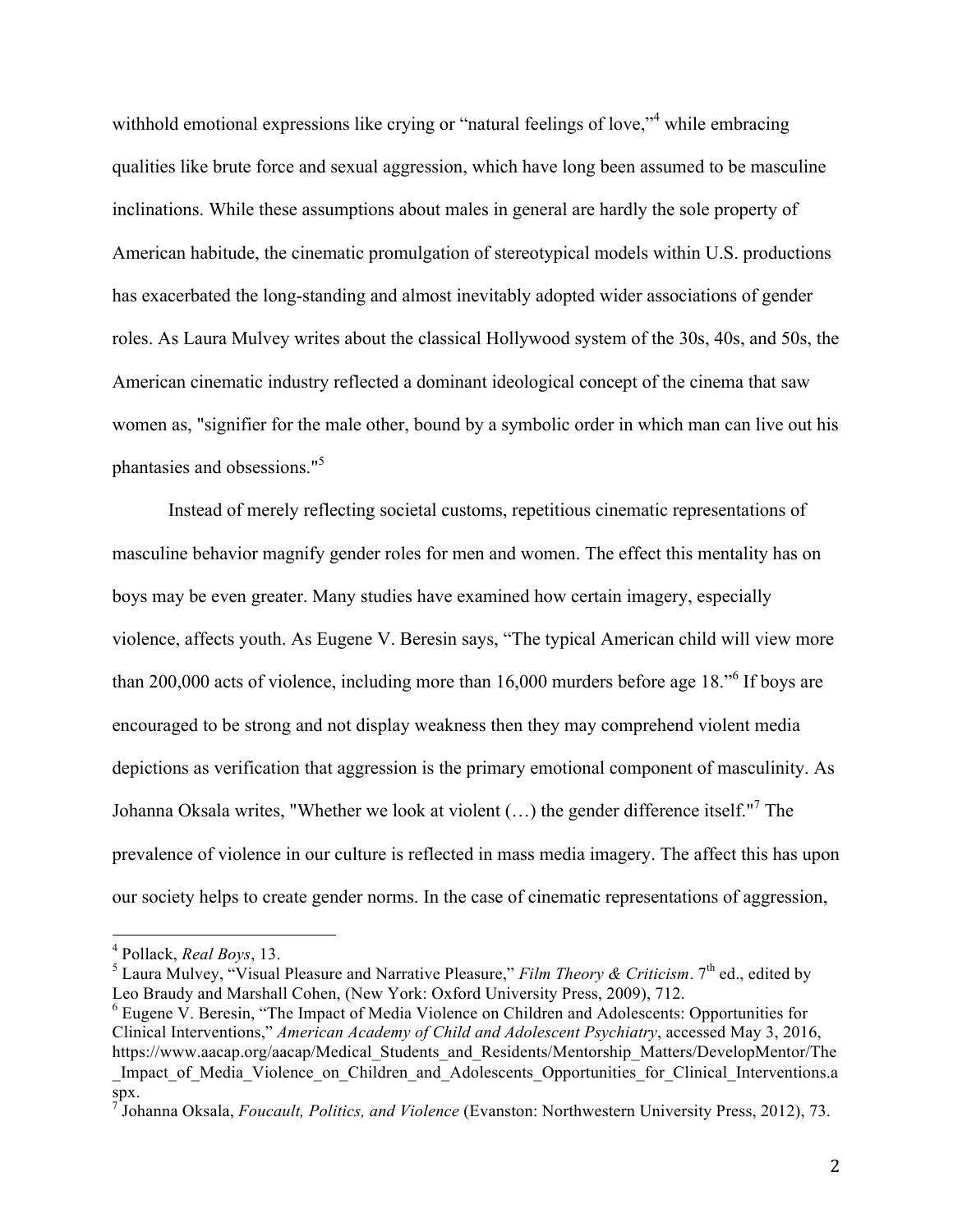there is a possible disproportionate influence on males because feature films are often about male subjects and are targeted towards male audiences, despite females being half the "moviegoing public."<sup>8</sup>

Therefore, in mass media boys commonly observe men and the ways in which society dictates they (should) behave. Boys, who are raised witnessing societal indifference, acceptance, or promotion towards male aggression, may be predisposed towards the trait as adults. This supposition is applicable with other assumptions of masculinity such as male dominance and reticence of feelings. But what about the cinematic coming-of-age rendering, the migration course from boyhood to manhood, does it offer a different aspirational representation for boys? Maturation is a quintessence of the coming-of-age genre. Aspects of the transition from adolescence to adulthood (e.g. aggressive behavior, sexual relationships, witnessing death) are consistently visited in boy-to-young man films. However, a handful of features have taken unique, if not anti-cinema (anti-Hollywood) approaches, demonstrating the cognitive and physical developments and experiences of masculine youth.

In exploring coming-of-age motion pictures it is important to look at the treatment of time, which separates traditional films like *Stand by Me* (Rob Reiner, 1986), *The Sandlot* (David M. Evans, 1993), and *The Breakfast Club* (John Hughes, 1985) from unordinary productions like Satyajit Ray's *Apu Trilogy*, François Truffaut's "Antoine Doinel" cycle, and Richard Linklater's *Boyhood*. Time is the crucial aspect of differentiation because the traditional films of the genre that follow conventions (i.e. short time scale, flashbacks) revolve around the "anthropological concept 'rite of passage'," that are "dramatically outside the institutional frames of adolescence...which imagine adolescence as a long transition in need of guidance and

<sup>8</sup> Brent Lang, "Study Finds Fewer Lead Roles for Women in Hollywood," *Variety*, last modified February 9, 2015, http://variety.com/2015/film/news/women-lead-roles-in-movies-study-hunger-games-gone-girl-1201429016/.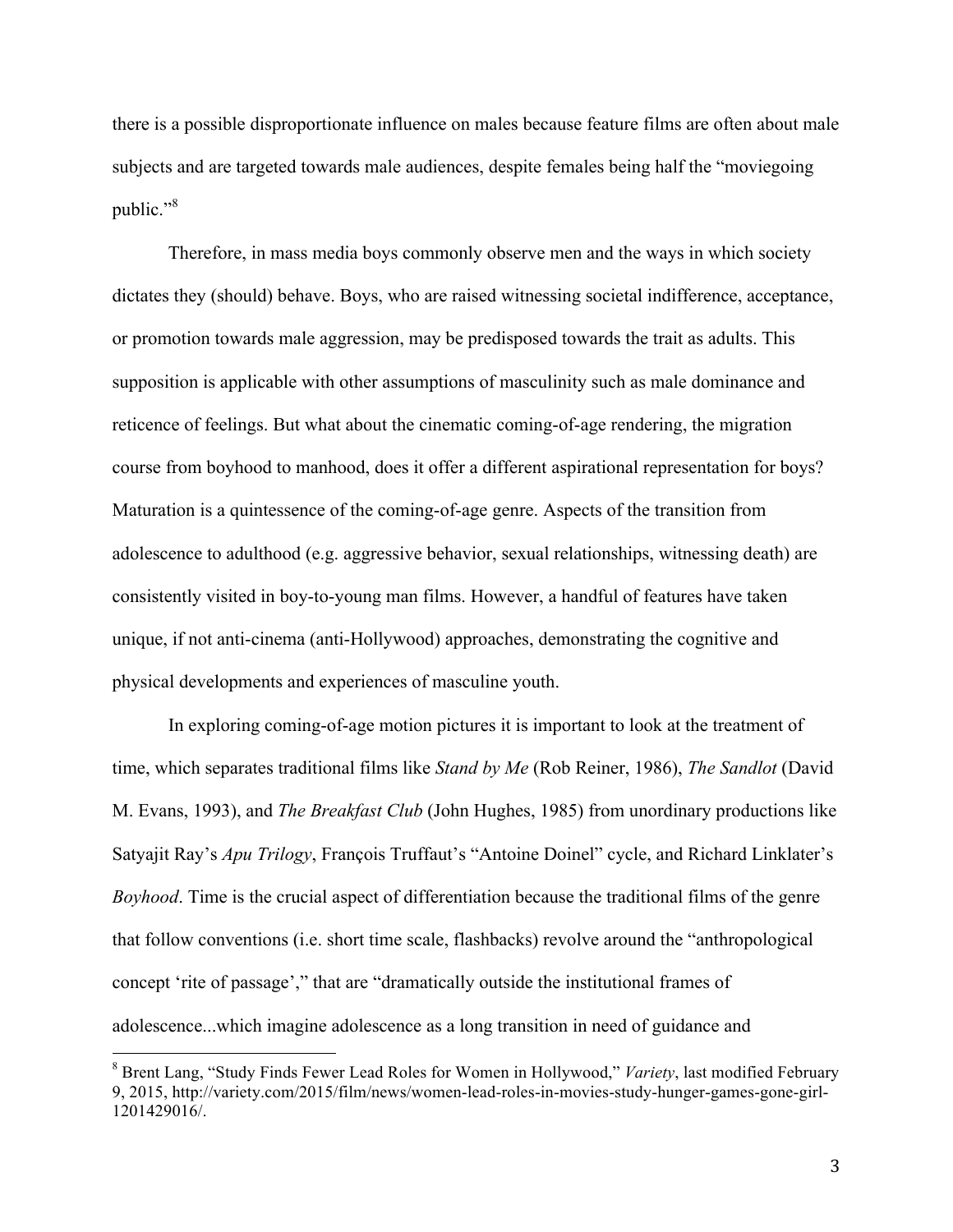discipline."<sup>9</sup> Atypical coming-of-age cinema focuses upon the banalities of everyday life and captures adolescent transformation over an extended period of time, both contextually and through production; emotional, intellectual, and physical metamorphosis are recorded in an elongated fashion stretching years.

Catherine Driscoll says that, "Many teen films symbolize coming of age with a formal ritual, but this is rarely a literal passage to adulthood."10 Even less formal social markers or activities not at all ritualistic, like witnessing a dead body in *Stand by Me* or detention in *The Breakfast* Club, are not actual transitions into adulthood, but instead, they "open up new possible experiences."<sup>11</sup> I question the effectiveness representations like these have in demonstrating the experience of entering maturity. Films like *Stand by Me*, *The Sandlot*, and *The Breakfast Club*, also inadvertently cultivate the "Boy Code," by reinforcing masculine stereotypes such as acts of bravery in *The Sandlot* and rebelliousness in *The Breakfast Club*. Adversely, the aforementioned coming-of-age pictures by Ray, Truffaut, and Linklater, which detailedly examine the process of boyhood through adolescence into adulthood, offer an alternative insight into personal transformation. By lengthily displaying the evolution of the male protagonist and employing other aberrant cinematic techniques to the genre, like tracking shots and non-professional actors, Ray, Truffaut, and Linklater seek to capture the boy in his environment in documentary and Neorealist capacities. Therefore, these atypical coming-of-age films exhibit the male experience of unsuccessfully conforming to the norms of masculinity embedded and enforced in cultures influenced by Western ethics.

<sup>10</sup> Driscoll, *Teen Film*, 66.

<sup>9</sup> Catherine Driscoll, *Teen Film: A Critical Introduction*, (London: Bloomsbury Academic, 2011), 66.

 $11$  Ibid., 70.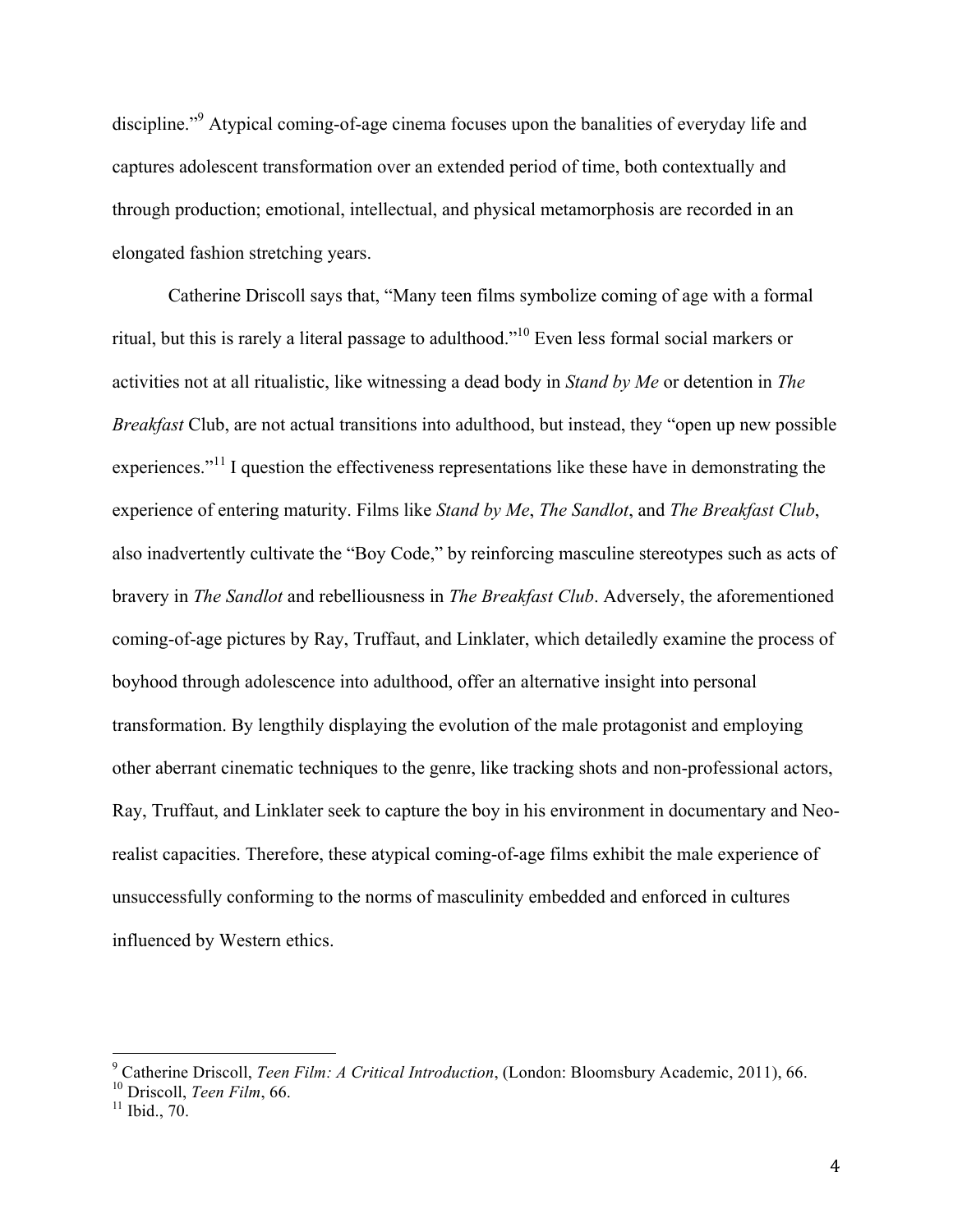### Chapter 1

The primary theme of the coming-of-age genre is the moment of any transformation where the discovery of such is implicit.<sup>12</sup> Conventions of this metamorphosis manifest through reflection and epiphany (via dialogue and physical display of emotions). In *Clueless* (Amy Heckerling, 1995), Cher realizes love for her stepbrother Josh through an inner monologue. After an argument with her friend Tai, Cher decides to go for a walk where she comes to the conclusion that she is "totally clueless" in terms of how she perceives the relationships around her. Cher narrates about Tai's incompatibility with Josh, as well as Josh's overall poor bachelor viability. When Cher realizes her own affection for Josh with the words, "I love Josh. I am majorly, totally, butt crazy in love with Josh!" corresponding recollections are shown on-screen of previous instances in the film, further supporting Cher's moment of discovery. Similarly, the time period for the change usually is short in nature in conventional coming-of-age films: a memorable summer, a semester at school, a handful of days or even a few hours.<sup>13</sup> For example, *The Breakfast Club* is set over an eight-hour period. Due to the brevity of both production and story, physical growth of the actor (and character) are undetectable and do not garner much concern. In numerous instances what is made further apparent by the duration is how the shorter span of time corresponds to the greater impact of the event that brings about the cause for transformation.

As the mode of conveyance, the importance of "the event" is evident for a number of reasons. The event almost necessarily unearths fight-or-flight responses for the protagonists. Their (re)actions to the event will correlate (either positively or negatively) to their

 <sup>12</sup> Anne Hardcastle, introduction to *Coming of Age on Film: Stories of Transformation in World Cinema* (Newcastle upon Tyne: Cambridge Scholarly Publishing, 2009), 1.

<sup>13</sup> Sarah Casey Benyahia, Freddie Gaffney, and John White. *AS Film Studies: The Essential Introduction* (New York: Routledge, 2006), 271.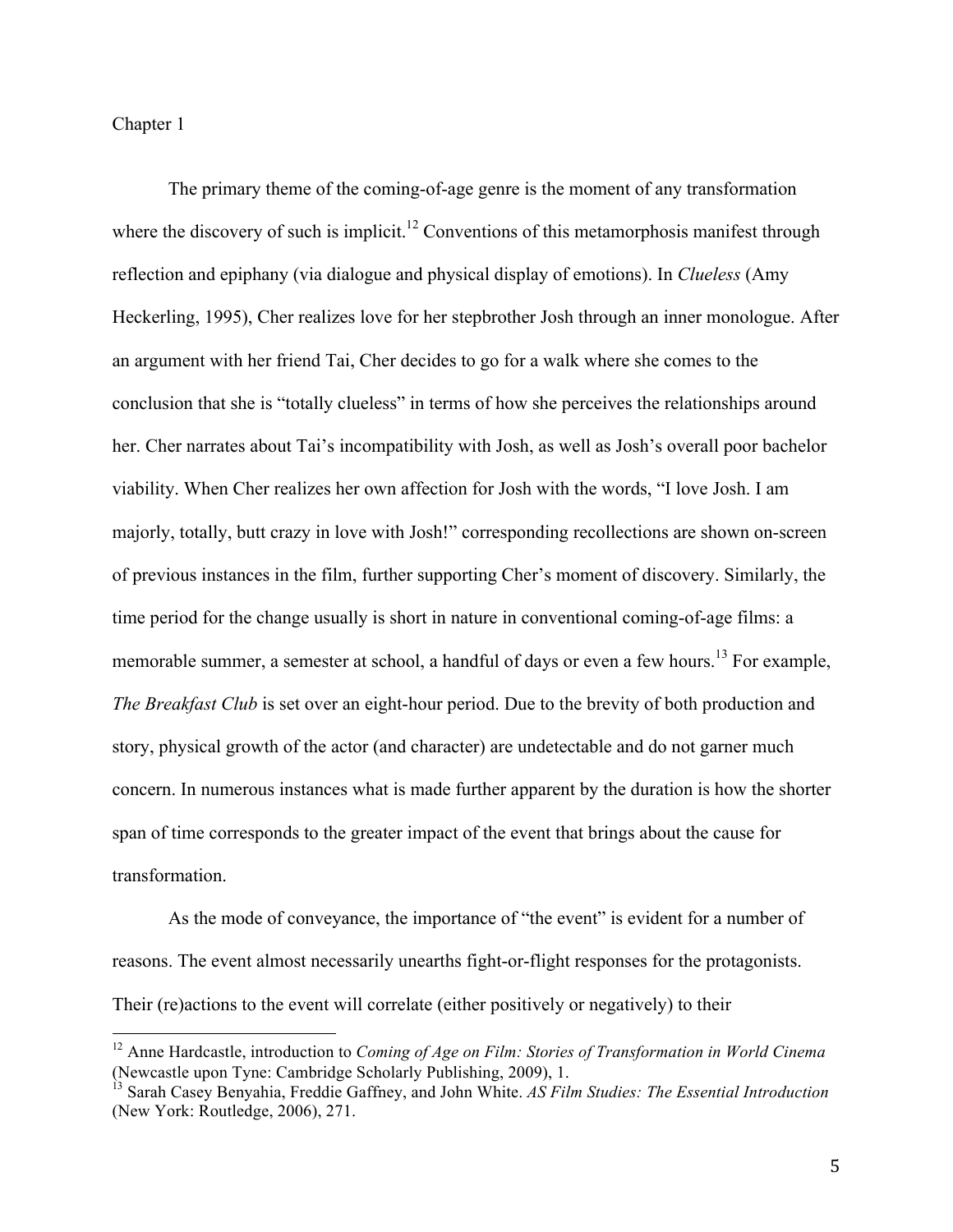characteristics. Temperaments may alter in moments of adversity or may resort to the initial disposition, with a potentially increased measure. In *Ferris Bueller's Day Off* (John Hughes, 1986), Ferris describes his best friend Cameron as a very anxious person. Cameron, who unlike Ferris is genuinely out sick from school, expresses pleasure that his mother is not home. When Ferris convinces Cameron to take out Cameron's father's Ferrari, Cameron states that his father "loves this car more than life itself" and would be apoplectic if it was driven or damaged in anyway. Later, Ferris addresses the audience by breaking the fourth wall and says that the reason why Cameron is uptight and sick constantly is because "his home life is really twisted." The viewer does not witness first hand the family dynamic of the Frye's and more specifically, how Cameron's father treats him as opposed to how he treats the car. Providing the means for psychological growth necessarily becomes the event due to the conciseness of Cameron's exposition. After the truant excursion in Chicago with the Ferrari, Ferris, Cameron and Slone (Ferris' girlfriend), try to roll back the odometer so that it appears the car was not driven. Once their rouse fails, Cameron decides that he will "take a stand" and confront his father about using the car.

The event that brings about transformation for Cameron is the inability to hide the miles on the odometer, followed by the accidental destruction of the car. His tense demeanor is not reinforced by the event but is instead rejected. Since the emphasis is placed on the turning point occurrence, the mannerisms, beliefs, and nature of Cameron, is given abridged treatment. In the case of Cameron, his uptight personality is primarily indicated to the audience by Ferris's description. Furthermore, Cameron's insecurity is only empirically evident to the audience in opposition to Ferris' rebelliousness. Cameron is "uptight" through Ferris' judgment of him. What is thus established is the premise of clichéd personalities; Cameron is uptight as Ferris is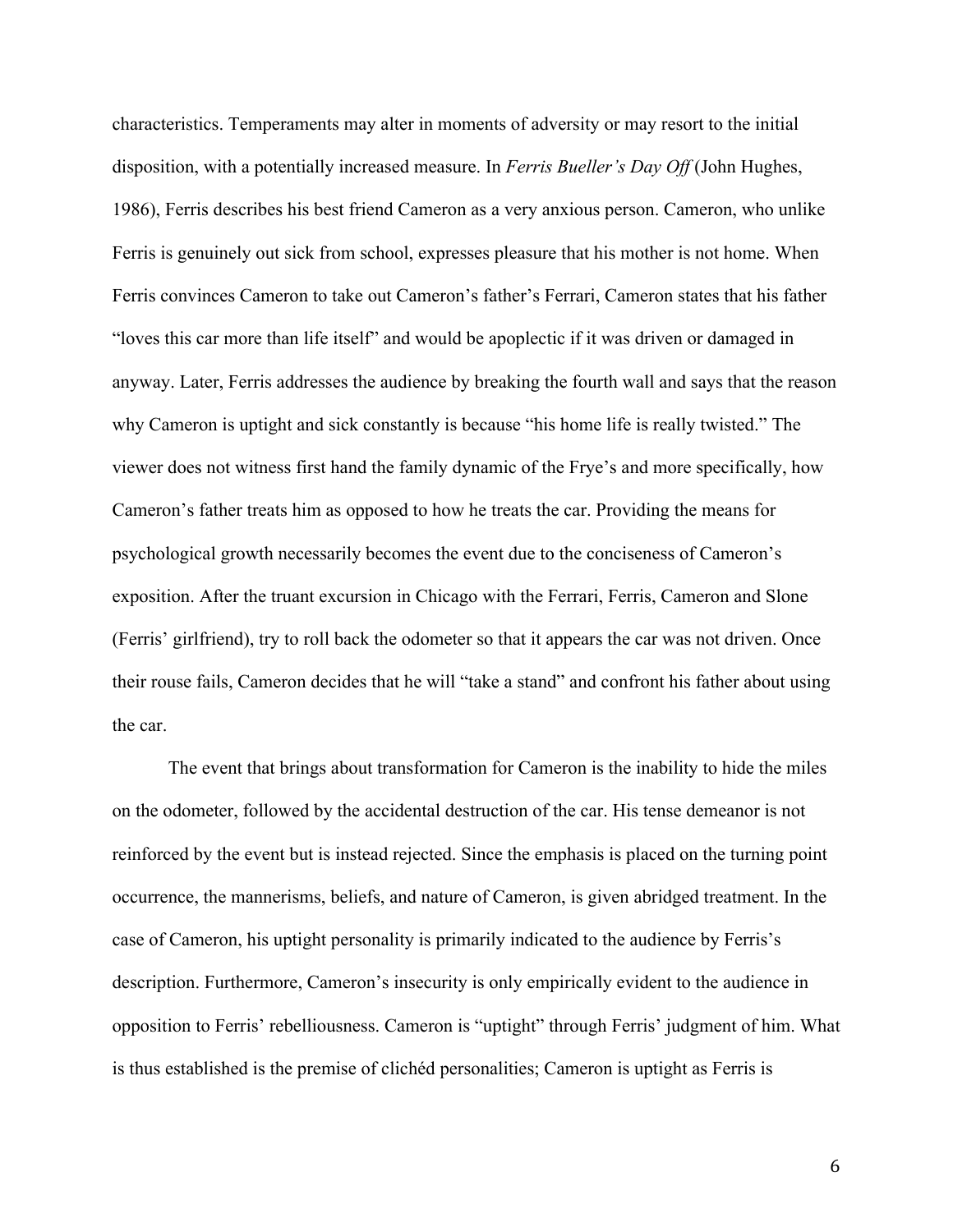rebellious. Cameron serves as counterpoint to the protagonist Ferris, which is even confirmed early on in the film by the fact that Cameron is genuinely sick while Ferris lies about being ill. Cameron transforms and finds courage to face his father once the plan for the car fails. However, his maturation is enacted by the defiant nature of Ferris. Similarly, the realization Ferris has that, "Life moves pretty fast. If you don't stop and look around once in a while, you could miss it," only truly happens when his sister Jeannie covers for him with Rooney. Ferris was otherwise caught by the Dean of Students and faced another year of high school as punishment for unacceptably skipping school. These two instances of male metamorphosis in *Ferris Bueller's Day Off* declare that through disobedience and mendacity, personal growth and success are achievable. For Jeannie, she comes to terms about Ferris' luck and her misfortune regarding skipping school, during her conversation with the delinquent in the police station.

What may be taken away from these exchanges in *Ferris Bueller's Day Off* is that for females, discovery happens by way of discussion, while males experience moments of elucidation through action. This postulation has some scientific credibility. Men and women appear to listen differently as revealed in a neurological study by Michael Phillips. While one gender is not better than the other at listening, men's brains tend to utilize only the left side while women show activity in both hemispheres.<sup>14</sup> What this data indicates is that, "males tend to be action-oriented listeners (those focused on listening to information pertaining to completing a task at hand), whereas females tend to be people-oriented listeners (those concerned more with how listening affects relationships compared to content).<sup>"15</sup> An initial question that may arise is whether or not these results are innately sex-based (i.e. biological) or are societal constructs of gender. In a study conducted by Daphna Joel of Tel-Aviv University, MRI scans of male and

<sup>&</sup>lt;sup>14</sup> Sandra D. Collins, *Module 5: Interpersonal Communication Listening and Responding*. 2<sup>nd</sup> ed., ed. by James O'Rourke, IV. (Boston: Cengage Learning, 2009), 31.

<sup>15</sup> Collins, *Module 5*, 31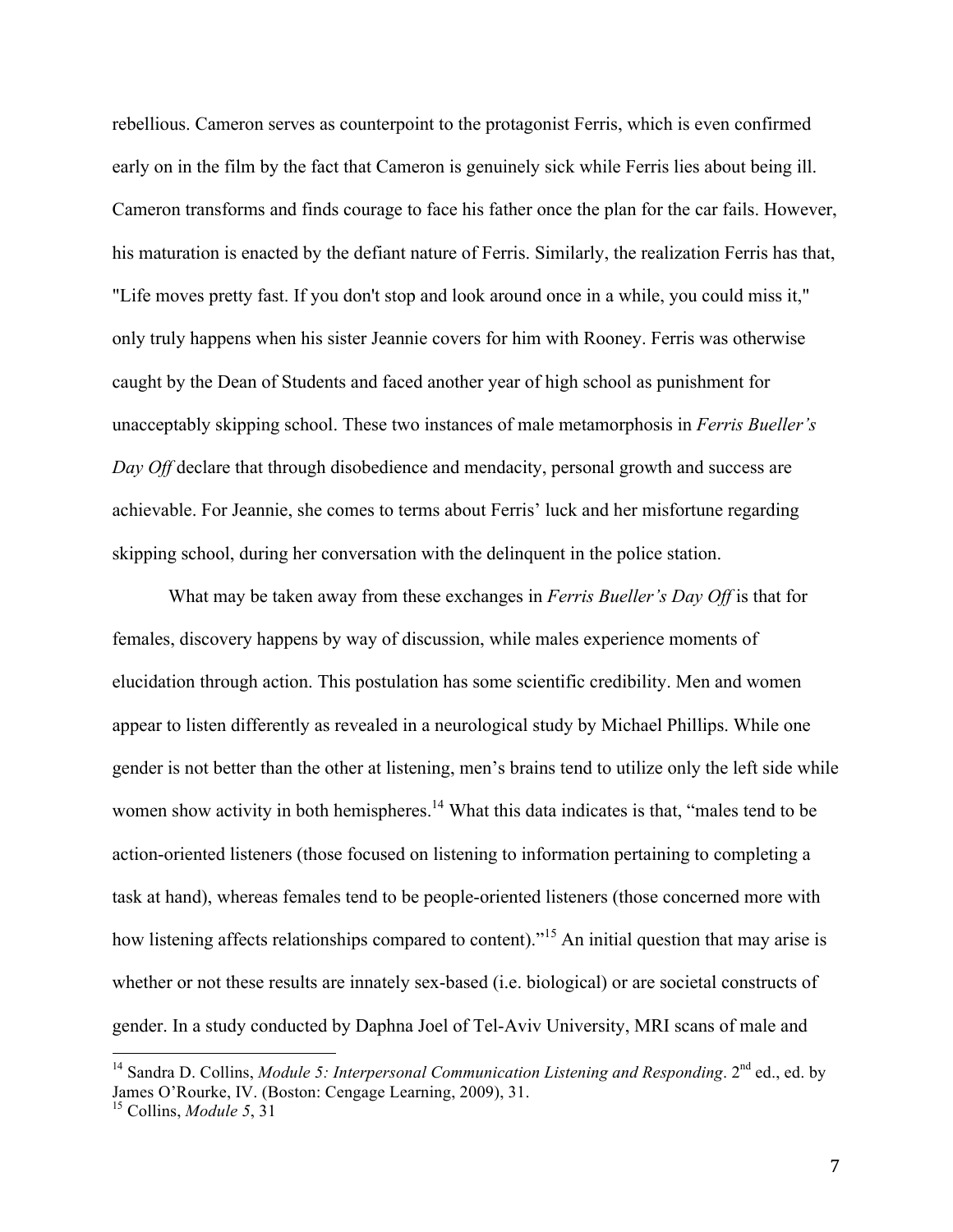female brains show that, "human brains cannot be categorized into two distinct classes: male brain/female brain."<sup>16</sup> Diametrically opposed, Sandra Witelson of McMaster University says there are, "hundreds of anatomical and chemical differences between the brains of men and women...at the tender age of five weeks, male embryos get doused in testosterone, changing them and their brains forever."<sup>17</sup>

To be concluded from the work of Phillips, Joel, Witelson is that while human brains may or may not be structurally indiscernible between the sexes, interaction with the environment undeniably causes chemical components to act differently for men and women. Aside from physical person-to-person interactions, there may be reason to assume that mass media imagery correspondingly affects men and women differently. As Thomas Blume writes, "Violence is strongly associated with gender; males not only commit more violent acts, they also are the primary consumers of entertainment with violent themes."<sup>18</sup> Violence and anger are the extremes of aggressiveness. The emotion of aggression is an assumed male characteristic, which again, has some scientific basis; higher testosterone levels have been shown to correlate with increased levels of violent crimes committed.<sup>19</sup> However, do cultural assumptions about masculinity perpetuate the attitudes and behaviors of boys and men?

The answer seems to be "yes." In *Where the Boys Are: Cinemas of Masculinity and Youth*, Timothy Shary address Hollywood's fascination with juvenile delinquency in teen film.

<sup>16</sup> Daphna Joel et al., "Sex beyond the genitalia: The human brain mosaic," *Proceedings of the National Academy of Sciences* 112, no. 50 (December 15, 2015): 15468, accessed May 5, 2016, doi: 10.1073/pnas.1509654112.

<sup>17</sup> David Kattenburg, "Neuroscientists explore differences in male, female brains," *CBC/Radio-Canada*, last modified March 3, 2016, http://www.cbc.ca/news/health/men-women-brains-difference-1.3473154. <sup>18</sup> Thomas W. Blume, "Social Perspectives on Violence," *Michigan Family Review* 2, no. 1 (Spring 1996): 9-23, accessed May 5, 2016, http://hdl.handle.net/2027/spo.4919087.0002.102.

<sup>&</sup>lt;sup>19</sup> Menelaos L. Batrinos, "Testosterone and Aggressive Behavior in Man," *International Journal of Endocrinology Metabolism* 10, no. 3 (2012): 564, accessed November 22, 2015, doi: 10.5812/ijem.3661.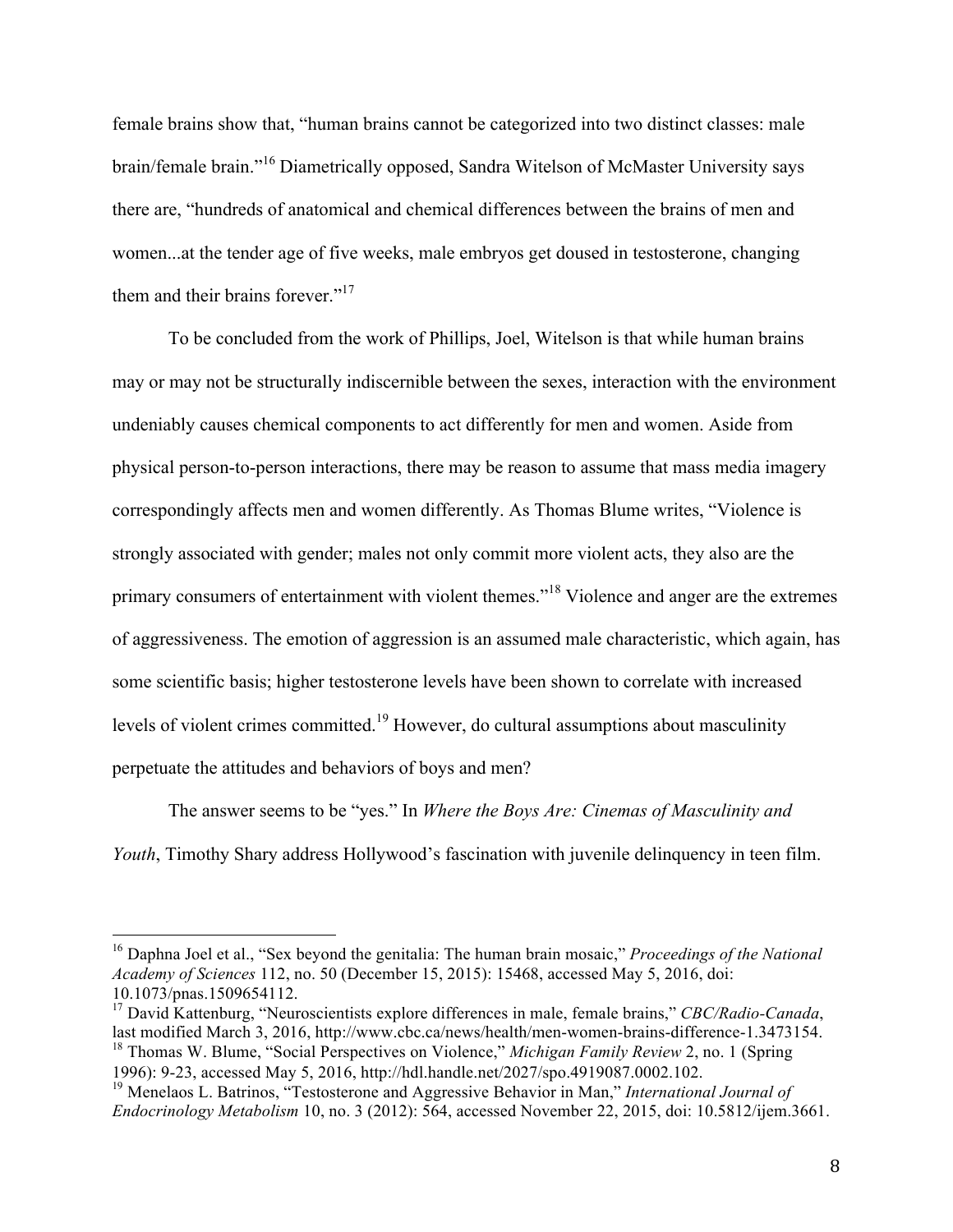Shary highlights various studies conducted by Scott Snyder and Charles Acland, on the affect the aspect of delinquency has on teenagers in cinematic representations:

The most specific (if clinical) research on teen film delinquency in the 1990s was in three articles by Scott Snyder (1991, 1995a, 1995b), who illustrated the ramifications of Hollywood's ambivalent tendency to hype JD violence, arguing that youth may be too influenced by the dramatically thrilling aspects of delinquency films to appreciate their moral messages. Thus, even when positive and negative options are presented, the lingering impact on youth remains the excitement of delinquency itself. This argument would gain further credence with studies such as Charles Acland's *Youth, Murder, Spectacle: The Cultural Politics of "Youth in Crisis"* (1995), which argued that not only do youth movies such as *River's Edge* (1987) and even *The Breakfast Club* (1985) serve *adult* authority, worse yet, they delude youth with a false sense of power. In more blatant terms, youth are sold the entertainment of their deviance, which arises from the defamation of their images and the degradation of their own authority. In depicting delinquency onscreen in dynamic and dramatic ways, most teen films are artificially providing rebellion for youth who are told that what they do outside the theater will be of little consequence.<sup>20</sup>

It is reasonable to surmise that depictions in films other than delinquency and rebellion similarly influence youth. Shary writes that, "by the 1980s, many school films (…) (stereo)typecasting in The Breakfast Club.<sup>21</sup> The apex of exhibiting multiple school characters was reached in John Hughes' film, which "feature the five basic characters of school films that permeate the subgenre."<sup>22</sup> Shary classifies these five personifications as nerds, delinquents, psychologically distraught rebels, "popular" types, and jocks.<sup>23</sup>

Cinematic athletes (jocks) are "often stereotyped as being stupid and preoccupied with their sport, since their abilities in that sport may be their main means to success at school, or even later in life."<sup>24</sup> An example of the "dumb jock" is Ricky from *Boyz N the Hood* (John Singleton, 1991). Ricky, one of the three male protagonists of the film, is a star running back on his South Central Los Angeles high school football team. Ricky's athletic prowess finds him being recruited by the University of Southern California. During the scene in which a USC

 $20$  Timothy Shary, "Bad Boys and Hollywood Hype: Gendered Conflict in Juvenile Delinquency Films," *Where the Boys Are: Cinemas of Masculinity and Youth*, ed. by Murray Pomerance and Frances Gateward, (Detroit: Wayne State University Press, 2005), 24-25.

<sup>21</sup> Shary, *Generation Multiplex*, 30-31.

 $^{22}$  Ibid., 31.

 $23$  Ibid., 31-32.

 $^{24}$  Ibid., 69.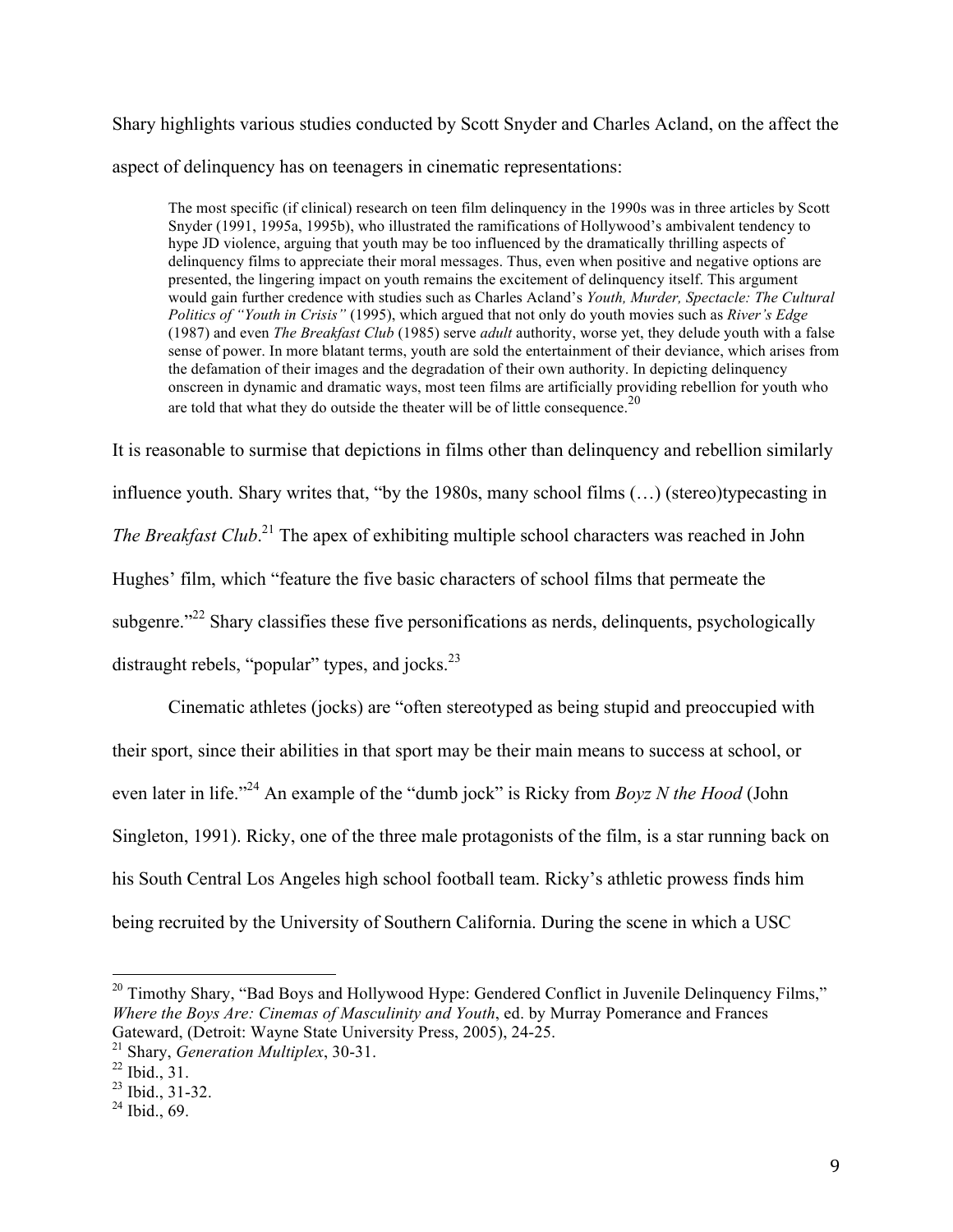representative comes to Ricky's home for an interview, Ricky's educational ineptitude is displayed for the first time. The recruiter asks Ricky about what type of major he would like to pursue and states the, "strong possibility that you won't go into the N.F.L. after college." Ricky's response of, "Yeah. I heard that before," along with the uncertainty of fields of study he lists, demonstrate the lack of consideration Ricky gives to his education. When contrasted with his delinquent brother Doughboy, Doughboy expresses that when you go to college, "Your black ass supposed to be learin' somethin'." Therefore, even the drug-dealing criminal understands that the primary function of attending college is for learning, and not for other curricular activities.

Ricky gives little thought to the possibility of success in life outside the avenue of sport due to his intellectual inferiority. Tre, the main protagonist in *Boyz N the Hood*, is not athletically gifted and relies on educational salvation; Doughboy is neither smart nor athletic and sees no way out of his situation. Charlene Regester proclaims that there is a, "commodification of the image of Michael Jordan who presents the false ideal that success is achievable for blacks in America, when the reality is that most blacks will not find ready access to such success."<sup>25</sup> Therefore, the stereotype of the (dumb) jock is amplified when observed by black youth because of the racial, political, and economic obstacles many blacks face. Regardless of complexion, the application of being an intellectually inferior athlete affects males more than females.<sup>26</sup> The cultural perception of masculinity as viewed through athleticism can also help create a

<sup>25</sup> Charlene Regester, "The Feminization and Victimization of the African American Athlete in *Boyz N the Hood*, *Cooley High*, and *Cornbread*, *Earl and Me*," *Where the Boys Are: Cinemas of Masculinity and Youth*, ed. by Murray Pomerance and Frances Gateward, (Detroit: Wayne State University Press, 2005), 334.

<sup>26</sup> Annie Murphy Paul, "The Dumb Jock Stereotype Can Be a Self-Fulfilling Prophecy," *New York Times*, last modified April 24, 2014, http://parenting.blogs.nytimes.com/2014/04/24/the-dumb-jock-stereotypecan-be-a-self-fulfilling-prophecy/? $r=0$ .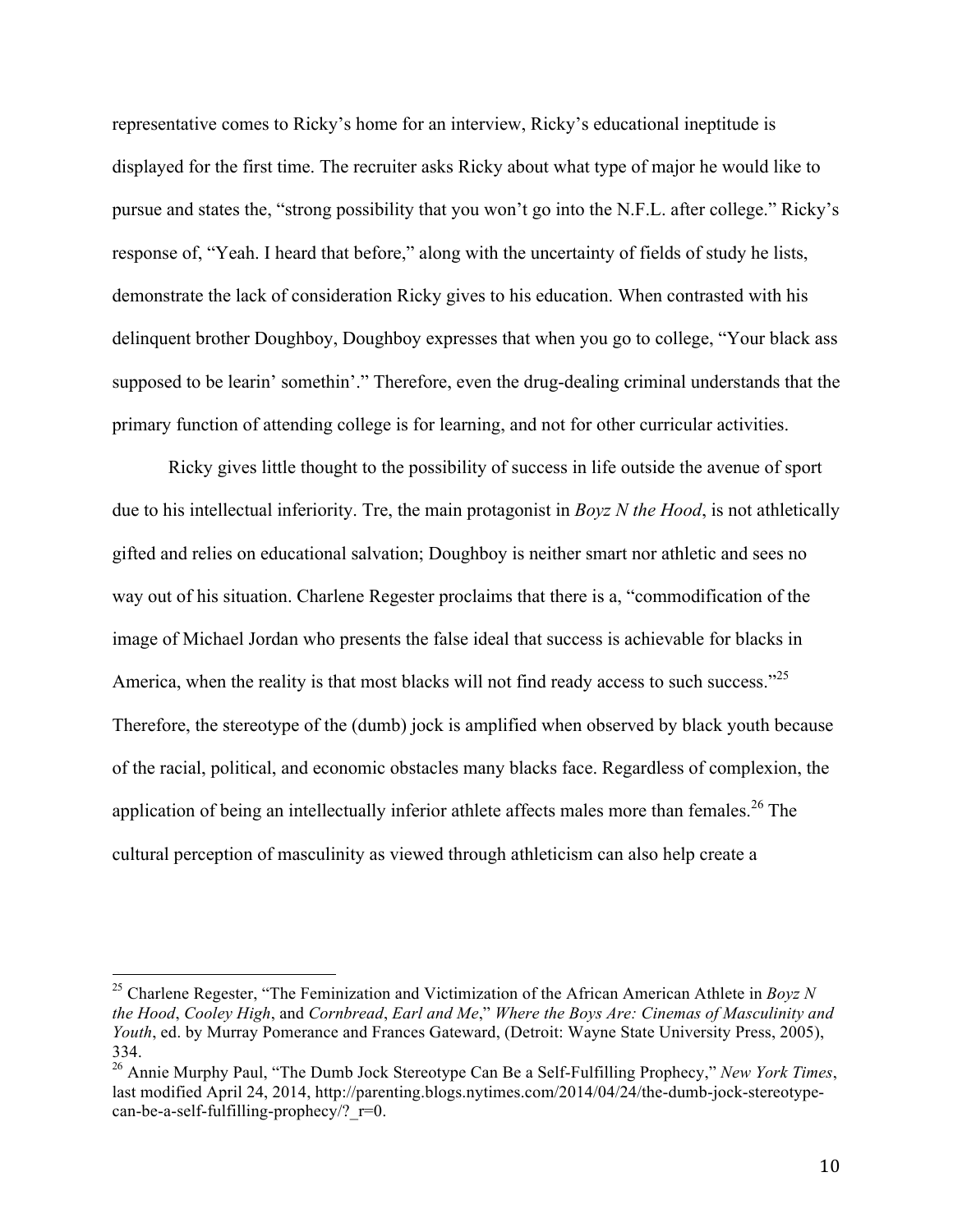"stereotype threat;" when real life students feel themselves belonging to a group generally conceived as inferior in any way, they can be negatively affected social-psychologically.<sup>27</sup>

In tandem with the usual perception of jocks being stupid, when the level of masculinity is determined by athletic ability, a young male athlete may be put under additional pressure of wanting to prove such stereotypes wrong while also attempting to not diminish the appearance of his manliness by being *too* intelligent. The classic (stereotypical) representation of the extremely smart character is the nerd. Male nerds, like male jocks, are discernable by their physical and behavioral depictions; male nerds generally possess a lack of physical presence and assumed social ineptitude, compared to their jock counterparts. <sup>28</sup> In an early scene in the film *Heathers* (Michael Lehmann, 1988), the nerds or "geek squad" are seen congregated at their own aloof table in the school cafeteria. When "Heather Number One" looks and gestures briefly at the table, one of the boys splatters milk over himself in disbelief that she looked at *him*. Compared to the table of affluent, preppy-looking students that Heather and Veronica previously address, the four boys at the geek table are dressed unfashionably wearing suspenders, glasses, and/or braces. Shary writes that, "The irony of nerds' oppression is that they excel at the very practice that school is designed to promote—learning."<sup>29</sup> However, the emergence of the digital age and Internet revolution may render this supposition as inaccurate.

According to Jack Myers, "An alternative male role model  $(...)$  cool to be a geek."<sup>30</sup> Because of their intelligence and proficiency with technology in today's economy, nerds like those represented on television shows like CBS's *The Big Bang Theory* and HBO's *Silicon* 

<sup>&</sup>lt;sup>27</sup> "Stereotype Threat Widens Achievement Gap," last modified July 15, 2006, http://www.apa.org/research/action/stereotype.aspx.

<sup>28</sup> Shary, *Generation Multiplex*, 33.

<sup>29</sup> Ibid., 32.

<sup>30</sup> Jack Myers, *The Future of Men: Masculinity in the Twenty-First Century* (San Francisco: Inkshares, 2016), Kindle edition.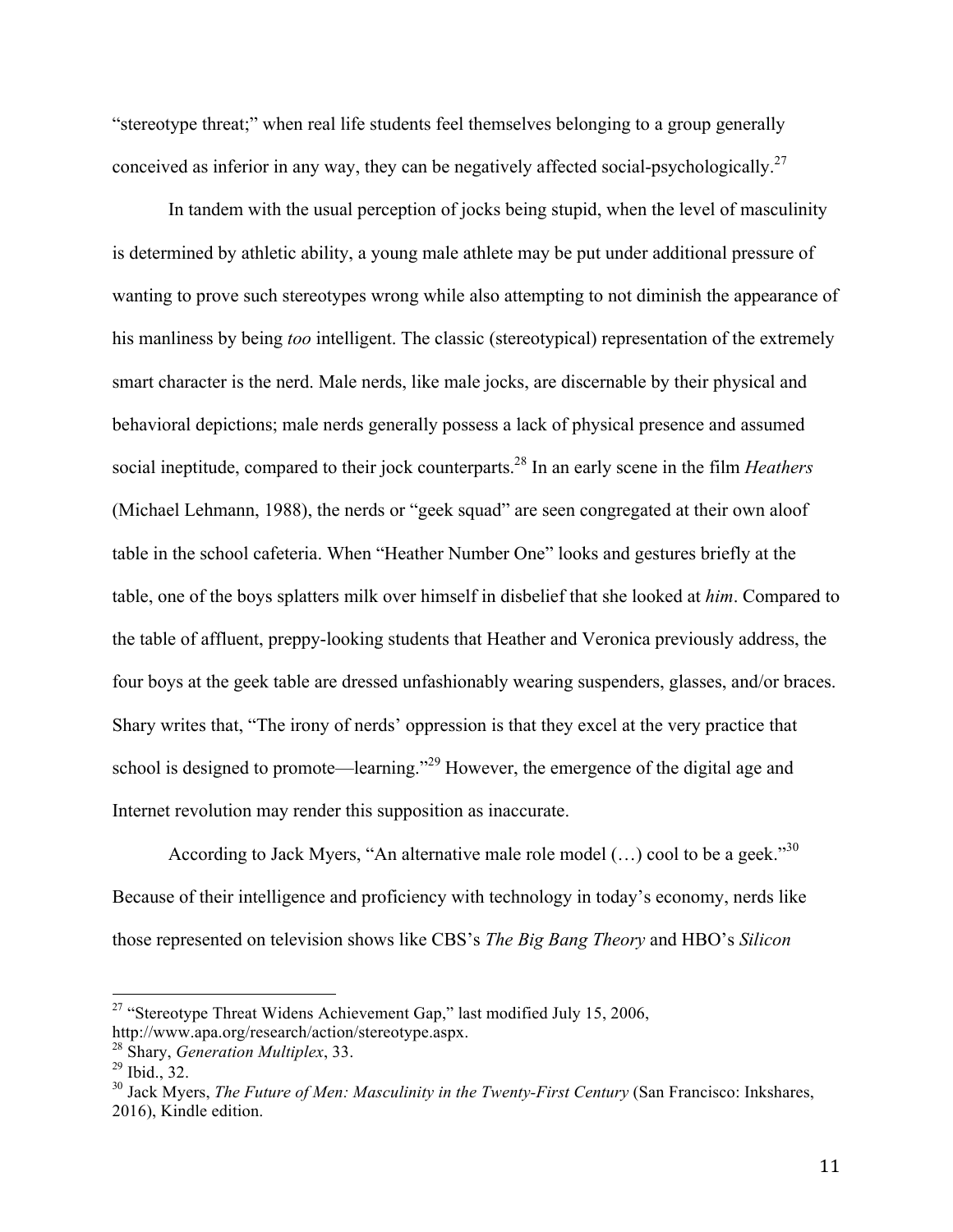*Valley*, are now "highly esteemed member(s) of society."<sup>31</sup> Nevertheless, despite their economic and social progressions, the physical appearance of the male nerd is still expected to be less virile. Aside from the aforementioned television shows whose characters are presented to fit the traditional look of the nerd, critical responses to the casting of Michael Mann's film *Blackhat* (2015), indicate the popular expectation of such stereotypes. In *Blackhat*, actor Chris Hemsworth portrays Nicholas Hathaway, a hacker that is furloughed out of prison to assist the FBI in apprehending another hacker. In an in-depth examination of the thirty-eight accessible reviews of *Blackhat* on the aggregator website *Metacritic*: twenty-one reference Hemsworth's physique; eleven of the twenty-one explicitly deride the casting of Hemsworth as a hacker simply because of his appearance. <sup>32</sup> Only one review, Peter Rainer's piece in *The Christian Science Monitor*, defends the possibility of a statuesque nerd saying, "Do cyber whizzes look like Chris Hemsworth, best known for playing Thor? I'm sure some do.<sup>33</sup> It should be noted that months before the film's release, Hemsworth was named *PEOPLE*'s "Sexiest Man Alive" for 2014,<sup>34</sup> substantiating that his physical appeal was well established in the public sphere.

As demonstrated by the majority of *Blackhat*'s critiques, the common perception of a hacker or someone who is proficient with computers (i.e. the nerd) still does not coincide with the perception of masculine physicality. However, is an *attractive* female nerd easier to accept? In the same analysis of reviews, the female lead and computer aficionado Tang Wei, has her physical appeal mentioned four times; only once is her attractiveness explicitly declared

<sup>&</sup>lt;sup>31</sup> Myers, *The Future of Men: Masculinity in the Twenty-First Century.*<br><sup>32</sup> "Blackhat." *Metacritic*. Accessed May 8, 2016. http://www.metacritic.com/movie/blackhat/criticreviews.

<sup>33</sup> Peter Rainer, 'Blackhat' shows it isn't easy dramatizing cyber intrigue," *Christian Science Monitor*, last modified January 16, 2015, http://www.csmonitor.com/The-Culture/Movies/2015/0116/Blackhat-showsit-isn-t-easy-dramatizing-cyber-intrigue.

<sup>&</sup>lt;sup>34</sup> Julie Jordan and Antoinette Y. Coulton, "Chris Hemsworth Is PEOPLE's Sexiest Man Alive," *PEOPLE*, last modified November 19, 2014,

http://www.people.com/people/package/article/0,,20315920\_20873901,00.html.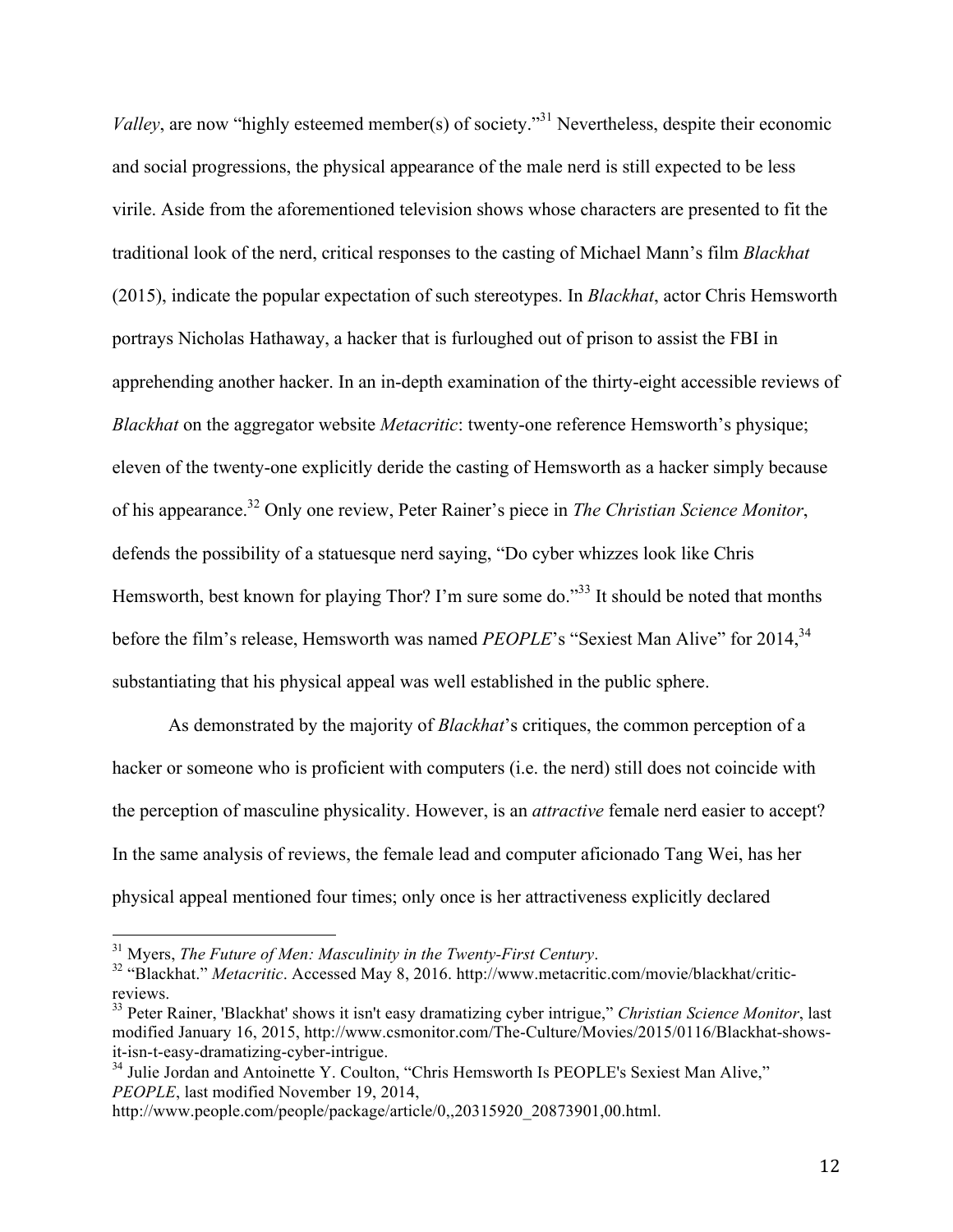unlikely. It is worth pointing out that the improbability of Wei's beauty, according to the *New York Times'* Manohla Dargis, may be linked to the film's coupling of her with Hemsworth.<sup>35</sup> In another film to come out in 2015, *Furious 7* (James Wan) also features a female hacker. In the film, Roman expresses to Tej that hackers like Ramsey (Nathalie Emmanuel), the one whom the group just liberated, "don't supposed to look like that." Roman goes on to say that, "they (hackers) normally wear them little weird glasses that's all crooked, pimples all over they face from drinking soda? I mean, trust me, with a body like that, ain't gonna park it behind a computer."

Despite the dialogue presenting the topic, in an analysis of forty-three various critiques of *Furious 7*, Ramsey's physical appeal was addressed only twelve times. Jamie Graham's "Fast & Furious 7 Review" piece for GamesRadar+ was the sole review objecting to the female hacker's attractiveness. Graham writes that Emmanuel's character, "rivals *Blackhat*'s Chris Hemsworth in the 'unfeasibly beautiful hacker' stakes."<sup>36</sup> What may be concluded from the examples and opinions of male nerds in cinema verses female nerds is that intelligence is not a masculine trait. Like the delinquent and jock stereotypes, the nerd application can be damaging to people associated with the group by causing a stereotype threat. The continued commodification and sale of such images to all youth may be equally injurious. As Crystal Smith declares, "As boys get older, stereotyped behaviours become further entrenched (…) The situation does not improve for grown men."<sup>37</sup> How stereotypical behaviors become enriched in boys and the effect that has upon them grown up must somehow reflect and be reflected in cinematic portrayals of the

<sup>35</sup> Manohla Dargis, "Unshackled Hacker Dons a White Hat," *New York Times*, last modified January 15, 2015, http://www.nytimes.com/2015/01/16/movies/blackhat-a-cyberthriller-starring-chrishemsworth.html?.

<sup>36</sup> Jamie Graham, "Fast & Furious 7 Review," *gamesradar.com*, last modified March 24, 2015, http://www.gamesradar.com/fast-furious-7-review/.

<sup>37</sup> Crystal Smith, *The Achilles Effect: What Pop Culture is Teaching Young Boys about Masculinity* (Bloomington: iUniverse, 2011), Kindle edition.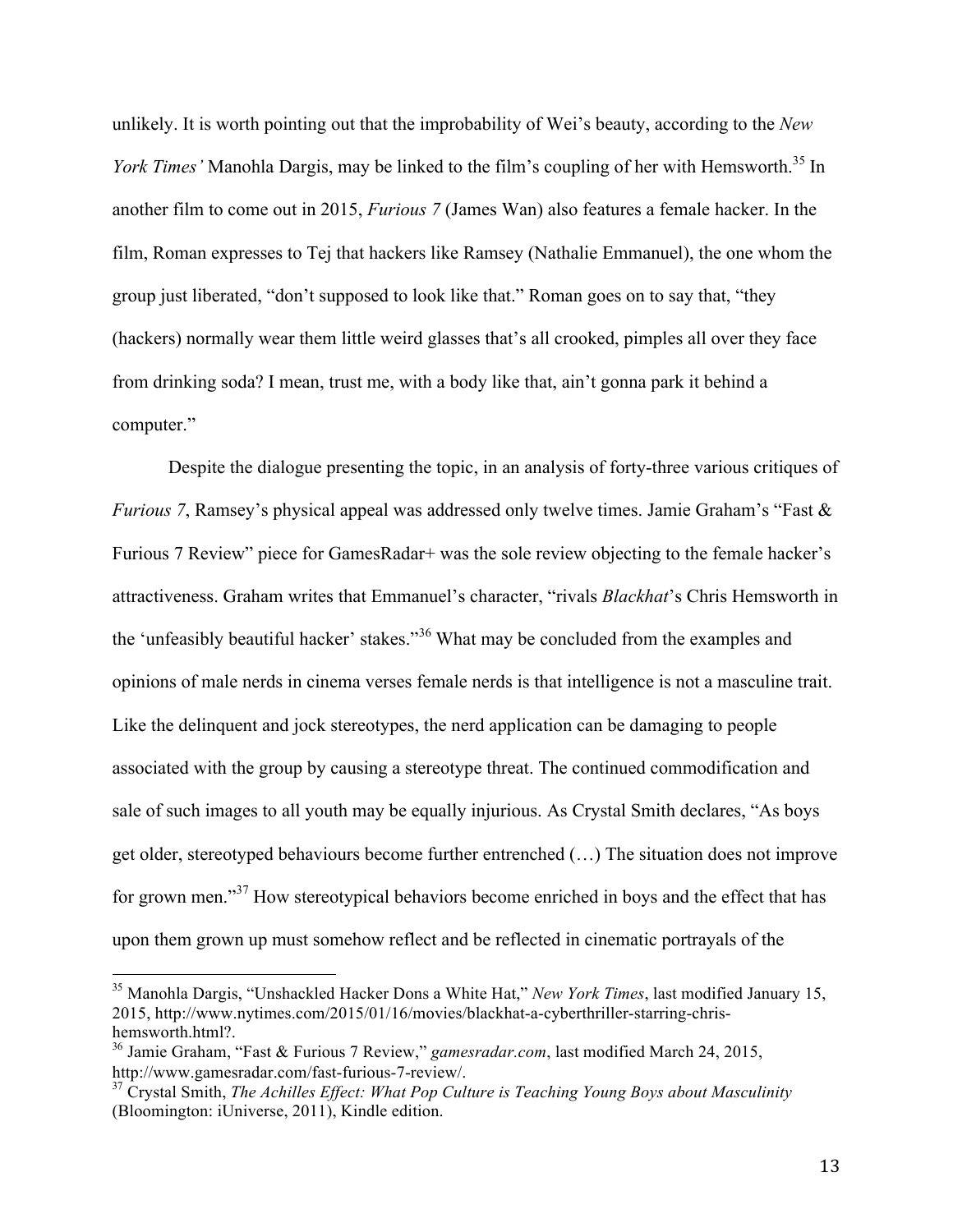coming-of-age process. The coming-of-age film has overwhelmingly depicted the male

experience. Smith has commented on the multifaceted effects of male (over) exposure:

This emphasis on the male experience lowers girls' self-esteem and occupational aspirations. But I would argue that a males-only focus also has an impact on boys. The imbalance between male and female characters gives boys a "biased representation of the social world" that promotes gender inequality while reinforcing many of the stereotypes discussed earlier: men are the stronger sex and, as such, cannot betray signs of femininity or weakness; men are protectors and must show their strength and aggression when needed; and men are natural leaders who must aspire to be in charge."<sup>38</sup>

Because gender assumptions are shaped by culture, the representations of social-psychological

and biological maturation of boys in patriarchal societies are extremely significant.

 <sup>38</sup> Smith, *The Achilles Effect: What Pop Culture is Teaching Young Boys about Masculinity.*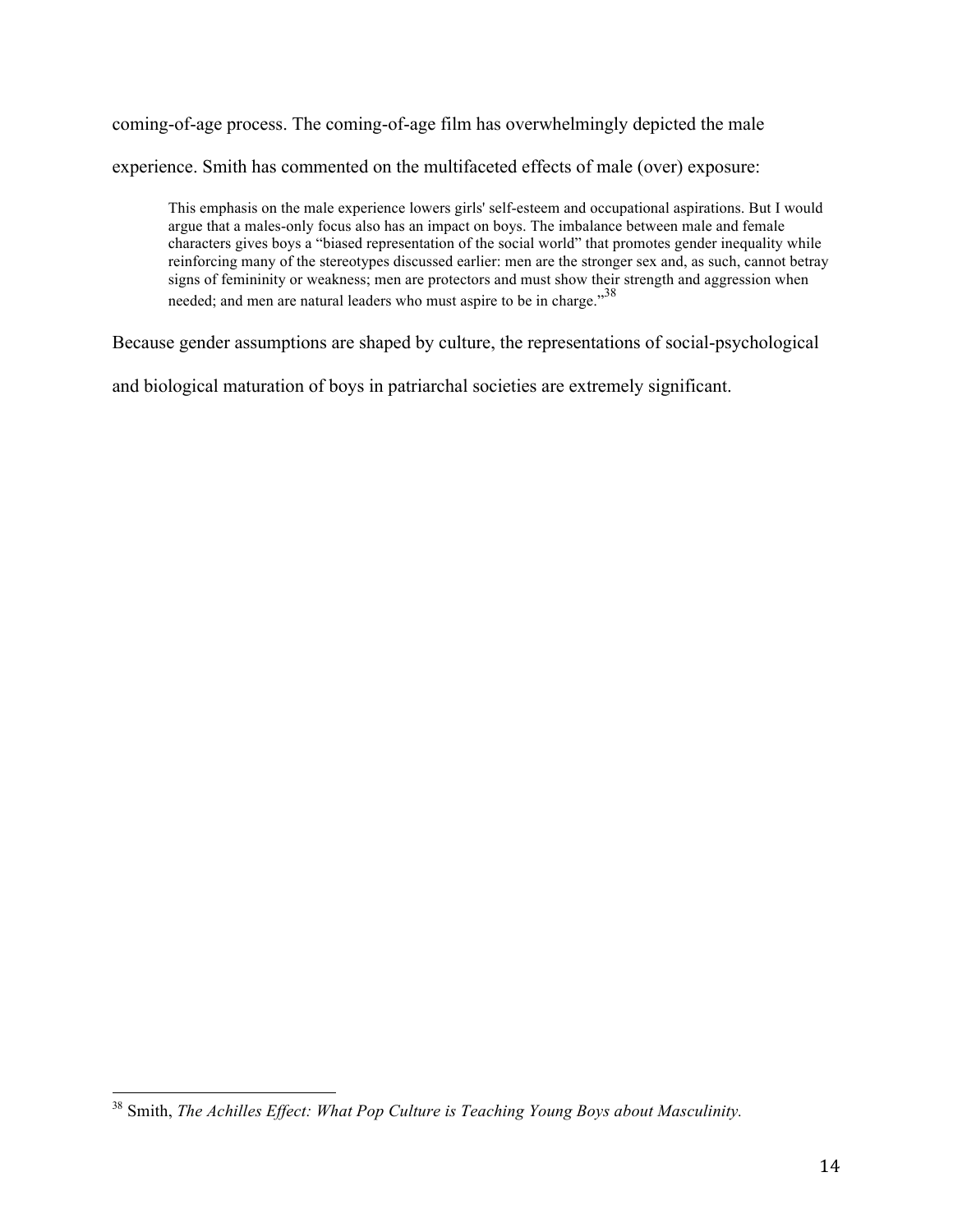### Chapter 2

Deportment has been instructed, indoctrinated, and prescribed in coming-of-age tales since the ancient Greeks encouraged young boys to follow in the footsteps of the warrior Achilles and not the explorative discoverer, Telemachus.<sup>39</sup> The hero/warrior ideal is a hallmark of masculinity. It is this concept, which like Pollack's Boy Code, "teach boys to equate manhood with dominance, physical strength, and a decided absence of vulnerability.<sup>"40</sup> Let us now further examine a few examples of conventional films within the coming-of-age genre, which address adolescent transformation, and reinforce traditional views of masculinity. In *Stand by Me*, a group of twelve-year-old boys set off to witness and conspicuously alert authorities about the deceased body of a missing kid. The film opens with a middle-aged man sitting in a truck on the side of an empty road. The audience discovers it is the well-known actor Richard Dreyfuss. He is pondering, glances at a seemingly recent Oregonian newspaper dated September 4, 1985, and then watches two youths pass him while simultaneously riding their bikes and conversing on the road. As they advance farther into the distance his head turns and the camera slowly begins to zoom in. While the frame is in motion Dreyfuss' narrated voice states the opening lines of the film: "I was twelve going on thirteen the first time I saw a dead human being."

The zooming in to a medium close-up shot of the man from within the car dissolves to a shot of cheap, old crime publications being purchased by a young boy. Indirectly the narration and dissolve infer that the boy, Gordie, is Dreyfuss when he was twelve, (played by actor Wil Wheaton). The narration continues and informs us that the setting is 1959 Castle Rock, Oregon (a fictional small town). In less than two minutes of running time what has been established is

<sup>39</sup> Jessica Wissman, "Athena's 'Unreasonable Advice': The Education of Telemachus in Ancient Interpretations of Homer," *Greek, Roman & Byzantine Studies* 49, no. 3 (Autumn 2009): 448-49. <sup>40</sup> Smith, *The Achilles Effect: What Pop Culture is Teaching Young Boys about Masculinity.*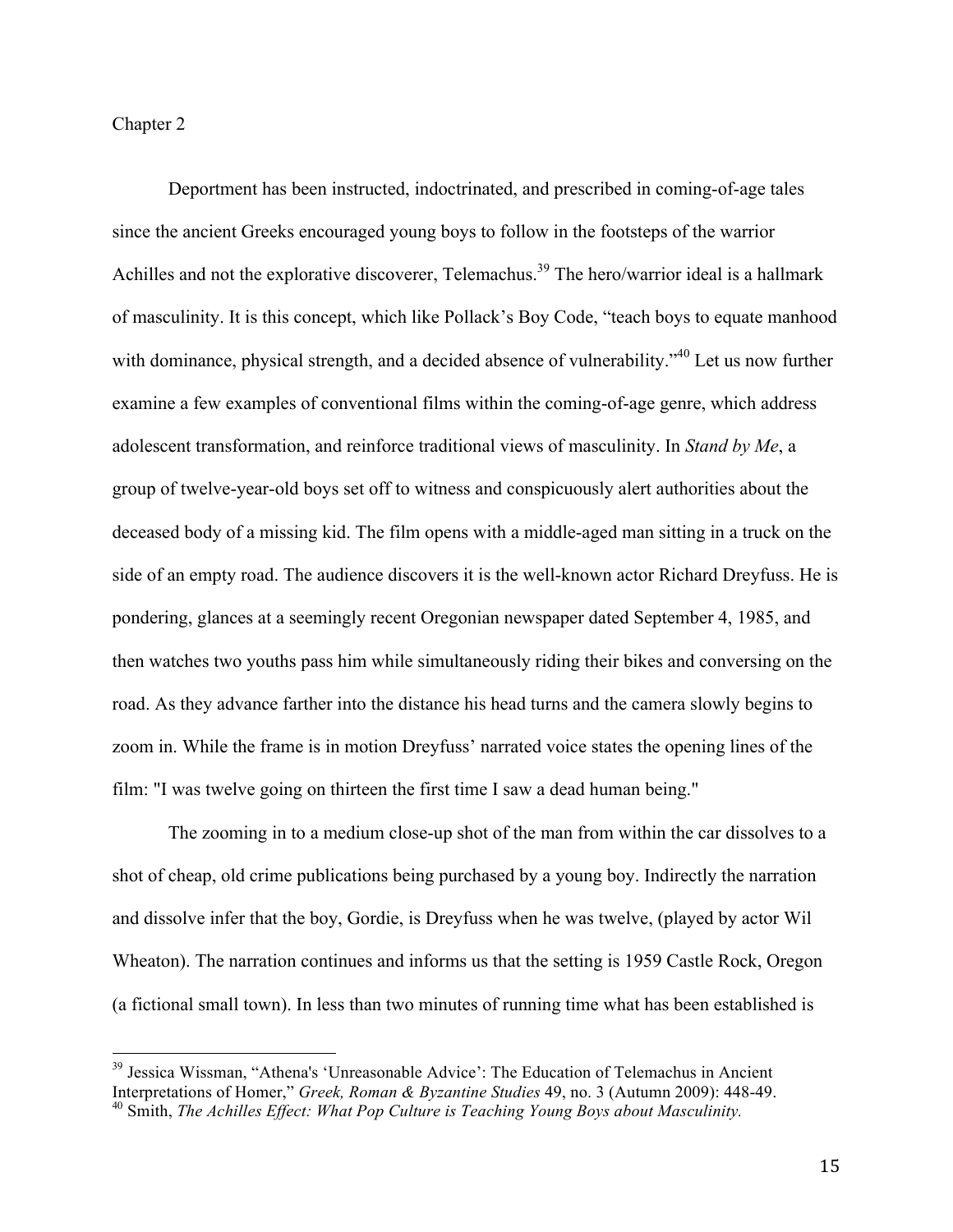that the story is told retrospectively, first-person narration will be communicating knowledge of the character's thoughts and emotions, and understanding and maturation occurs with critical surveying of the past. By setting *Stand by Me* in a fictional small town an "anywhere" conception is engendered. However, this generic sense is limited due to the film taking place within the United States, the state of Oregon, depicting 1959, and seen from the eyes of a male protagonist. Furthermore, the entire cast is Caucasian, which potentially lessens the range of spectators who may be able to relate to the characters.

The moment of transition has already been alluded to by Dreyfuss' voice-over about observing a dead body for the first time, indicating that it is this standalone event that signifies his coming-of-age. Supporting this notion is the fact that the processes for setting up the protagonist's moment of transition, meaning the events that bring about the moment of transition, occur within a relatively short duration that is less than two days time. Occasions that do not have relevancy to the transformation like daily routines do not appear in the film. The only instances shown of Gordie as boy before the expedition are through two flashbacks (i.e. memories), with his recently deceased older brother Denny. While packing for the adventure with his friends, Gordie reminisces over a baseball cap he was given by Denny to use on a fishing trip. In the second memory, Gordie recalls a family dinner where Denny extolled his younger brother's writing skills. Because the context of the memories focuses on Gordie's dead brother, the memories supplement the set-up of Gordie's transformation, which is fulfilled by the event of seeing a dead body.

The major themes of *Stand by Me* are friendship and the confrontation with death. Over the course of the two days, the boys undergo internal and external conflicts. For Gordie, it is coming-to-terms regarding Denny's passing. For Chris Chambers it is about being "one of those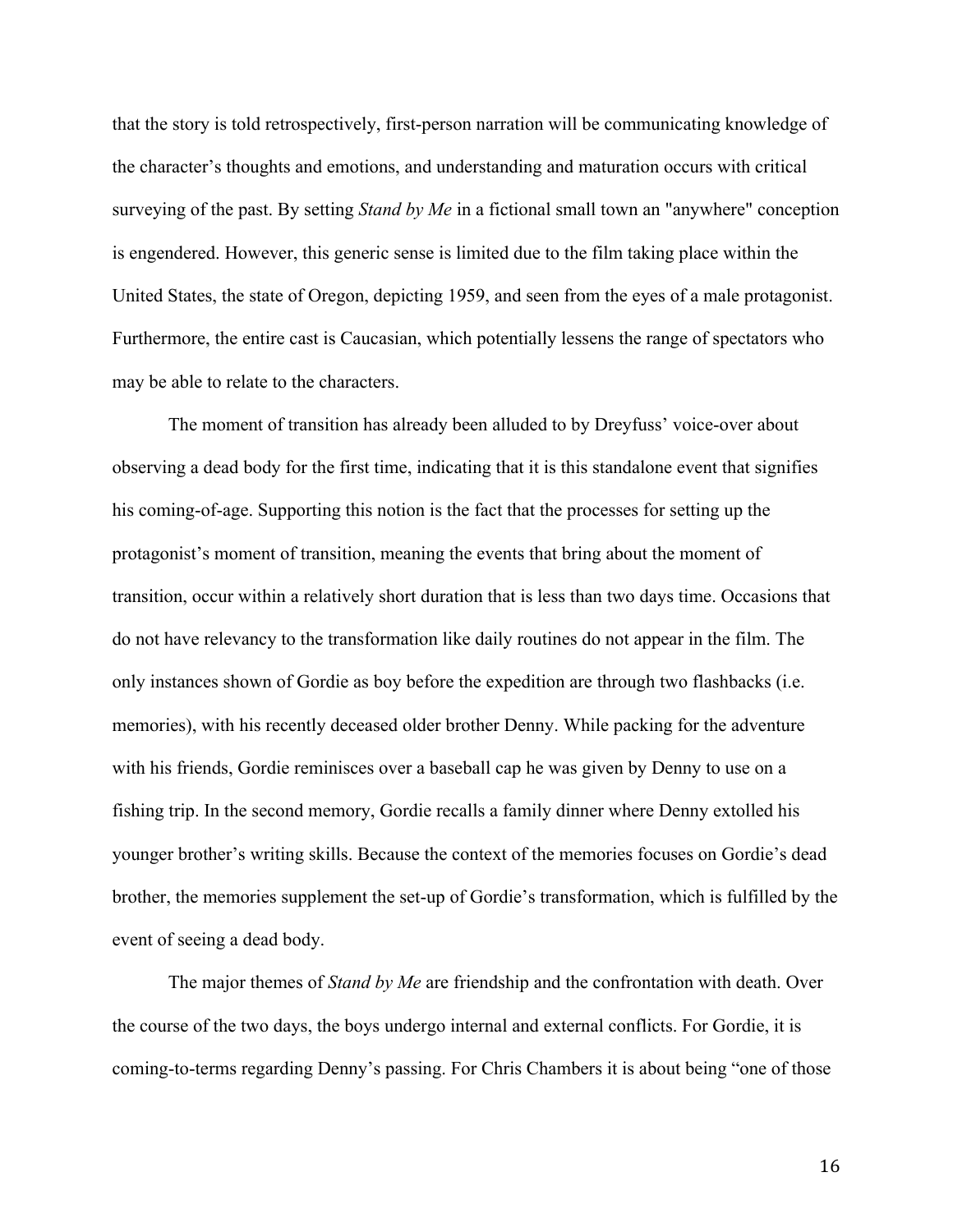low-life Chambers kids," and his lack of options in life. Teddy Duchamp is the kid with psychological problems like his institutionalized father, while Vern Tessio deals with being the fat boy subject to constant ridicule. The boys also face being bullied by a group of older teenage males, who similarly wish to flaunt *discovering* the body. Due to the catalyzing agent of the event, together the boys experience the bonds that grow between friends amidst physical and psychological confrontations. However, *Stand by Me* is also exhibited as a masculine coming-ofage tale because the two days are fashioned as a heroic adventure. Korinna Csetényi evokes Arthur W. Biddle's assertion of the odyssey, "as the quintessential example of the mythic journey in which the hero has to undergo different trials in order to return as a new man.<sup>341</sup> The trials for Gordie include outrunning a junkyard dog, avoiding an oncoming train by jumping off a bridge, removing leeches from his body, and confronting the missing boy's corpse. Even the path the boys take to reach the body, symbolized by the train tracks, works as a metaphor towards their coming-of-age.

Gordie initially breaks down and cries after seeing the dead body. Chris comforts Gordie and as he regains his composure, Gordie is able to come-to-terms with the concept of death and "his maturity is achieved."<sup>42</sup> However, Gordie's masculinity cannot be similarly demonstrated by the conversation that he and Chris have because crying is a prime factor of Pollack's first "Boy Code *Injunction*." The "sturdy as oak" imperative declares that, "boys are not to share pain or grieve openly."<sup>43</sup> Once the older boys arrive at the scene, there is a clash for who holds sway to the corpse. Csetényi describes how the hero's journey is fulfilled through trial and competition:

After some verbal insults, the fight is decided by the firing of a pistol, which Chris had stolen from his father. With the help of this phallic gun, the young ones succeed in making the older boys retreat. Thus,

 <sup>41</sup> Korinna Csetényi, "Fall from Innocence: Stephen's King's *The Body*," *Americana: E-Journal of American Studies in Hungary* 5, no. 2 (Fall 2009), accessed January 12, 2016.

<sup>42</sup> Csetényi, "Fall from Innocence."

<sup>43</sup> Pollack, *Real Boys*, 23.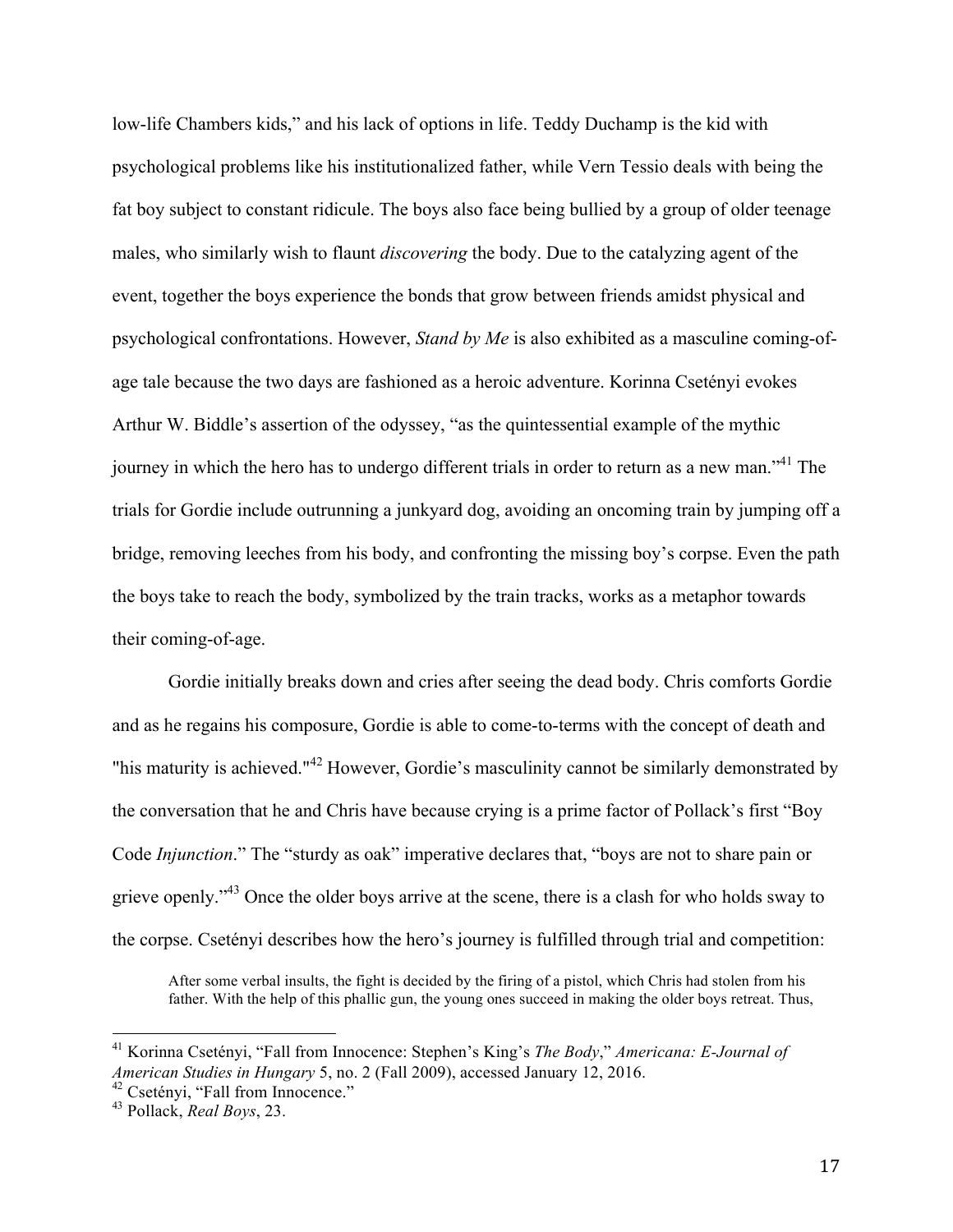they prove their masculinity. Though later they decide against carrying the body back with them, they clearly depart the scene as the victors. The hero's initiation phase is completed, and now he can return home $44$ 

Gordie's face, originally sad and teary, is now dry and stoic while holding the gun and staring down his threat. The emotional look of the *boy* is supplanted by the hardened and indifferent look that embodies manliness. The heroic treatment in *Stand by Me* indicates that in fulfilling the hero's journey, by overcoming the obstacles that lead to Gordie's self-discovery and displaying dominance over the older boys, his "masculinity is unquestioned."<sup>45</sup> This notion is problematic because it exemplifies Ellen Jordan's "warrior discourse," which as Crystal Smith describes, "is the source of most boys' understanding of masculinity.<sup>"46</sup>

As Leonard Heldreth writes about the character of Gordie in Stephen King's novella *The Body*, from which *Stand by Me* is adapted, Gordie comes to realize that, "understanding the self requires understanding the past."47 The prime example of this assertion is at the very end of the film when the narrative returns to the present. Gordie (Dreyfuss) is seen on the screen typing on a computer, "I never had any friends later on like the ones I had when I was twelve. Jesus, does anyone?" Immediately before Dreyfuss composes these thoughts, the camera is situated where the computer is and creates a shot-reverse-shot with Dreyfuss, who is looking directly into the camera. The placement of the camera and where Dreyfuss focuses his gaze makes it feels like he is directly addressing the spectator. The wisdom that Gordie has discovered for himself through understanding the past is now being imparted to the audience. In other words, the mentorship of Dreyfuss' narration helps the spectator (mentoree) understand the experiences of the boys on-

 <sup>44</sup> Csetényi, "Fall from Innocence."

<sup>45</sup> Smith, *The Achilles Effect: What Pop Culture is Teaching Young Boys about Masculinity.*

 $46$  Ibid.

<sup>47</sup> Leonard G. Heldreth, "Viewing "The Body": King's Portrait of the Artist as Survivor," In *The Gothic World of Stephen King*, ed. by Gary Hoppenstand and Ray B. Browne, (Bowling Green: Bowling Green State University Popular Press, 1987), 71.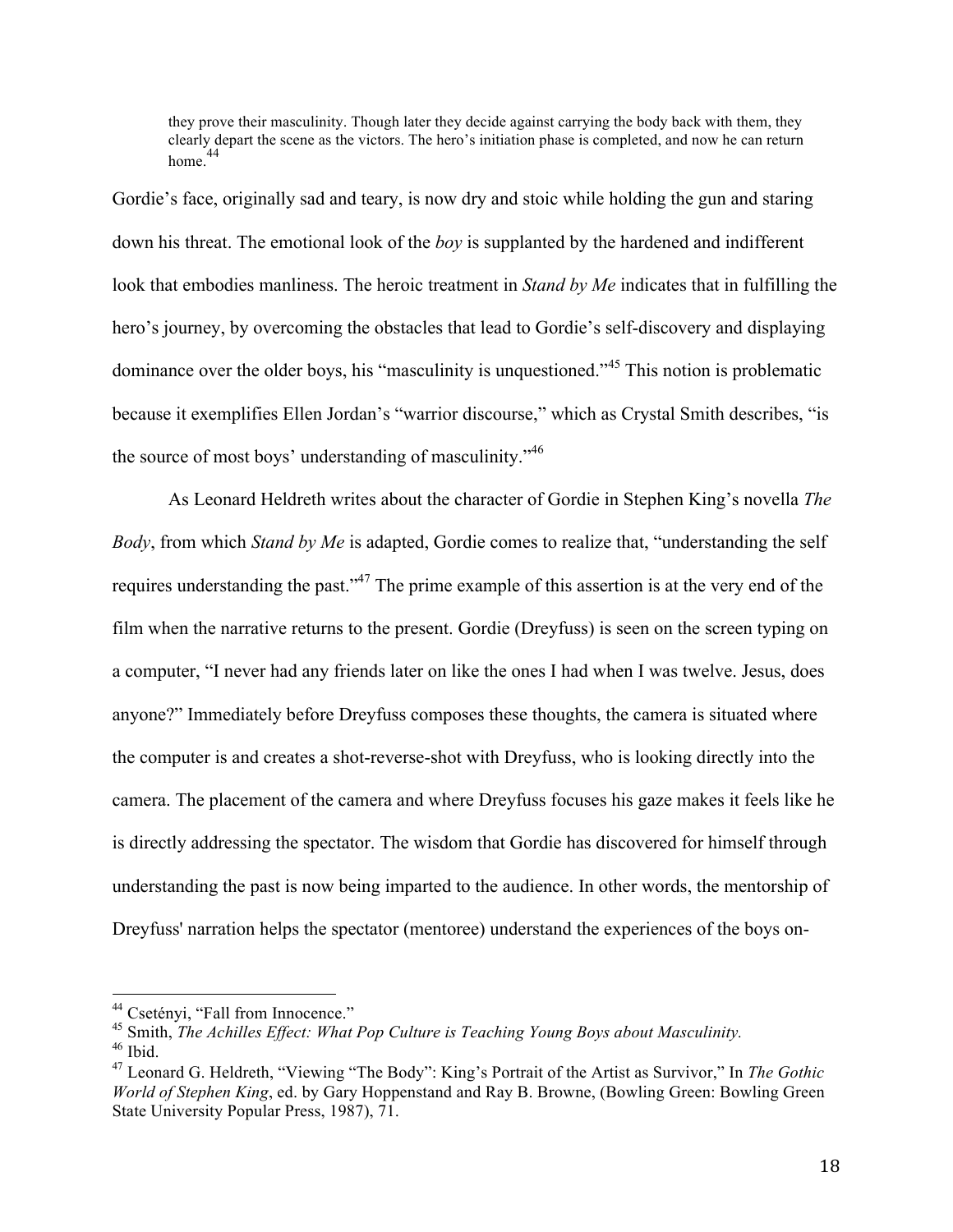screen. Another issue of how the narration acts as a mentoring role is the way in which Gordie's recollections of the two days are presented visually. Gordie (Dreyfuss) stages what happened in 1959 as one big memory or flashback. Memories are faulty. However, numerous occasions in *Stand by Me* reinforce a common misperception that memory, "works like a video camera, recording the world around us onto a mental tape that we can later replay."<sup>48</sup> The most troubling example is of four instances where the audience witnesses the actions of the older male teenagers. They are seen driving around in cars knocking off mailboxes with baseball bats, fishing, listening to music and drinking beer. On these four occasions where the narrative follows the older boys, Gordie is not present nor is any information about the older boys relayed to him by a second-hand source.

Displaying the older boys in this fashion likens Dreyfuss to an omniscient narrator. However, Gordie could not know exactly what transpired independently between the older boys, yet what is shown on the screen is never considered to be fabrication. As a result, this leads us to question Gordie's memory being *accurate* like a camera. *Accuracy*, as utilized here, is an understanding that images in films (with or without synchronous sound) representing past, remembered, dreamed, or imagined events, infer the same practical reliability, as do the images in films portraying the present diegetic world. Gordie's memories as an adult (which include the memories of Wheaton's Gordie) are represented almost identically as is the depicted action of Dreyfuss's physical reminiscing and retelling. Wheaton's memories do show some possible unreliability: his first recollection about Denny is cued in by a sentimental non-diegetic melody and echoing of Denny's foreshadowed voice. Nevertheless, there is otherwise no distortion or failings of Dreyfuss' recount.

<sup>48</sup> Katherine Harmon, "4 Things Most People Get Wrong About Memory," *Scientific American*, last modified August 4, 2011, http://blogs.scientificamerican.com/observations/4-things-most-people-getwrong-about-memory/.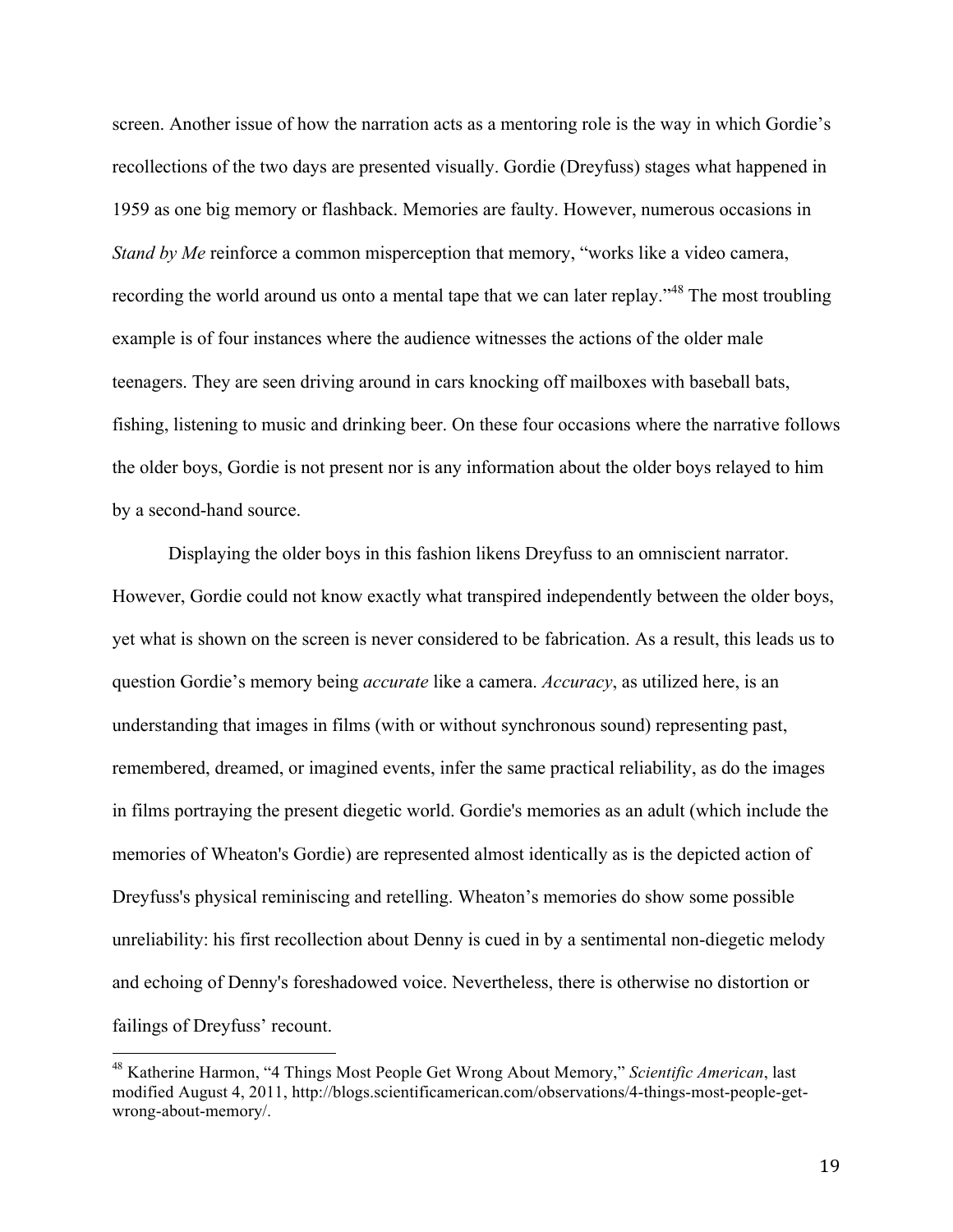The opening and closing scenes of *Stand By Me* show the protagonist Gordie as an adult. His flashback(s) work as an exhibition unlike a recreation, which intends to acutely display him as a boy in 1959. Narrating the events and composing them on a computer indicate how it would appear to an audience reading or listening to the descriptions sans, or having limited, visual cues. Hence, the flashbacks possess far less ambiguity. Becoming witnesses to Gordie's recollections (both of the diegetically present and past), the viewer sees with impeccable clarity the chronicled situations. Numerous studies demonstrate how people tend to think of photographs (analogue and digital) as inexpugnable and trustworthy depictions of past occurrences.<sup>49</sup> In the case of *Stand by Me*, the spectator can look upon the images of Dreyfuss' flashback and judge them to be not necessarily factual or truthful retelling of events but rather a rationale and plausible recount. The problem with people not critically objecting to this sweeping procedure is the spurious precept, which is received willingly and continuously re-established: memories/flashbacks in films being deemed historically calculable (diegetically at least), in a conventional conception likewise to photographs.

Corroborating these propositions is the flashback and audile conveyance throughout *The Sandlot*. The film is about "A new kid in town is taken under the wing of a young baseball prodigy and his team."<sup>50</sup> Over the course of a summer in 1962, the boys go through a number of adventures including trying to retrieve a baseball signed by Babe Ruth from a vicious guard dog. The motion picture is told through the eyes of the adult Scott "Scotty" Smalls (actor Arliss Howard) and is voiced by the director David M. Evans, heard distinctly from the actor portraying elder version of the protagonist. In the first scene, Evans' opening lines recite the proclaimed

<sup>&</sup>lt;sup>49</sup> Kimberley A. Wade, Maryanne Garry, J. Don Read, and D. Stephen Lindsay, "A picture is worth a thousand lies: Using false photographs to create false childhood memories," *Psychonomic Bulletin & Review* 9, no. 3 (2002): 597-98.

<sup>&</sup>lt;sup>50</sup> "The Sandlot," *IMDB*, accessed June 5, 2015, http://www.imdb.com/title/tt0108037/.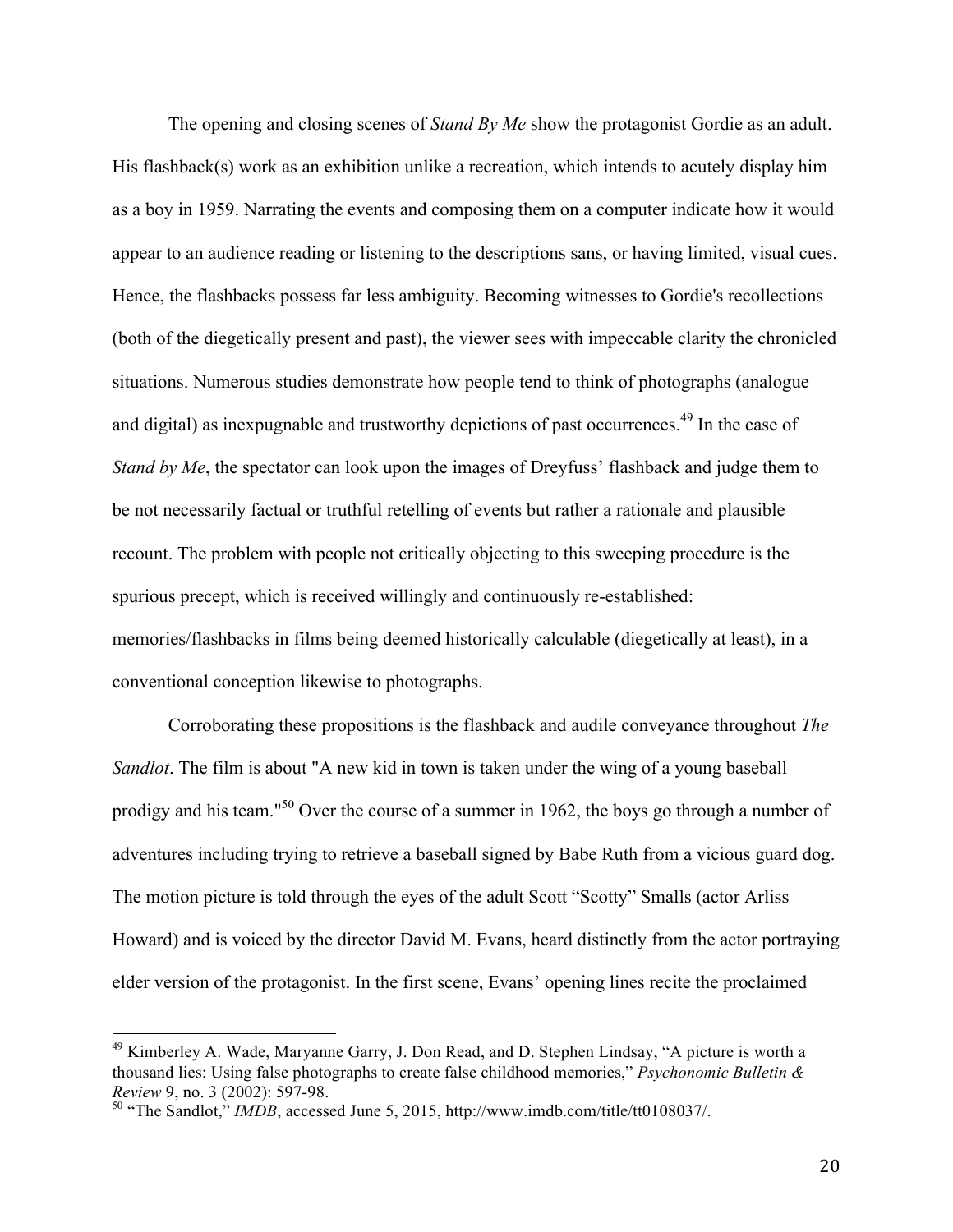sole "all-time greatest moment in the history of sports," the 1932 World Series where Babe Ruth's famously called a home run shot. The movie's reporting of the blast is riddled with inaccuracies.<sup>51</sup> It is true that even to this day no one definitively knows whether or not Babe Ruth verily declared that he would hit a home run, but the tale being presented is heavily mythicized. Why make that decision and what is its effect?

The fabling of Babe Ruth's feat by the director indicates an additional chronicler to *The Sandlot*: The auditory narrator (Evans) joins the avatar of the narrator (Howard) and the enactor of the recollected (ten-year-old Smalls played by actor Thomas Guiry). By separating (or transubstantiating) the character of Smalls into three embodiments, the story and message(s) of the flick exist in a trickle-down state. As observers to young Smalls' (Guiry) and his friends' adventures, which are staged through a flashback from Howard's reminiscing, and is disclosed by the Evans' vocal insights, we can construe that which is being imparted comes straightway from the director. Evans, who co-wrote the screenplay, drew from personal experiences to serve as inspiration for part of the film's premise. Unlike the historical actualities, Evans "edited and polished the memory for his movie script," and by his own admission, "made it a bit of a hero's story."<sup>52</sup> In limning the heroic trope, the spirit of the greater coming-of-age genre is recycled and reimagined. In Homer's epic the *Odyssey*, the goddess Athena "took on the image of Mentor, and, as Mentor, provided Telemachus with 'earthly' guidance."<sup>53</sup> Babe Ruth serves as mentor both through Evans' mythicized commentary and later in his pictorial fulfillment by actor Art La

 <sup>51</sup> Gabe Costa, "By The Numbers: Babe Ruth's Called Shot, Eight Decades Later – Part 4," *CBS New York*, last modified September 12, 2012, http://newyork.cbslocal.com/2012/09/24/by-the-numbers-baberuths-called-shot-eight-decades-later-part-4/.

<sup>52</sup> Kristen Gaydos, "'Sandlot' inspired by true story," *Citizens' Voice*, last modified June 7, 2012, http://citizensvoice.com/arts-living/sandlot-inspired-by-true-story-1.1325928.

<sup>&</sup>lt;sup>53</sup> Susan M. Tauer, "The Mentor: Protégé Relationship and Its Effects on the Experienced Teacher" (paper presented at the annual meeting of the American Educational Research Association, New York, New York, April 8-12, 1996).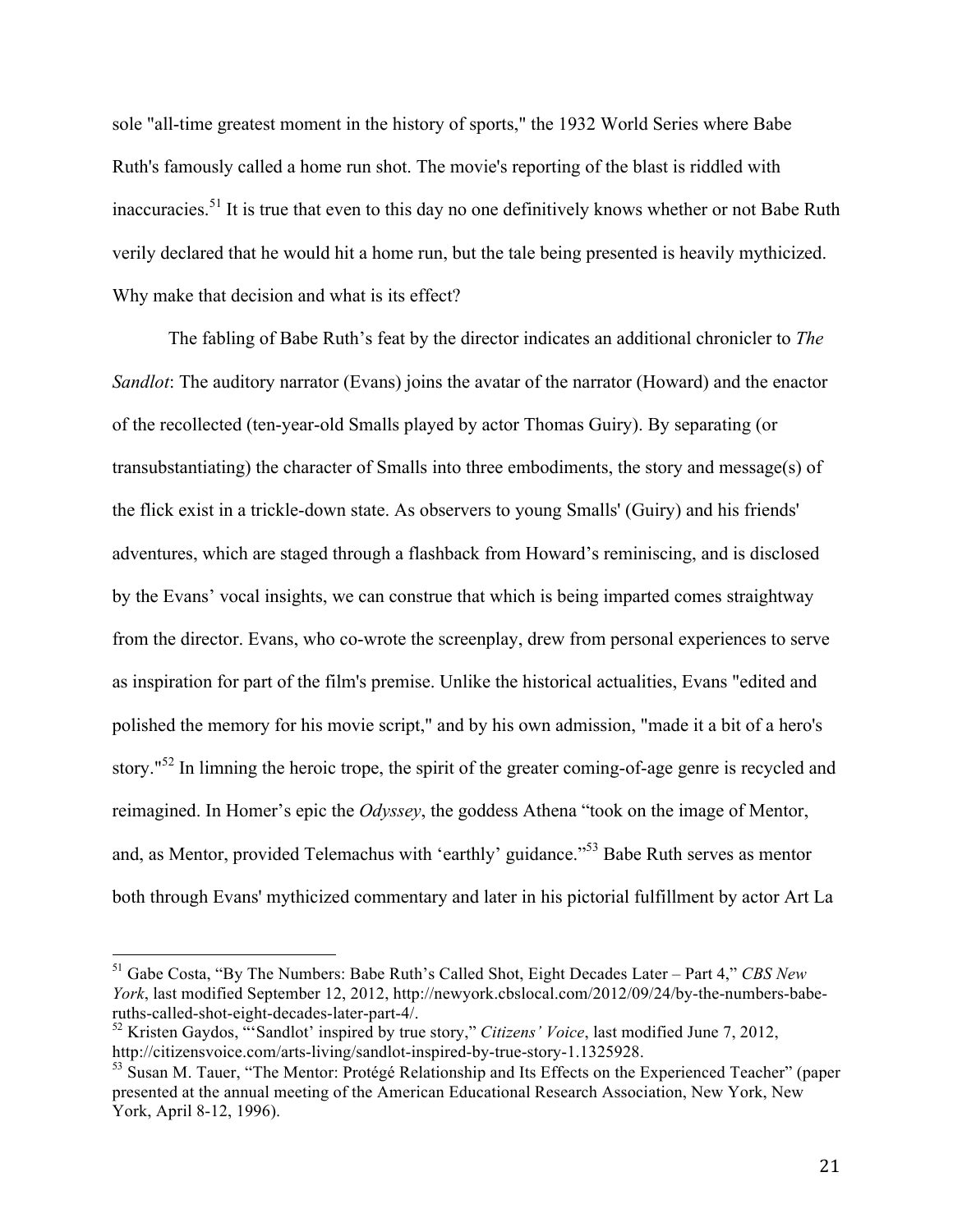Fleur. Yet, because of the faulty charting of Ruth's exploits, the historical entity becomes essentially fictional and his function for the movie turns into a mediating voice for the director.

Therefore, as Ruth's general conception facilitates the story's purport, the instruction and encouragement of the hero/warrior ideal arises. Romanticizing (male) behavior now has a blueprint. This course of action determines what things and how they are represented on the screen through Smalls' (Howard) flashback. Introduced with a ripple effect transition is Benjamin "Benny" Franklin Rodriguez's dream of the Great Bambino. Lights flicker, walls shake, the sound of a crowd cheering is heard along with faint echoing chimes, and Ruth (La Fleur) exits a closet surrounded by smoke. La Fleur's appearance is initially distorted: grainy, black and white, scratched film look. Technical challenges for pictorially instantiating Babe Ruth aside, this sequence is one of the prime examples of the children's perceptions demonstrated as something that is created and unlike the purest of reproducible veridical documents. The film does not have to show Benny's dream unfold. Evans narrates that he too has a dream the same night as Benny in the immediately preceding shot, and all that is displayed is Smalls' (Guiry) inability to fall asleep. In the shot directly after the imagined scene, Benny knocks on Smalls' window and informs him of the dream.

Similarly in the camp out/tree house sequence where Michael "Squints" Palledorous recites the Beast's origin story as a dissolve/ripple transition mixture enacts the account. Squints' tale is presented comparably to Smalls' (Howard) inasmuch as it can also be considered a flashback. The look of the film for the Beast's beginnings is also shown in grainy black and white stock. The mise-en-scène indicates an exaggerated if not chimerical approach; the dog's physical attributes are grandiose in decorative scale, and on-screen ratio, as is his larcenistdispatching prowess. Using the flashback device in this fashion not only loosens the restrictions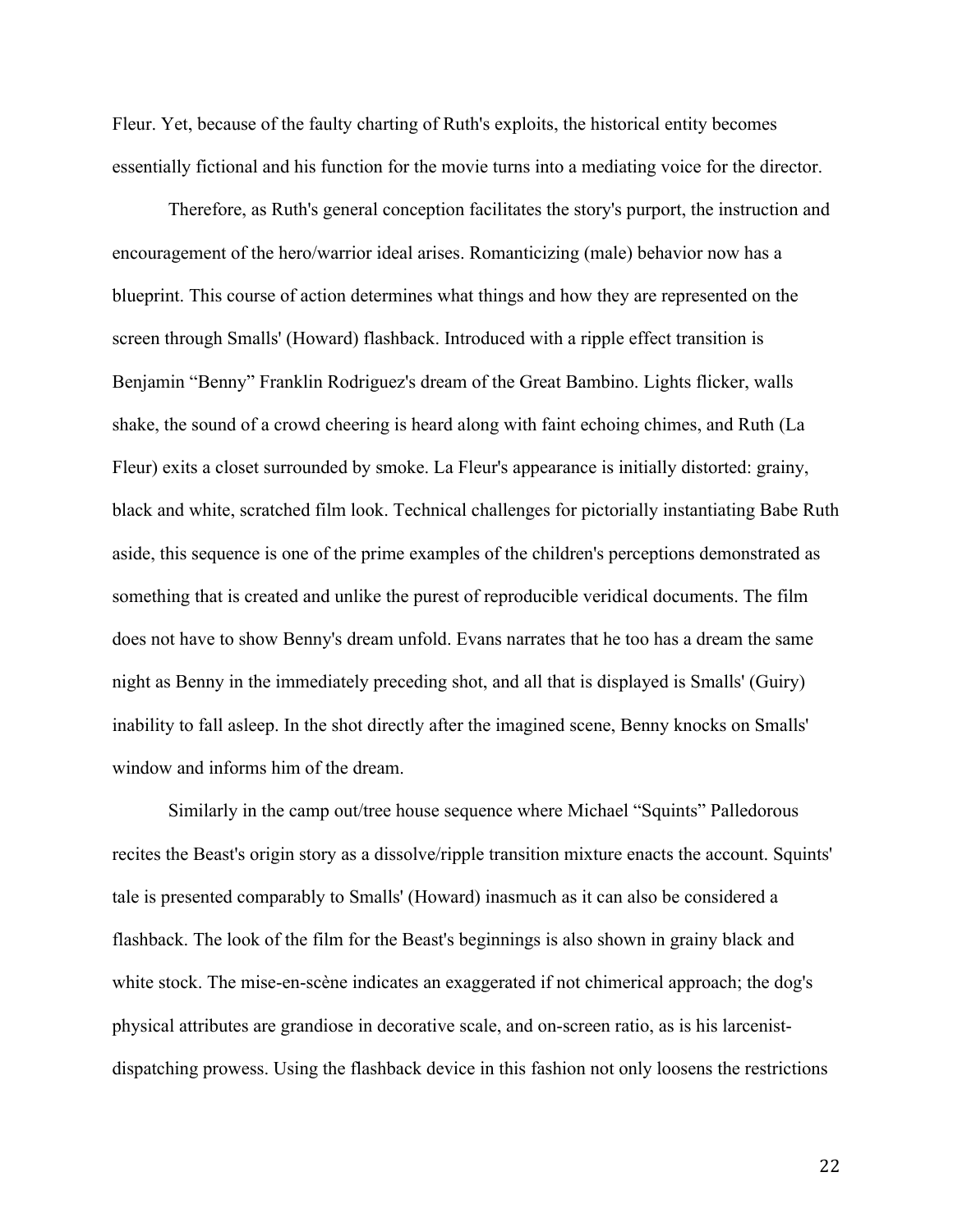of the narrative perspective, it distinguishes it from Smalls' (Howard) picturesque recollection which is represented with flawless accuracy; there are no hitches in Smalls' memory consequently displaying a precise and veridical past. In all fairness, the killer guard dog's story happened before any of the kids were alive so it is not a memory like Smalls'. One may argue that the Beast's realization from the kids' imagination to Small's adult telling is continuously disproportionate. For the majority of the film up until the final showdown between he and Benny, the Beast's exterior is only ever partially in view though the area it takes up on screen creates a fabulous manifestation. However, the dog's form for the climatic chase almost necessitates realism for the reason that this is the first time the animal is witnessed by the viewer being experienced by adults on-screen. All other encounters of the Beast are with the kids alone, (including the described and visual adults in Squints' fable).

Subject to Smalls' thirty-year-old anamneses, Benny's dream, Squints' recital, and the kids' dominant vision of the Beast's stature, mutually signify a mentality of adult verification against youthful imagination. The voice over works to validate the events' accuracy despite the narrator being an essentially unreliable one due to the fallibility of memory over the course of many years, in this case, decades. The voice over also works as a mentoring tool when Benny hears in his head, in La Fleur's voice and not his own that, "Heroes get remembered, but legends never die. Follow your heart, kid, and you'll never go wrong." Benny's dream and his recalling of it before "pickling" the Beast are his means for motivation, but because the viewer sees and hears the renderings of Benny's thoughts, the film serves to inform why it is the character does what he does. Interpretation is all but expunged. Benny's triumph over the Beast bolsters the tutoring case because it is only through Ruth's guidance if you will, that the boy's accomplish getting the ball back from the other side of the fence.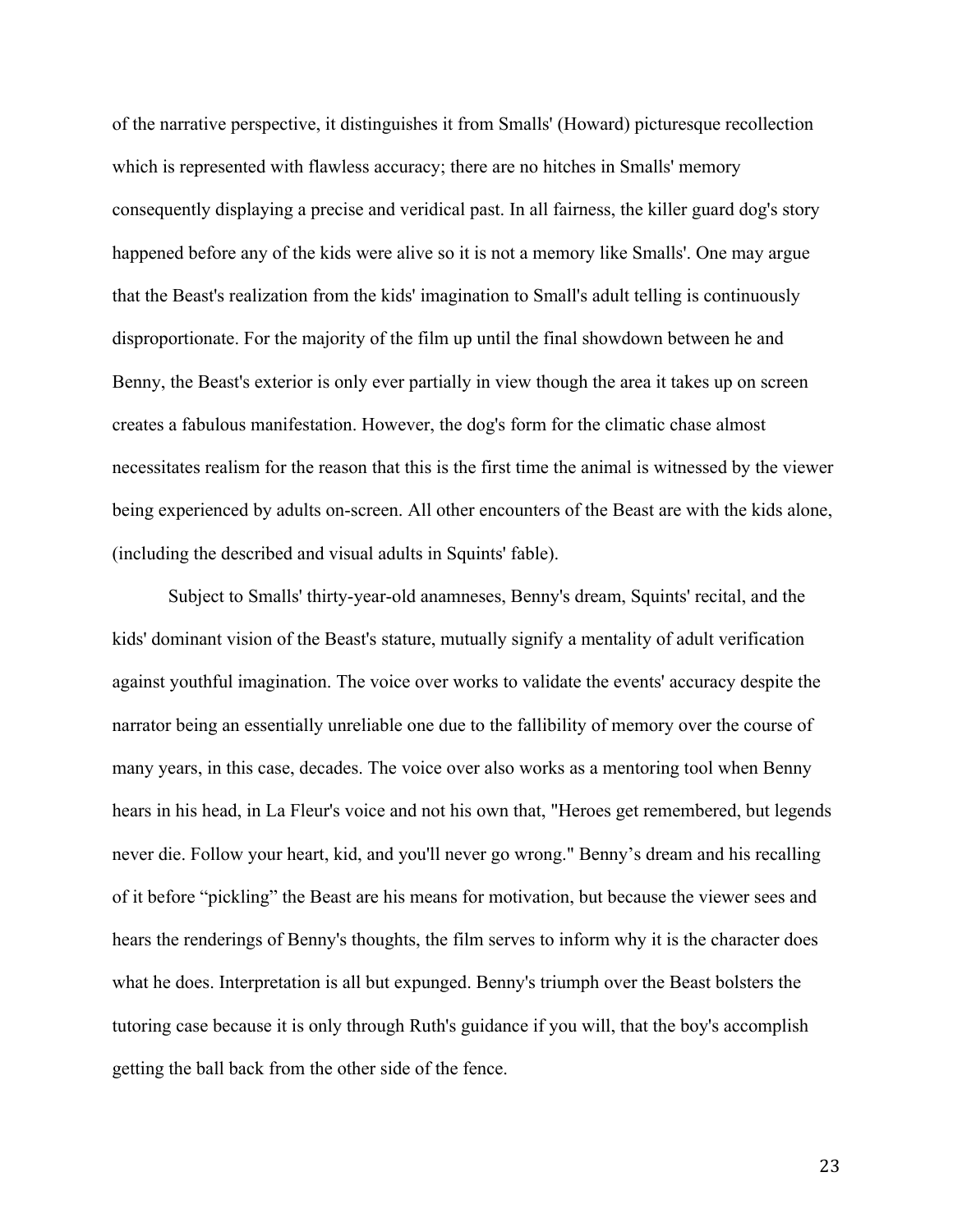The professional athlete, like superheroes or mythical gods, "is a different kind of hero who is also considered super by many young boys."<sup>54</sup> Kids look up to these types of beings because they have abilities and perform acts that ordinary people cannot accomplish. Because Evans wanted *The Sandlot* to have essences of the hero's journey, the path to achieving the hero's goals must be completed by heroic acts. To out maneuver and outrun the Beast takes bravery and strength that only Benny, the kids' leader, possesses. *The Sandlot* reinforces typical masculine conceptions though there may be unforeseen consequences to this promotion:

Unfortunately, there is a negative side to current hero narratives. From a young age, boys learn that acts of heroism are always physical—that they involve strength and, often, a good deal of violence (save for rescue heroes who, from what I have seen, lose their appeal after about age four when school starts and animated action heroes enter the picture). Heroism is rarely equated with peaceful solutions or thinking.<sup>55</sup>

Ruth (La Fleur) could have easily encouraged Benny ask the property's owner, Mr. Myrtle, to retrieve the ball. Smalls (Guiry) proposes this diplomatic solution when the boys initially try to figure out a way to retrieve the ball, but Squints immediately decried the suggestion. When the boys strategically plan to get the ball back in Alan "Yeah-Yeah" McClennan's bungee scene and with "science" (Smalls' erector set), their efforts fail with increasingly discouraging results. Therefore, only in listening to a mentor and acting gallantry equals heroic success.

Masculinity is also promoted through other associations of gender and baseball. During a verbal exchange with a rival baseball team's captain, Hamilton "Ham" Porter's insults the boy of "playing ball like a girl." As a result of one's boys masculinity being challenged the teams must face each other to decide who is dominant group. When Smalls places a decoy baseball in his stepfather's study in order to not arouse suspicion, Smalls' mother informs him of Babe Ruth's story. He becomes embarrassed that his mother, "a grown-up girl," knows of Babe Ruth, and that he did not. Earlier in the film before Smalls' is invited onto the baseball team, he has a

<sup>54</sup> Smith, *The Achilles Effect: What Pop Culture is Teaching Young Boys about Masculinity.*  $55$  Ibid.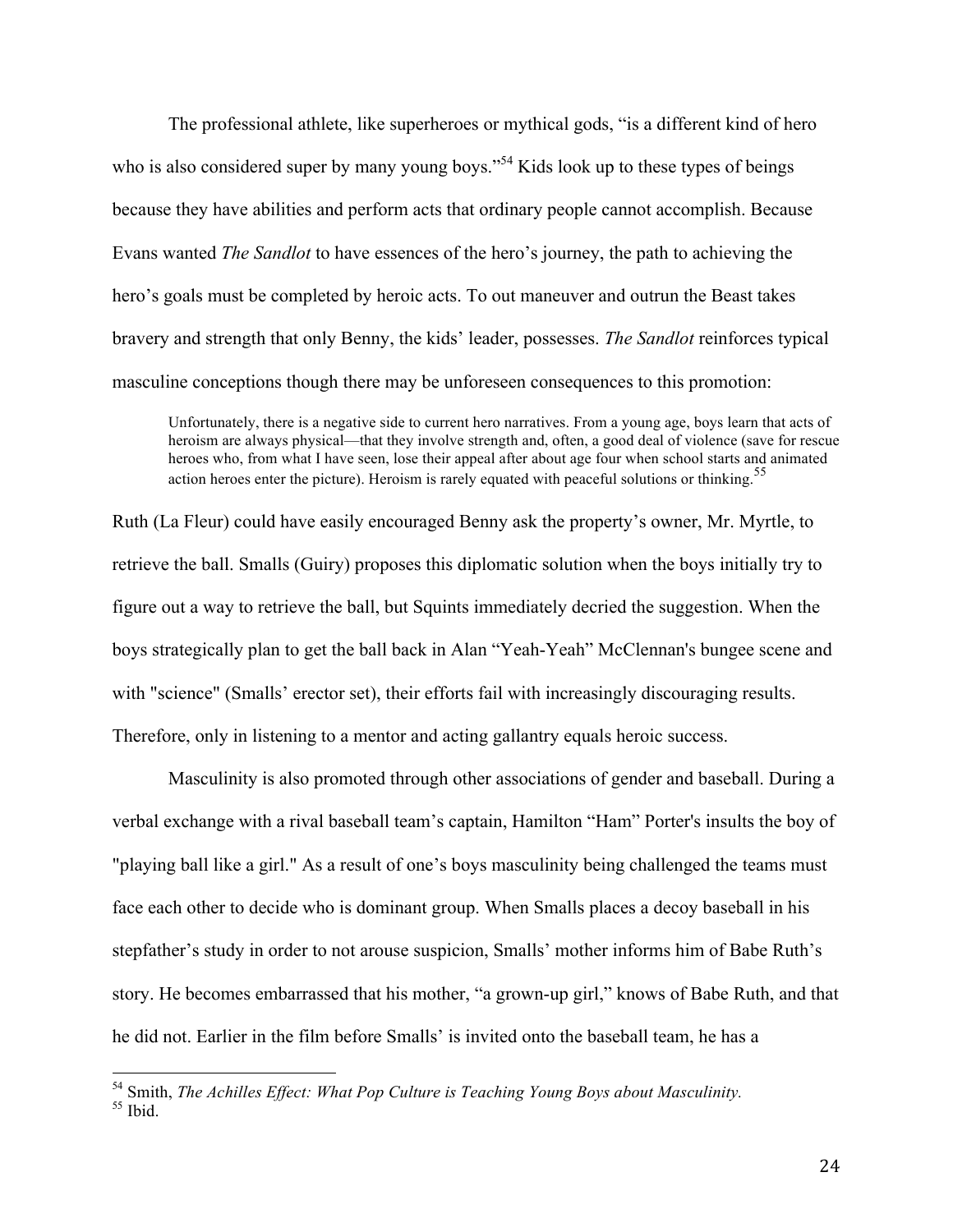conversation of with his mother about making friends. She expresses pride in him being smart. However, in wanting him to make friends she also tells him: "Run around, scrape your knees, get dirty. Climb trees, hop fences. Get into trouble, for crying out loud. Not too much, but some. You have my permission. Now how many mothers do you know say something like that to their sons?" Smalls' replies that he does not excel at anything and is simply "an egghead." In examining these two exchanges between Smalls and his mother, it is evident that being a smart boy is atypical and inefficiently masculine. For Smalls' to be a well-rounded boy he must be rough, get into mischief, or become involved in sports.

In the 1980s, no filmmaker explored and altered the cultural landscape for teen typification more than John Hughes. His seminal work, *The Breakfast Club*, is defined by Shary as, "one of the most important teen films of the entire decade – for its experimentation, character development, and lasting legacy."<sup>56</sup> Character development is the definitive feature of the coming-of-age genre since an adolescent's metamorphosis, the moment of transition, is the foremost subject. As stated before, the shorter the duration of the event that brings about personal transformation, the more impactful the event is. *The Breakfast Club* takes place over a nine-hour period, where five diverse students find themselves sitting in detention at 7:00 A.M. on a Saturday morning. The event, in this case, is detention. They are commanded by teacher and supervisor Richard Vernon to each write an essay of at least 1,000 words describing who they think they are. Vernon's justification for the assignment is so that the kids may perhaps discover something about themselves. In the very beginning of the film, a title card on a blank screen shows lyrics from David Bowie's 1971 song *Changes*. The lyrics proclaim that children need no consultation and are aware of their situation. The irony of using Bowie's words is to demonstrate that it is actually the adult, Vernon, who needs to learn something about adolescents.

 <sup>56</sup> Timothy Shary, *Teen Movies: American Youth on Screen*, (London: Wallflower, 2005), 68.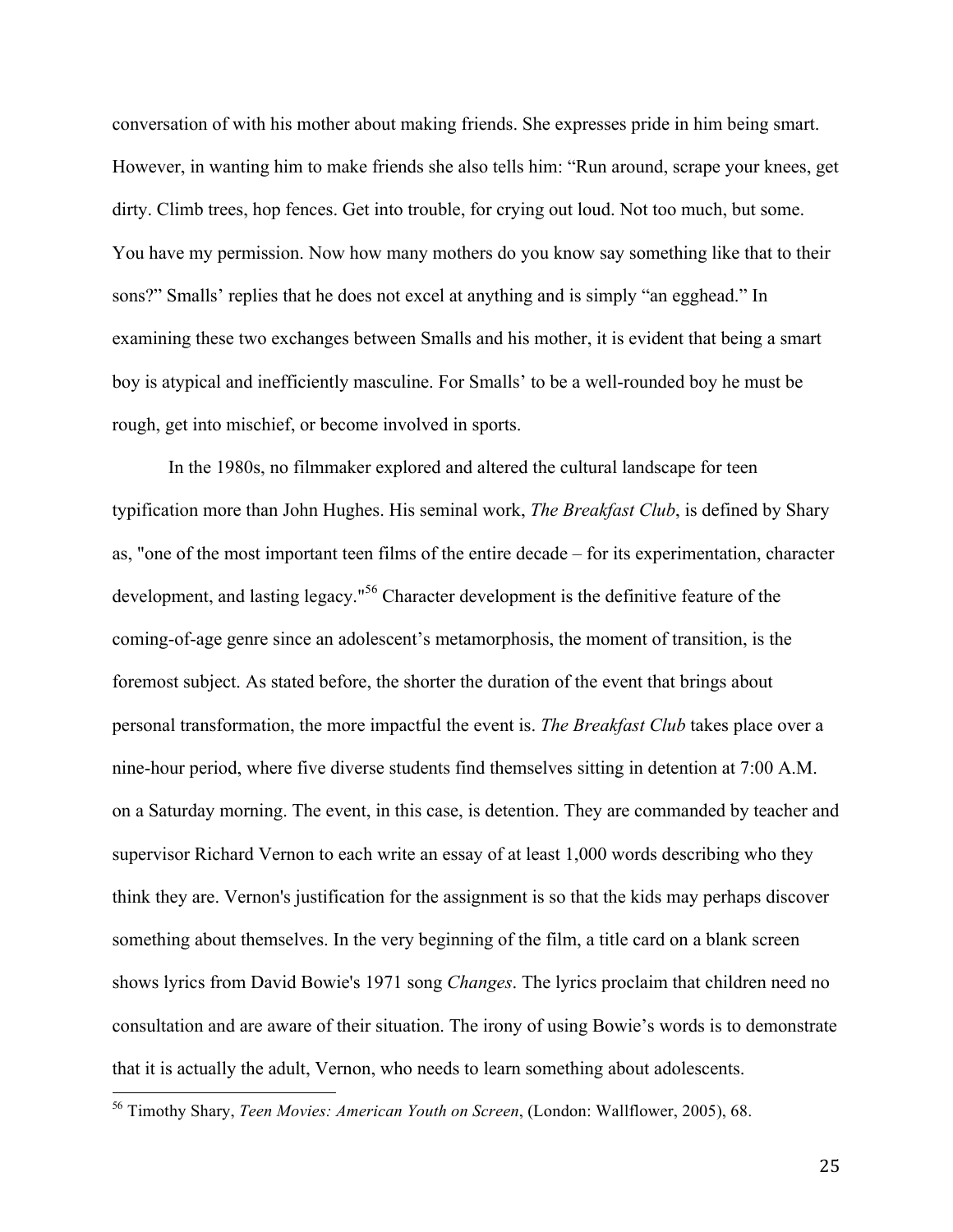Following the title card of lyrics is a voice-over by the "brain," Brian Johnson, who asseverates Bowie's promulgation:

Dear Mr. Vernon. We accept the fact that we had to sacrifice a whole Saturday in detention for whatever it was that we did wrong. What we did was wrong but we think you're crazy to make us write an essay telling you who we think we are. What do you care? You see us as you want to see us, in the simplest terms, with the most convenient definitions. You see us as a brain, an athlete, a basket case, a princess, and a criminal. Correct? That's the way we saw each other at seven o'clock this morning. We were brainwashed.

The voice-over seems to exist in a retrospective state since it responds to the task in a past tense. Brian's words are addressed to Vernon and act as a protest, a condemnation, and an avowal. During their nine-hour sentence much of the characters' exposition, as well as the action, is executed through dialogue. We learn the reasons why most of the students are in detention and also hear explanations for their behavior. Shary posits that *The Breakfast Club* created multifaceted characters despite each of the teens representing "distinct types of young characters seen in American movies about high school since the 1950s."<sup>57</sup> Through numerous exchanges on a variety of subjects (e.g. parents, popularity, and sex), and especially during the almost twentyminute climatic discourse, the kids' thought processes are shown to evolve by the end of the picture. In the film's final lines that are delivered by multiple voice-overs, the students affirm the shared commonality of the diverse group, thereupon, their transformation.

Almost ninety percent of the motion picture's running time (ninety-seven minutes) takes place during the immuring hours (diegetically 7:06 A.M. - 3:00 P.M). Confinement and the rules of the detainment, edicts of silence and immobility, seemingly tempt the group to disobey. Despite Shary's assessment of how *The Breakfast Club* radicalized the depiction of stereotypical teenage characters, it is delinquent behavior that initiates the transformation for the characters. Part of the issue of this effect is as stated in the Chapter 1: delinquent behavior being sold to youth as entertainment, which negates the responsiveness to positive messages. The other issue

 <sup>57</sup> Shary, *Teen*, 68.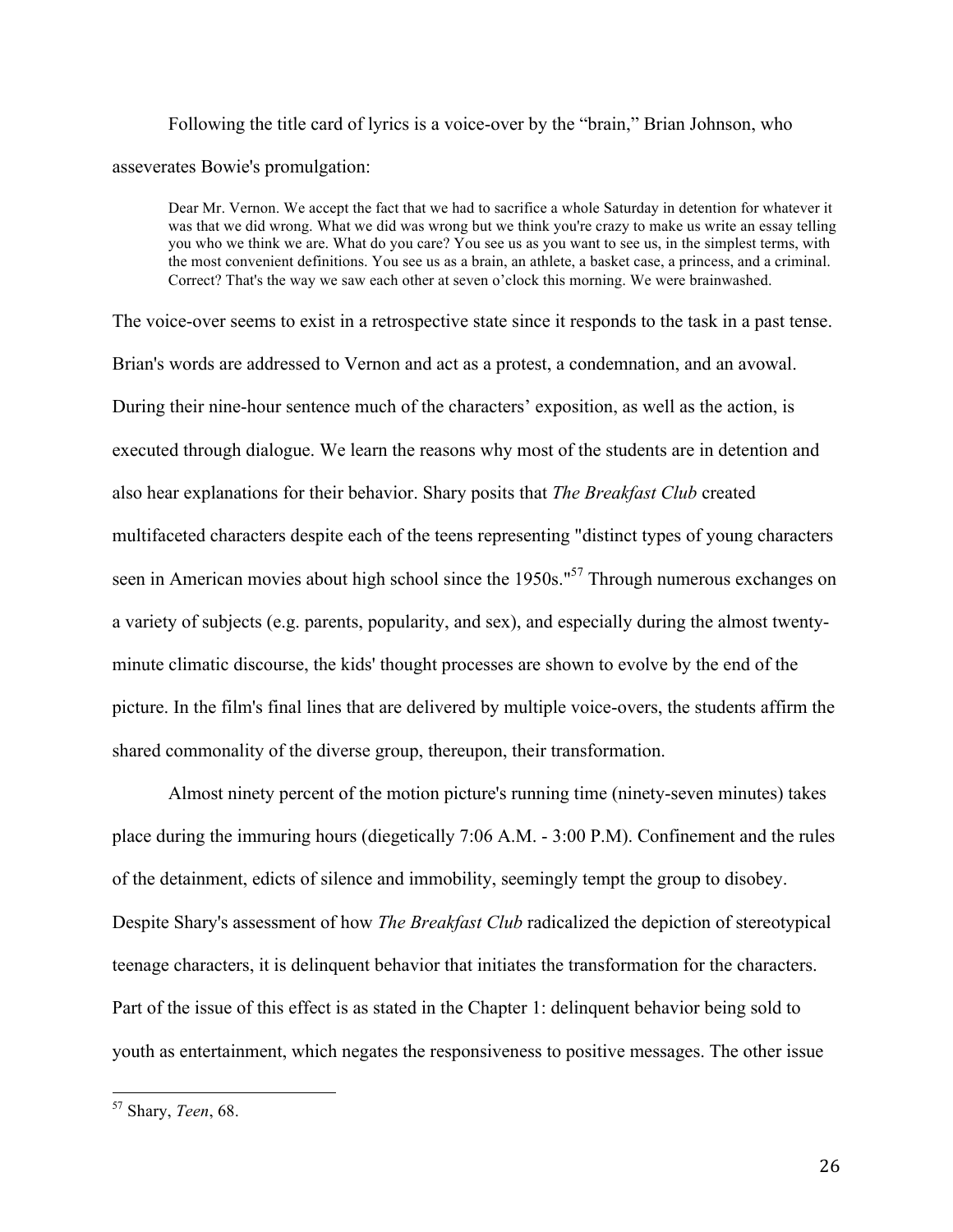of delinquency working as the provoking agent towards transformation is how the characteristic becomes masculine. Firstly, the reasons for which the boys are in detention as compared to the girls are dramatically different. Claire Standish, the "princess," skipped a class to go shopping and Allison Reynolds, the "basket case," decided to go because she "didn't have anything better to do." John Bender, the "criminal," is in detention for pulling a fire alarm, Andrew Clarke, the "athlete," physically tormented a fellow student, and Brian brought a flare gun to school that went off in his locker; the gun was to be used to commit suicide. The boys' offences are mired in violence and illegality while girls' acts are victimless or not even offences at all.

Bender is the obvious candidate for instigating disobedience since his character's persona can be quickly defined as unruly. When the students are seen entering the school building, Bender is almost hit by a car; he does not stop walking nor does he even look up. After entering the library he unhooks a telephone and steals a notepad from the checkout counter, and he domineeringly motions to Brian to vacate his seat. When Vernon first addresses the students, Bender makes a joke at the instructor's outfit and is awarded another Saturday of detention. However, because "Bender is the classic delinquent,"<sup>58</sup> the rest of the group counterpoints his displays of rebelliousness. This effect can be seen even in the students' wardrobe, hair and makeup. As an example, Bender who is in layered baggy clothes and has uncombed hair, and can be labeled as looking disheveled. Allison, representing Shary's delineation of the psychologically distraught rebel, shares the most resembling look to Bender.

Allison wears mismatched socks, black makeup, and is layered in dark baggy clothes. Her look can be described as unkempt and potentially dirty; she ruffles her messy hair in one scene, producing an extreme amount of dandruff. However, unlike Bender, since Allison is a female her classification is interesting because her appearance is desexualized. Her body is

 <sup>58</sup> Shary, *Generation Multiplex*, 43.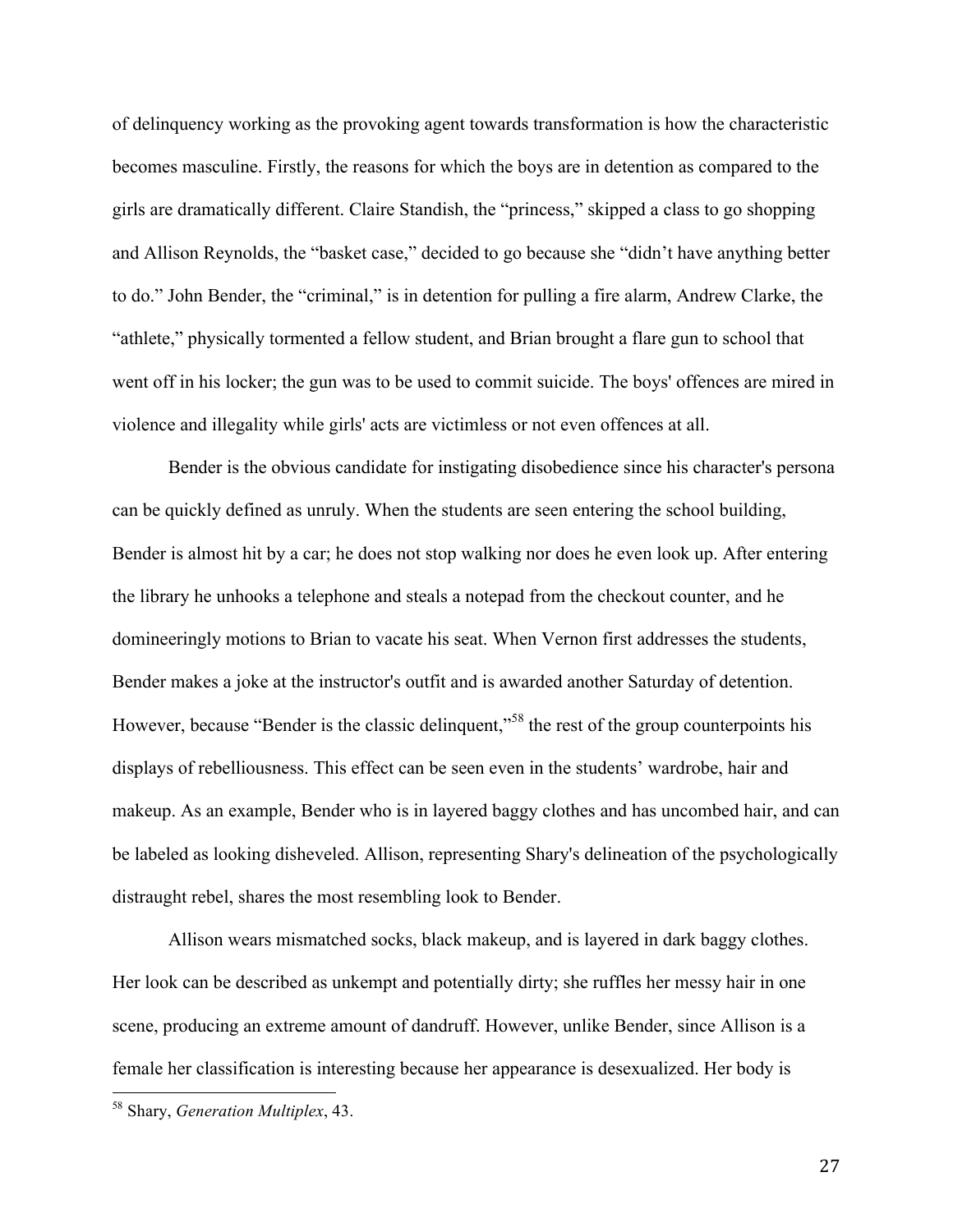almost completely covered; her hair often conceals her face. Yet, Allison's gothic semblance is most noticeable after Claire gives her a makeover. Once Allison conforms her look to what is culturally expected of her as a female, it becomes socially permitted for Andrew to unabashedly pursue Allison sexually. Shary says that Allison's makeover, "superficially makes her a more acceptable member of the group, thereby diminishing her previous rebel status and providing simply another false facade behind which she can hide her anxieties."<sup>59</sup> Despite the glances and more intimate conversations Andrew and Allison previously experience together, she needs to look more like a girl for their pairing to be acceptable. Allison's rebellion to typical gender norms initially restricted her from Andrew, the jock, who is a bastion of physical masculinity by the display of his muscles. It is conformity that makes Allison appear (more) feminine.

In comparison to Allison, Claire is the popular persona, whose manner of dress is unquestionably feminine. Her makeup complements her face instead of hiding it, her hair is impeccably styled, and her clothes are fashionable and formfitting, helping to accentuate her figure. However, what Allison and Claire share is their connection to a diametrically opposite male in the group. Claire's sexual purity, popularity, and pronounced femininity make her an ideal of feminine accordance. Claire is the opposite and romantic interest of Bender, who represents the other assumed aspects of masculinity: unruly, violent, and sexually aggressive. Brian is cancelled out of the equation due to his nerd/geek personification. As Shary writes, "Brian wears khaki slacks and a bland sweatshirt, signifying his lack of fashion sense."<sup>60</sup> Brian is less physically imposing than Andrew and Bender: Andrew has his strength and Bender his weaponry (he brandishes a switchblade when Andrew challenges him to a fight). Further

<sup>59</sup> Ibid., 52.

<sup>60</sup> Shary, *Generation Multiplex*, 34.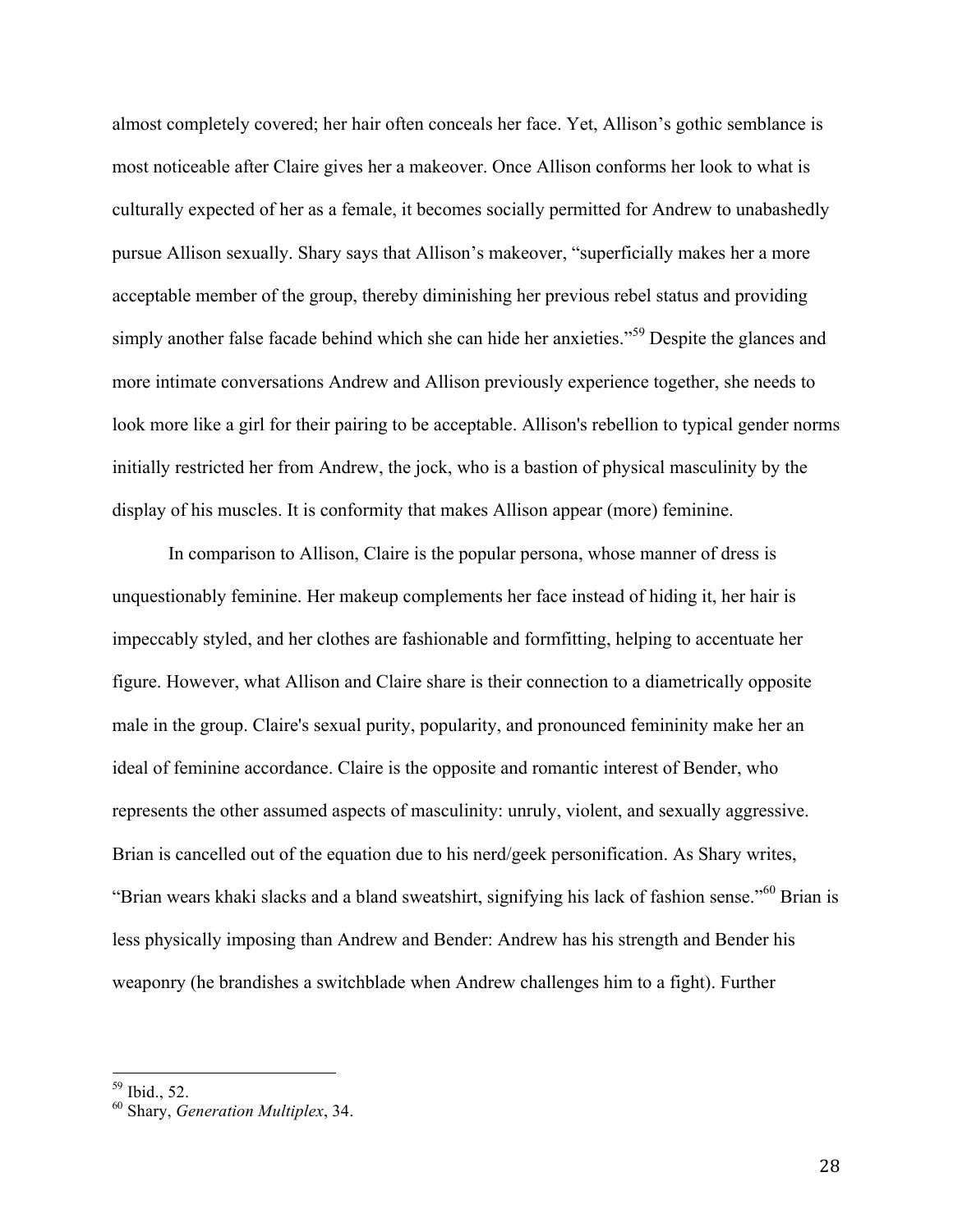desexualizing his masculinity, "Hall (Brian) has pale skin, pale-blue eyes, and almost milky blond hair; he's bodiless, almost translucent in this movie–a spirit of pure intelligence."<sup>61</sup>

When Claire asks Brian to write his essay as a group response, she points out that he is the smartest of the group. He confidently agrees with Claire's assessment and proceeds to write the essay on behalf of the group. Since Brian ultimately continues his stereotypical nerd comportment, which is "conformity to institutional expectations," $62$  it can be said that conformity is a feminine trait, while delinquency and rebelliousness represent masculinity. And because it is Bender's rebelliousness–the unruly boy who is unable to sit still and behave in detention–there is a greater implication of masculinity's dilemma in school. *The Breakfast Club* is a school film, which as Shary defines is a "subgenre of youth films."<sup>63</sup> Through Bender's instigations, the film displays a notion that boys have an inability to abide by the rules and structure of school. The problem of having the delinquent being the catalyst for disobedience is the wider assumption placed on boys who act similarly. As written in an *ABC News* article by Adrienne Mand Lewin, "Because they (boys) are unable to follow directions as well as girls do, she (Kathy Stevens) said, "Boys get identified from the get-go as behavior problems, ADD. Maybe he's just a boy and he can't just sit still."<sup>64</sup> Lewin's article also notes others' thoughts including Pollack's, which come to the conclusion that boys, "are not able to behave as well as girls due to biological and social differences."<sup>65</sup> Representations like Bender's seemingly do not improve upon stereotypes.

<sup>61</sup> David Denby, "Snap Crackle, And Pop," *New York*, February 18, 1985, 95.

<sup>62</sup> Shary, *Generation Multiplex*, 32.

 $63$  Ibid., 28.

<sup>64</sup> Adrienne Mand Lewin, "Can Boys Really Not Sit Still in School?," *ABC News*, last modified January 26, 2006, http://abcnews.go.com/US/story?id=1545271.

<sup>65</sup> Lewin, "Can Boys Really Not Sit Still in School?."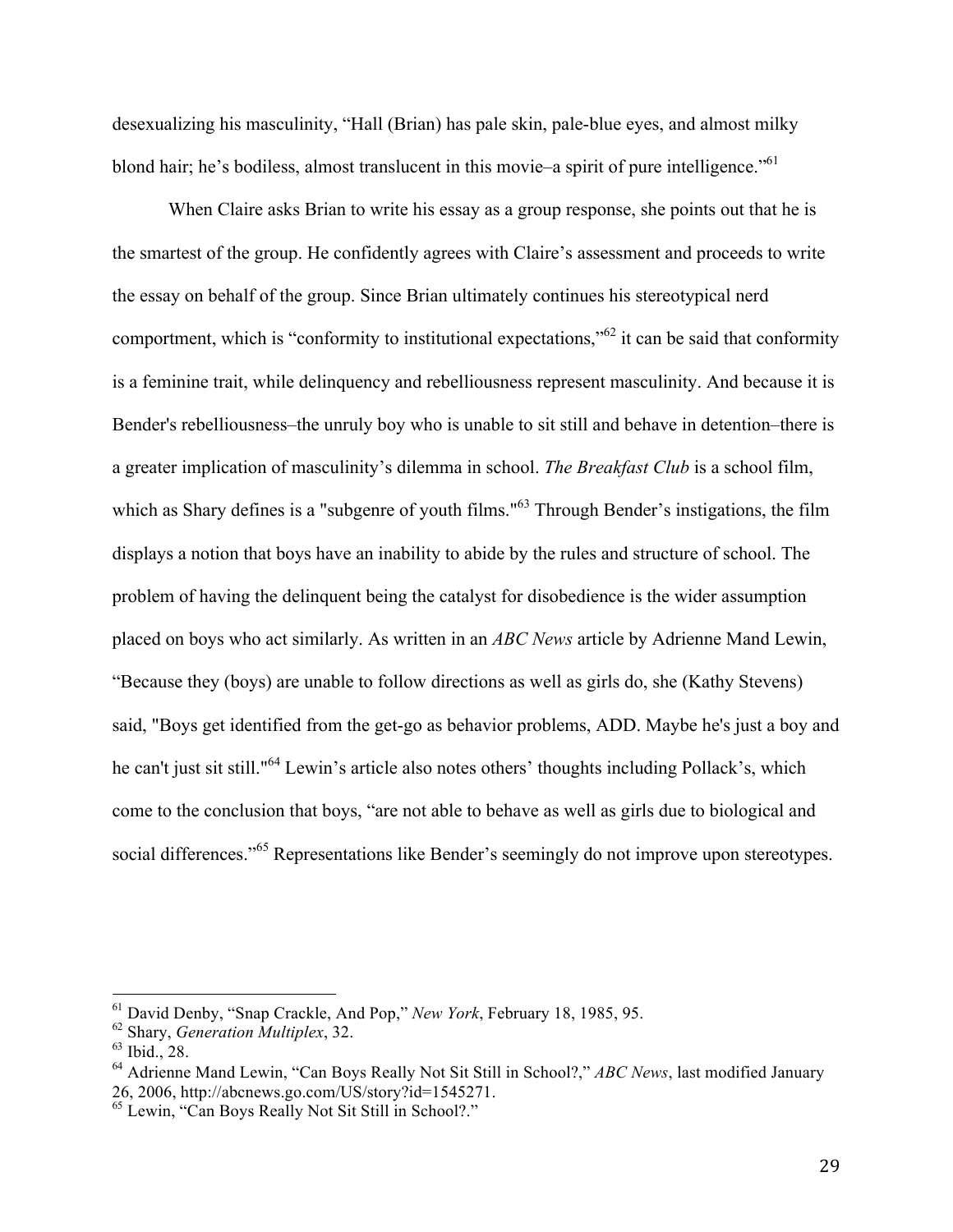### Chapter 3

In trying to understand and appreciate the coming-of-age works by Satyajit Ray, François Truffaut, and Richard Linklater, it is helpful to examine what inspired the three filmmakers since they have all expressed similar feelings towards cinematic theories and aesthetics. For instance, the spotlighted directors' shared filmmaking approaches countered their own respected nation's predominant film culture's stylistics (by extension, this includes classical Hollywood's farreaching influence). The prime tenet of the dominant fictional filmmaking tradition, cultivated as "classical Hollywood cinema," presumes action to "spring primarily *from individual characters as casual agents*."66 Outside or natural forces (including time) may affect action but are generally subordinate in the cause-effect chain. As an example: "The police interrogation and the quizshow Q & A format" used in Danny Boyle's *Slumdog Millionaire* (2008), expands the narrative's potential and allows Jamal Malik's thoughts and actions to drive the coming-of-age story format.<sup>67</sup> Superfluous information that bears no meaning to the questions and answers with the police officers or to the show is generally disregarded. The relative data needed to engender a basic understanding of the events is all that is required.

Ray, Truffaut, and Linklater, subscribed to the ideologies of neorealism and the concept of what Gilles Deleuze declared as the "time-image."<sup>68</sup> In Deleuze's time-image, time is sovereign to movement. Therefore, unlike classical cinema whose action and editing processes are driven by characters and are usually linked together cohesively, Deleuze's modern cinema contends that the frames of celluloid assembled by the motivation of time are not bound by

<sup>66</sup> Bordwell and Thompson, *Film*, 94.

<sup>67</sup> Thomas Elsaesser and Warren Buckland, "The Life-Cycle of Slumdog Millionaire on the Web," in *The "Slumdog" Phenomenon: A Critical Anthology*, ed. by Ajay Gehlawat, (London: Anthem Press, 2014), 194.

<sup>68</sup> Hugh Tomlinson and Robert Galeta, trans., introduction to *Cinema 2: The Time-Image*, by Gilles Deleuze, (Minneapolis: University of Minnesota Press, 1989), xvi.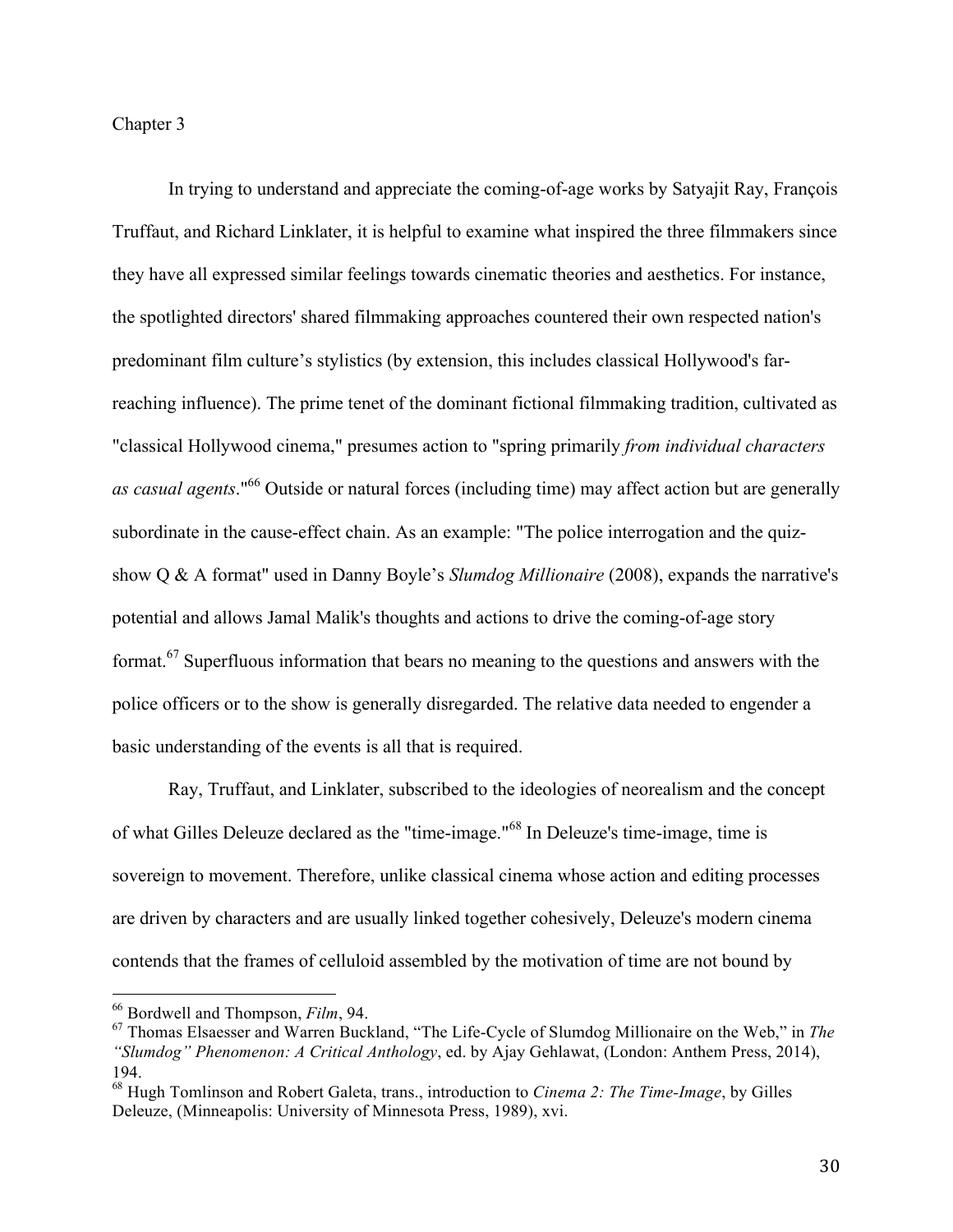logically clear and concise activity. This concept may seem counterproductive to exhibiting adolescent transformation since the action does not inherently revolve around the characters. However, by extensively displaying the life of the young boy into adulthood and by detailedly displaying the events surrounding his life, what the audience witnesses is an unpronounced and unexplained metamorphosis. The benefit of such may be a greater amount of relatable representations for young boys. Because the mediating voice of the filmmakers becomes obscure, the films do not feel instructional or as if they are being told to a spectator.

The audience is told by a narrator in *Stand by Me*, *The Sandlot*, and *The Breakfast Club*, how the characters feel, what they think, and their motivations for certain behavior. These traditional coming-of-age motion pictures all make it abundantly clear very early in each who the story is about. Additionally, in implementing heroic-like elements and reinforcing stereotypical characters, traditional coming-of-age films have an inclination to promote long-held gender norms. In the (male) maturation cinema of Ray, Truffaut, and Linklater, their films detailedly investigate personal transformation in a way that offers more opportunities for viewers to create their own interpretations. This effect is accomplished through manipulating time. For instance, Apurba 'Apu' Roy's first appearance in *Pather Panchali* registers fifteen minutes into the running time (as a newborn). We are introduced to actor Subir Banerjee's five to seven-year-old Apu (the advertised audition age set by Ray),  $^{69}$  six minutes after that. For the film's first act it is intimately disclosed through dialogue and visual conveyance the world that Apu, (and the audience) find him situated in. However, to someone uninformed of the synopsis, the film could be about Apu's sister, Durga. *Pather Panchali* could also be about the rest of Apu's family and their standing in the village or the affectionate and contentious familial relationships between the three women of

<sup>69</sup> Andrew Robinson, *The Apu Trilogy: Satyajit Ray and the Making of an Epic*, (London: I.B. Tauris, 2011), 48.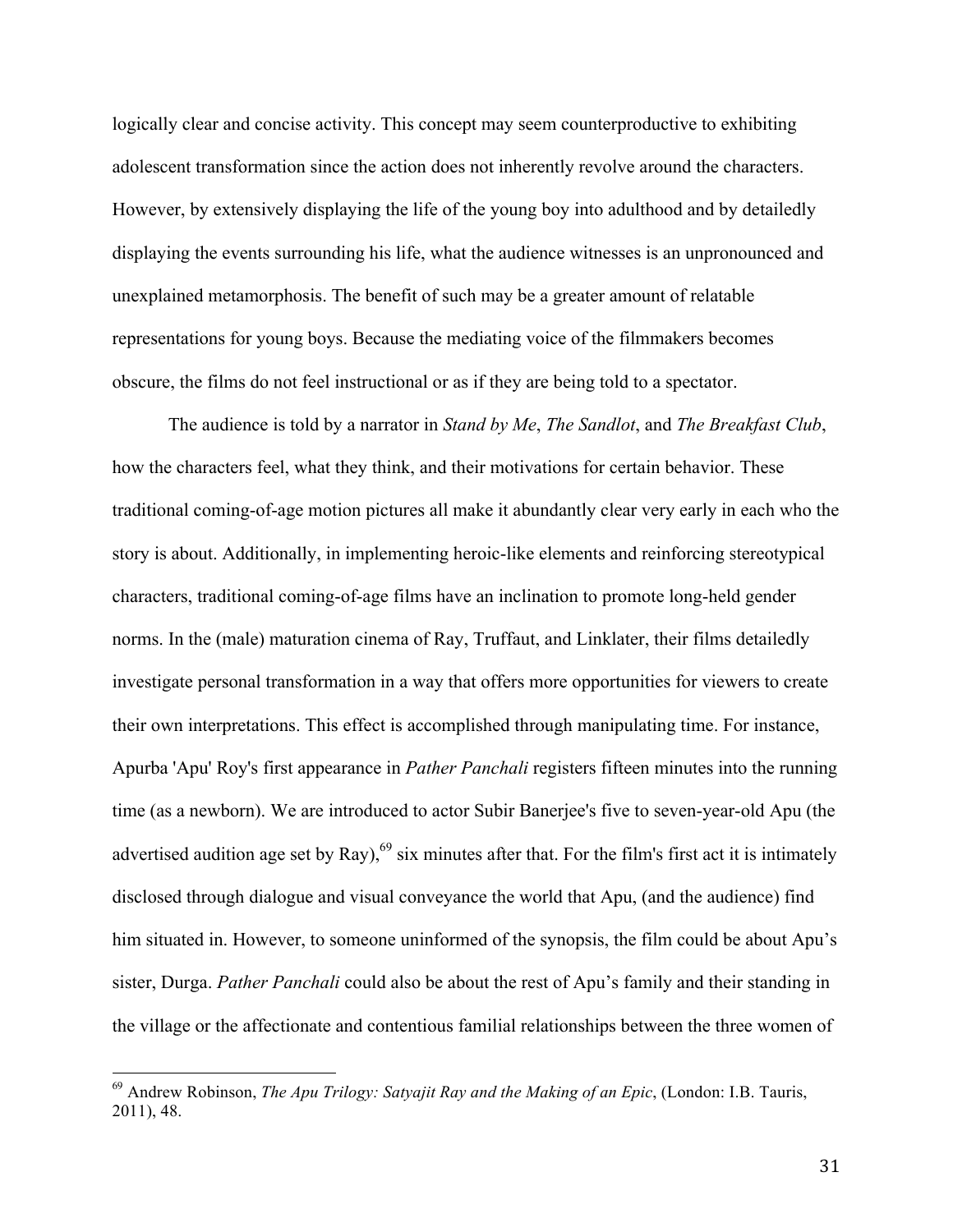the household. These situations as well as the family's financial history and the preparation for Apu's arrival are explored through more than quick verbal exposition. Unlike how the protagonists' backgrounds are elucidated in a film like *The Breakfast Club*, Apu's characterization happens well before he is born and it is constituted by the elements of that environment. These surrounding environmental elements (i.e. his family and the village) are comprehensively shown on-screen. The action does not simply begin once Apu reaches an older, more traditional adolescent age to tell his coming-of-age story.

Therefore, the more that is presented of a character's life, the less that activity necessitates edification. A character's life may include details that seem irrelevant to furthering the plot. Andrew Robinson references a letter of Satyajit Ray's that expresses his perspective on filmmaking and rejecting the classical Hollywood model:

The entire conventional approach (as exemplified by even the best American and British films) is wrong. Because the conventional approach tells you that the best way to tell a story is to leave out all except those elements which are directly related to the story, while the master's work clearly indicates that if your theme is strong and simple, then you can include a hundred little apparently irrelevant details which, instead of obscuring the theme, only help to intensify it by contrast, and in addition create the illusion of actuality better<sup>70</sup>

One technical way in which Ray accomplished rejecting the Hollywood paragon was by incorporating scenes into all three of Apu's films, which epitomize documentary filmmaking. As an example, *Aparajito*, Apu's second chapter, opens up from the view of a train entering Benares (Varanasi) in 1920 or 1327 in the Bengali calendar. The audience is informed of the setting via an intertitle (the only instance of this in the series). Subsequent shots show the bustling holy city at dawn and its inhabitants, including the pigeons, converging on the banks of the Ganges. The camera floats down the watercourse and views the masses bathing in the sacred river, congregating on the ghats, with some praying, and others fishing. Suddenly the film cuts to see

 <sup>70</sup> Robinson, *Apu*, 24.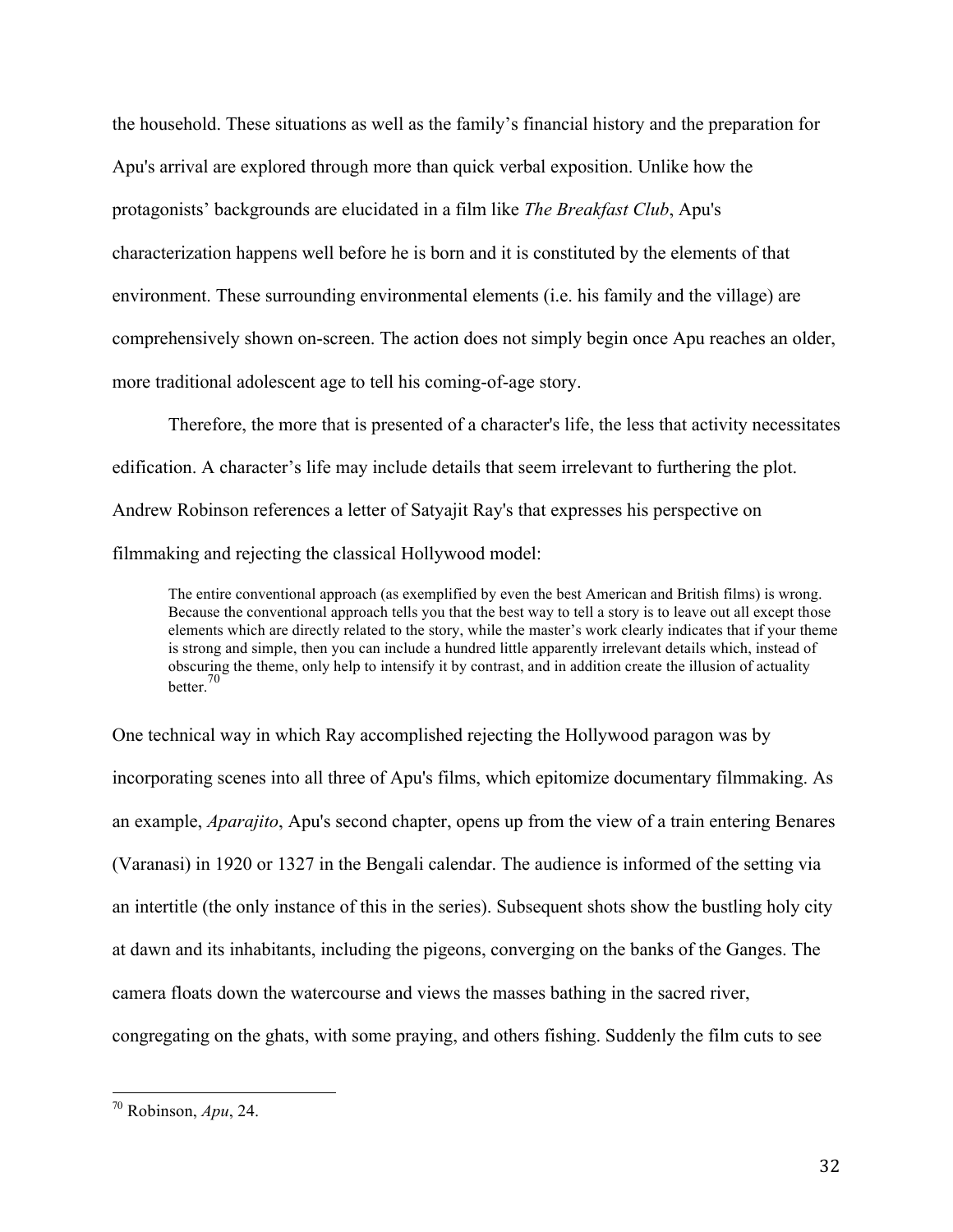Harihar (Kanu Bannerjee), Apu's father, at the river. Despite this film being a continuation of Apu's tale, the camera almost happens upon Harihar as if the following story could just as easily be about another person. Combining what feels real (documentary-like shots) and what is artificial (the narrative) emplaces the spectator inside the imaginative and allows for filmmakers to create narratives, which appear naturally occurring. In addition, this effect permits the inclusion of many seeming immaterial ingredients into a motion picture.

Marcia Landy has written how, "Indian cinema in the post World War Two and Indian post-Independence eras saw a form of realism emerge."71 However, Landy insists that too much emphasis is placed on the influence of Western cinematic innovation, and that the Indian form of realism is similar but not identical to Neorealism. As Robinson documents, Ray was deeply influenced by his interactions with French filmmaker Jean Renoir. Having met during Renoir's filming of *Le Fleuve* in 1949, Ray was encourage to cinematically adapt Bibhutibhushan Bandyopadhyay's 1929 Bengali novel, *Pather Panchali*. However, Renoir persuaded Ray not to mimic Hollywood pictures saying that, "in America, they worry too much about technique, and neglect the human aspect."<sup>72</sup> While working in London the next year, Ray made it a goal to experience as many artistic expressions as he could, especially that of the cinema. He watched hundreds of films in a 5-month time and was particularly taken by Vittorio de Sica's *Ladri di biciclette* (1948) and Renoir's *La Règle du jeu* (1939).<sup>73</sup> Ray stressed how he desired to make his film (*Pather Panchali*) like the Italian De Sica; employing unversed actors, shooting on location with natural light and other minimal resources, and animating the film's village.<sup>74</sup>

 <sup>71</sup> Marcia Landy, "The Apu Trilogy: Pather Panchali, Aparajito, and Apur Sansar," *Quarterly Review of Film and Video* 27, no. 5 (2010): 408, accessed May 27, 2016, doi: 10.1080/10509208.2010.494998. <sup>72</sup> Robinson, *Apu*, 21.

<sup>73</sup> Ibid., 24.

 $74$  Ibid.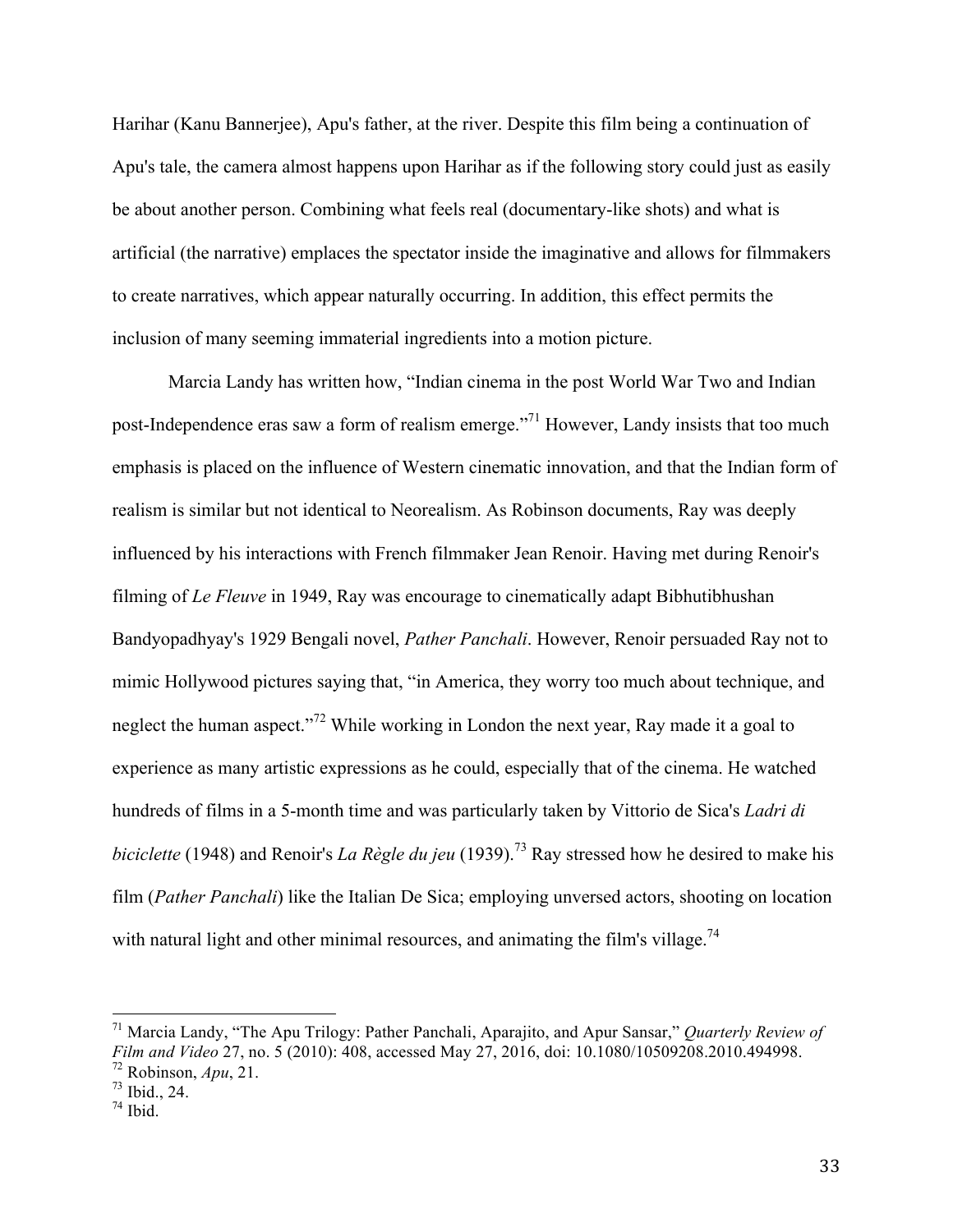There is an importance to investigating Ray's filmmaking philosophies because it assists in the understanding to how the director molded his characters. As expressed earlier, Ray saw the American tactics as incorrect. For him, to best tell a story the objective of a filmmaker should to include numerous examples of inapposite elements to a story in order to distance them from the motif. This process strengthens the thematic mark through contrast. As Darius Cooper has examined, Ray utilizes Indian culture's aesthetic form of rasa in his earliest films, including the trilogy.<sup>75</sup> Through the second principle of rasa theory, constancy of character, Apu's character is said to develop and be constantly affirmed in opposition to the contrary characters and events:

In *Pather Panchali*, Apu's constancy of character is developed and maintained through his essential contrast with his elder sister, Durga. After her death in *Pather Panchali* and that of his father, Harihar, in *Aparajito*, it is Apu's mother, Sarbojaya, (sic) who serves as the opposing character against whom Apu's identity is constantly reaffirmed. After Sarbojaya's death later in *Aparajito*, Apu is contrasted in *Apur Sansar*, the next part of the trilogy, with the two people who exert their strongest influences on him: his best friend Pulu, who protects and guides Apu like an elder brother, and his wife Aparna, who briefly brings order, stability, and love to Apu's life.<sup>76</sup>

Cooper suggests that Apu is altered in each picture due to his interactions with antipodal characters. Robinson inadvertently avers this rasa theory by how he analyzes Apu's behavior after his father's demise in *Aparajito*: "Apu's curiosity and love of life are yet again impressed upon the mind of the viewer – in implied contradistinction to the resignation and fatalism of his mother Sarbajaya."<sup>77</sup>

In the final installment of the trilogy *Apur Sansar,* there is a scene where Apu (Soumitra Chatterji) and Pulu walk and discuss a slew of topics. Apu informs Pulu that he has been working on a novel that is part autobiography and part fiction. As Apu is describing the protagonist, who is otherwise him, he states how there will be a "love interest." Pulu objects to "love" being included because Apu has never experienced it. Apu questions, "(Do) you have to

 <sup>75</sup> Darius Cooper, *The Cinema of Satyajit Ray: Between Tradition and Modernity*, (New York: Cambridge University Press, 2000), 15.

<sup>76</sup> Cooper, *Cinema*, 25-26.

<sup>77</sup> Robinson, *Apu*, 119.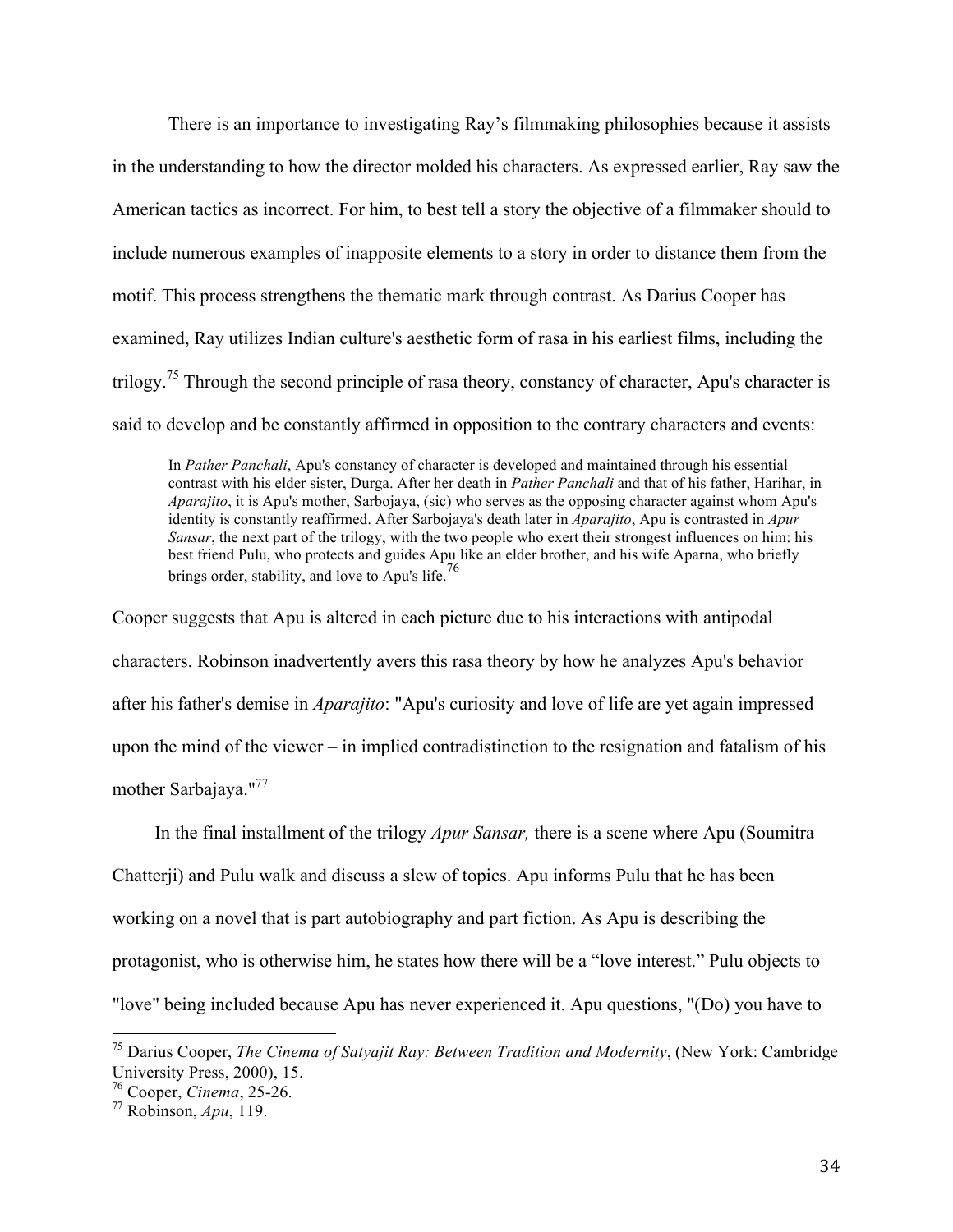experience everything?" As the scene fades to black, Pulu continues to protest that with love one needs experience in order to be able to write about it. Despite Apu's gift for imagination and storytelling as well as his education, it is in his experiences with his wife Aparna where he learns love. Aparna creates and reaffirms Apu's character and she becomes the source of another moment of transition for him after she dies in childbirth. Apu is inundated with grief for years following her death, which is a very different reaction to the other deaths that have occurred throughout his lifetime. Notwithstanding Cooper's *rasa* theory, Apu's progression is achieved by the factor of time and the multitudinous experiences that shape his life.

Since Apu is constantly being shaped by contrasting elements in each film, it seems fair to contend that Apu has multiple epiphanies over the course of his life. Multiple epiphanies are a stark contrast to the sole transformational moment that is marked by the event in typical comingof-age productions. Perhaps if only *Pather Panchali* is considered as his coming-of-age tale could it then be stated that Apu changes after Durga passes, and experiences his only moment of transition. Once again, time is the great divider of the two strains of this cinematic genre. There is no prescribed time of Apu's nearing adulthood. Setting the metamorphosis over a longer stretch allows for greater, observable character development. Events lose their gravitas since they are almost unceremoniously incorporated into additional affairs. Because everything is implied and not explicitly clarified, Apu emblematizes maturation due to his process not being forced upon the viewer.

Expedient narratives of personal advancement promote an impression of tuition due to time bracketing. This issue of time is perhaps in its most extreme exemplification in episodic television programs like *The Wonder Years* (1988-1993) and *Boy Meets World* (1993-2000). These coming-of-age sitcoms cover an extended period of time of a character's life and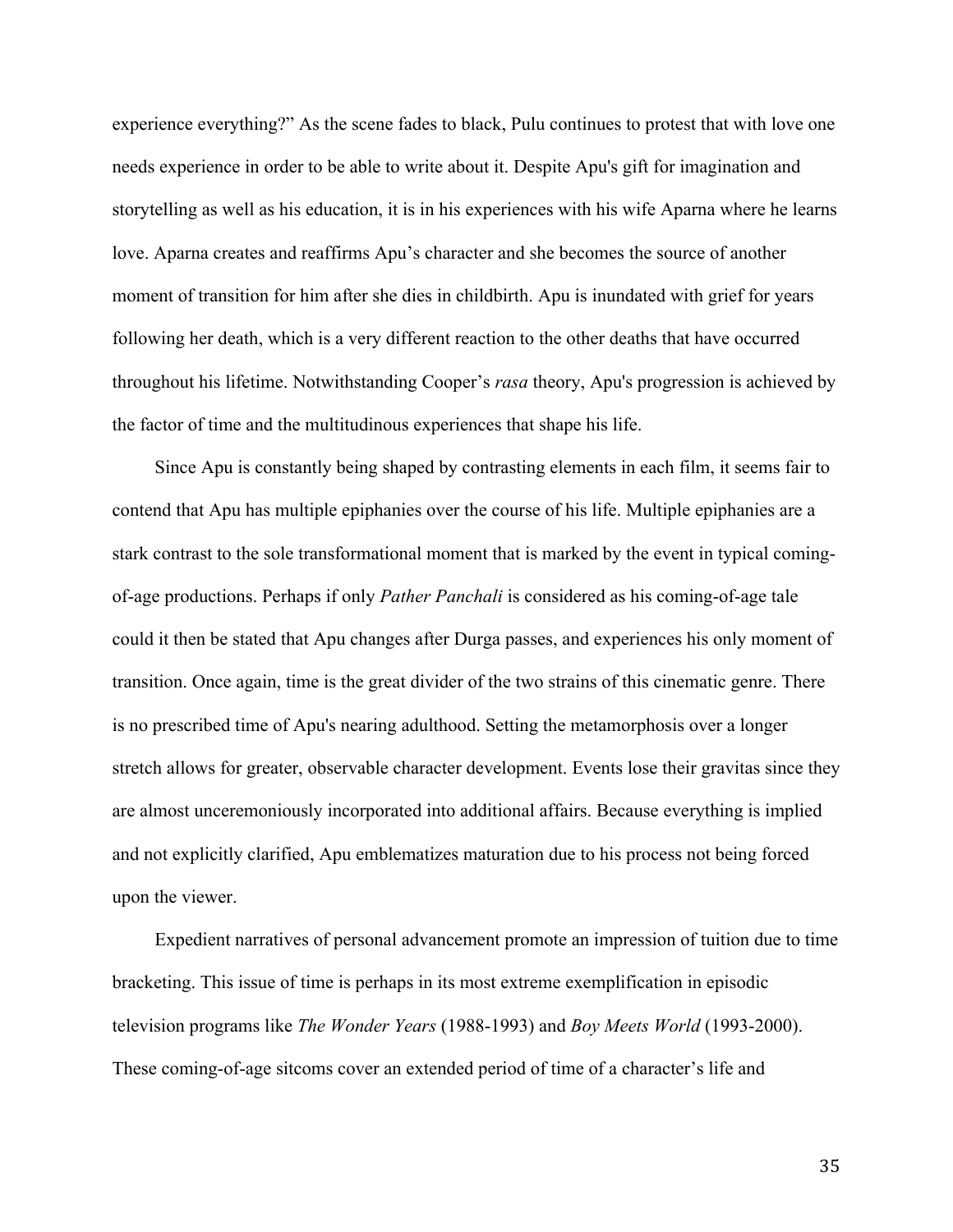maturation. Each telecast would run around twenty-two to twenty-four minutes, respectively, within a half hour slot. Unless a storyline was dispersed over multiple episodes, the typical "sitcom code," was applied. The sitcom code can be broken down into a very formulaic structure:

Every sitcom episode has a main plot (story A), as well as one or two subplots (stories B and C)." There are three main acts, divided by two commercial breaks (in most American TV), with 3-5 scenes per act. One of the distinguishing characteristics of sitcoms, as opposed to other forms of television, is that the main protagonist(s) barely change from one episode to the next, let alone from season to season (Maggie Simpson has been sucking on a pacifier for nearly thirty years). Therefore whatever happens in the episode, the situation must end largely where it began. The Wise Sloth points out that 22 minutes is "not even really time enough to tell a full story. The whole story has to be on fast-forward," so simplification is key. Poet Philip Larkin described all plots as "a beginning, a muddle, and an end," which is as good a description as any. Each episode begins with the protagonist stating a goal or problem that must be solved, and which we understand will be solved by the end of the episode.<sup>7</sup>

The Three Act Structure is a mainstay template for Hollywood produced commercial motion pictures.<sup>79</sup> It makes sense for coming-of-age films whose stories are completed in one production to have a resolution. Resolution, which is heavily determined by the treatment of time, is then a major disparity between typical and alternative representations within the coming-of-age genre. To be clear, resolution happens in the works of Ray, Truffaut, and Linklater. However since no one event effectuates the finalized progression of Apu, Antoine, or Mason, nor are the transitions explicated, the moment is therefore unpronounced but always evident. Without explanation, the spectator is awarded more freedom to question what they see and construct their own personal analysis. Compare the *Stand by Me* boys with Apu: The narrator tells the audience in *Stand by Me* how their (the boys) respective viewpoints had changed after witnessing a dead body. The events that transpire in the film directly correspond to the transition. Because the events that revolve around Apu's metamorphoses appear irrelative, the viewer must piece together the

 <sup>78</sup> Noah Charney, "Cracking the Sitcom Code," *Atlantic*, last modified December 28, 2014, http://www.theatlantic.com/entertainment/archive/2014/12/cracking-the-sitcom-code/384068/. <sup>79</sup> "Three Act Structure," *TVTropes.org*, accessed October 14, 2015,

http://tvtropes.org/pmwiki/pmwiki.php/Main/ThreeActStructure.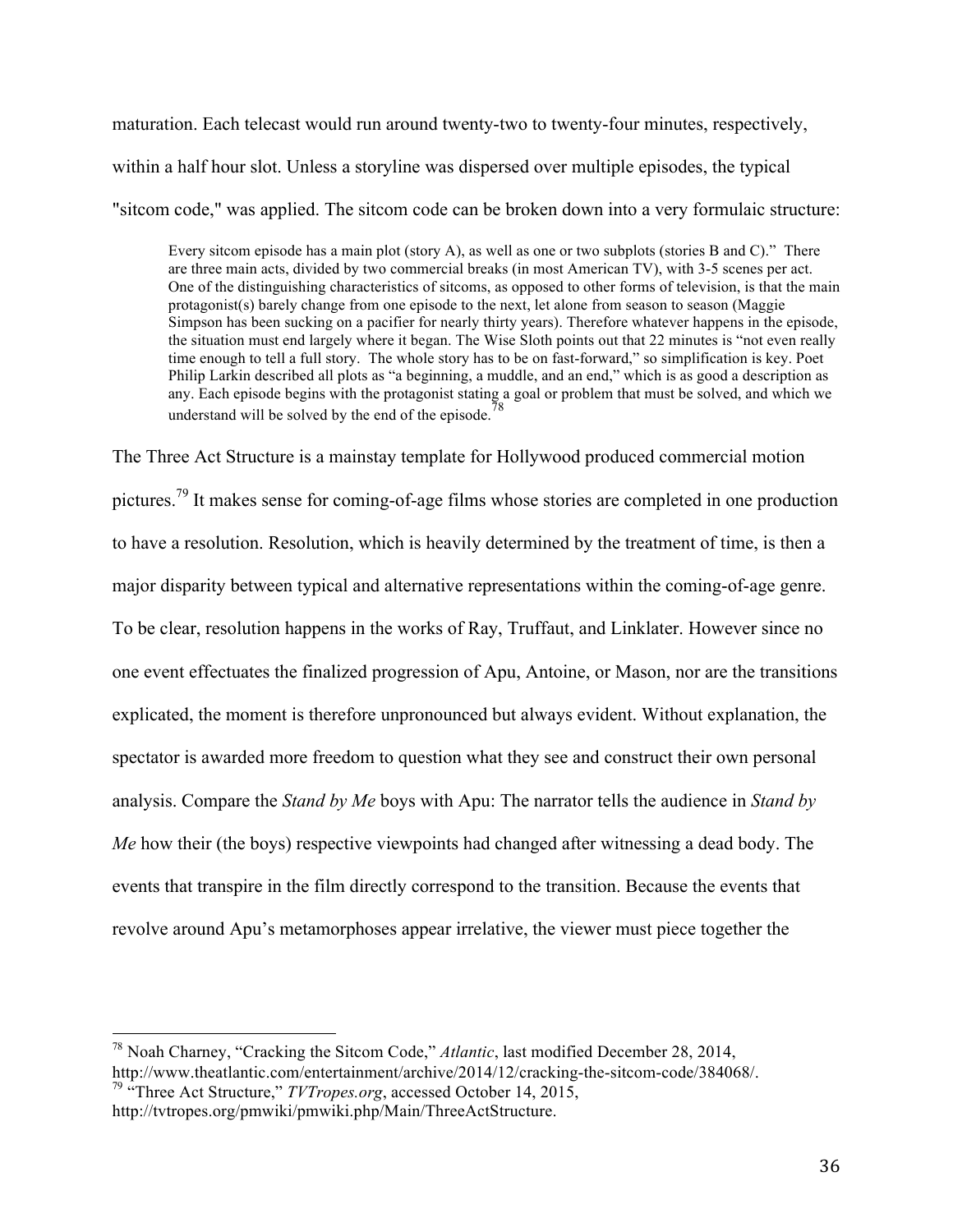theme(s) by continuously inquiring and inspecting everything. Executing the latter procedure enables a filmmaker to seamlessly adjoin other subtopics like social contexts like gender.

In an interview with Ray, journalist Udayan Gupta proclaims that, "Ray's most outstanding achievement has been his depiction of women in a cinema overpopulated with vacuous sex-objects and silent sufferers."<sup>80</sup> One example is Ray's treatment of Durga. Cooper says that Ray makes it painfully clear that, even as a child, Durga comprehends her inferiority as a female in the patriarchal Bengali society. $81$  The first image of young Durga is seen negatively through the eyes of a neighbor accusing her of stealing fruit. When Apu takes something that does not belong to him, he is not similarly chastised by Sarbajaya, their mother. Apu uses Durga's foil to make a crown, Durga chases him and the children have a little spat. Sarbajaya, like always, takes her son's side and derides Durga's possessions saying, "what use is your precious toy box?" Also contrasting the children are their responsibilities. Durga is forced to quit "running around all day" in order to help Sarbajaya household chores and religious rites, diminishing her imaginative pursuits. Apu has no such restrictions and is instead sent to school. Even in preparing for his first day, Durga acts as Apu's caretaker: Durga wakes him up, brushes his teeth, combs his hair, wipes his mouth clean after breakfast, and escorts him to school. When Durga rebels against her responsibilities, (e.g. running around, playing, and even stealing), she is not behaving as a woman should; she is behaving like her brother. Since Durga acts as the main contrasting character to Apu in *Pather Panchali*, the one who constantly reaffirms the boy's persona, the basic social standing of both genders is presented.

However, Ray uses the film(s) to challenge the customary dynamics of men and women, and not reinforce them. After Durga's death, Apu secretly throws a necklace she had denied

<sup>&</sup>lt;sup>80</sup> Udayan Gupta and Satyajit Ray, "The Politics of Humanism: AN INTERVIEW WITH SATYAJIT RAY," *Cinéaste* 12, no. 1 (1982): 24, accessed May 31, 2016, http://www.jstor.org/stable/41686766.

<sup>81</sup> Cooper, *Cinema*, 31.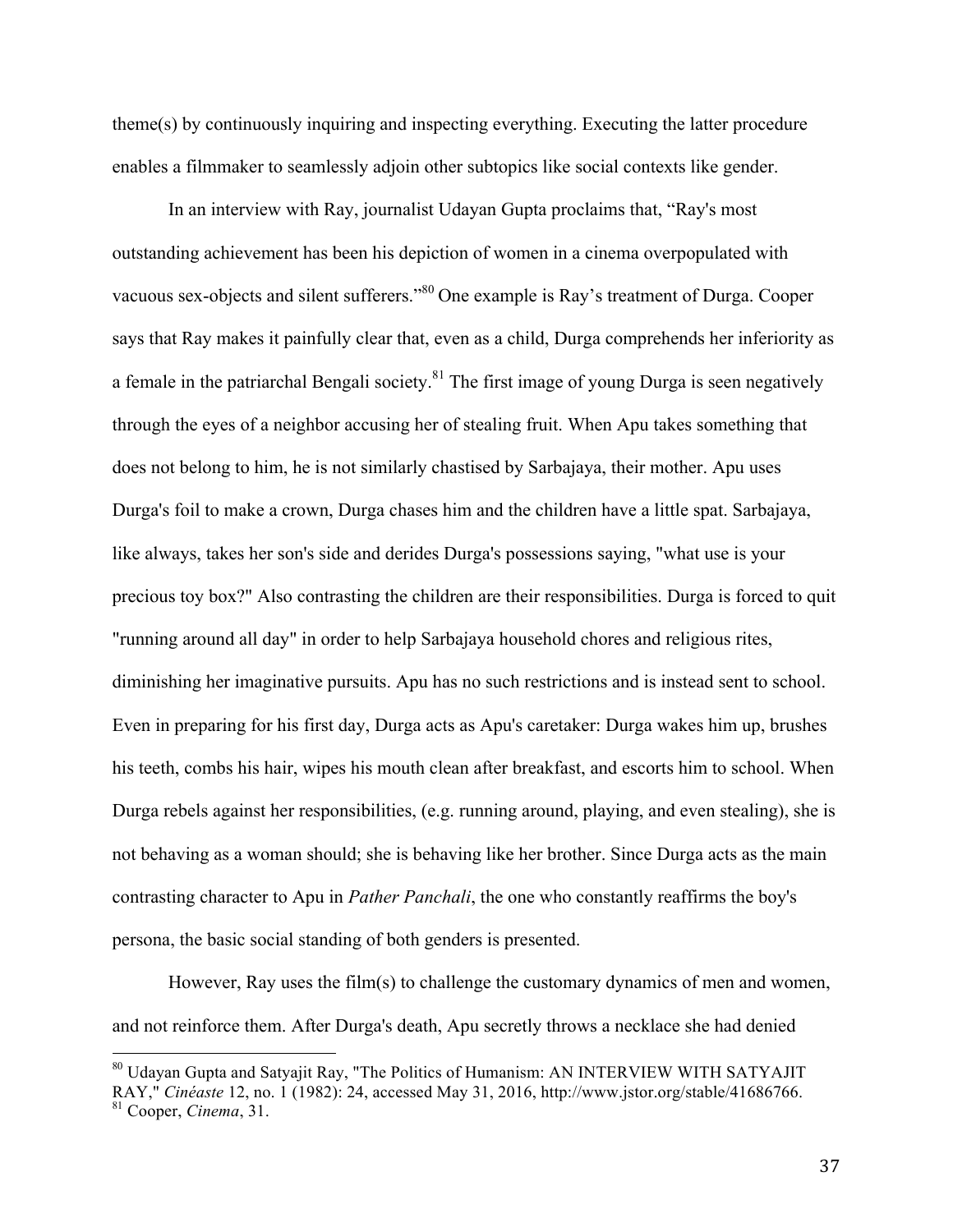stealing into the pond adjacent the home. What is witnessed by this action and moment of personal transition is how Apu holds Durga in higher esteem in comparison to the rest of the family, the village, and as well as society. Concealing the truth of her thievery is also designed to equate Apu's behavior with that of his deceased sister's. The perspective belongs exclusively to Apu and the viewer in this scene, which humanizes Apu's actions without judgment. Gupta notes that Ray often expressed that it is incorrect, unimportant, and unnecessary "for an artist to provide answers or make judgments, to say that this is right and this is wrong."82 Another example of metamorphosis and gender issues being presented without directorial judgment is how Apu maturates through education. In *Aparajito*, Sarbajaya acts as the opposing force that reaffirms Apu's character. The primary fissure between the mother and son is education. His family, and especially Sarbajaya, encouraged Apu to follow his father's footsteps and become a priest. Their livelihood was secure in the village of Mansapota as long as Apu continued working as the village's Brahman. Apu wished to go to school. Sarbajaya paid for him to attend a school nearby as long as he could do both throughout the day. He excels at his studies and impresses a visiting educational inspector, standing out amongst the crowd of fellow students. Through a montage sequence, we see Apu's desire to share his perpetually acquired erudition with his mother, who does not easily comprehend.

Visible by a single cut transition, we see that some years pass as the fourteen-year-old actor Smaran Ghosal is now playing Apu. The headmaster of the school calls Apu into his office to let him know that he came in second place in the district and inquires if he will go to college in Calcutta (Kolkata). Apu answers affirmatively but ponders how to approach Sarbajaya. Notwithstanding her initial worries over financial security and fear over her own well-being, Sarbajaya permits Apu to pursue higher education. Until this point, education has been merely an

 <sup>82</sup> Gupta and Ray, "Politics of Humanism," 26.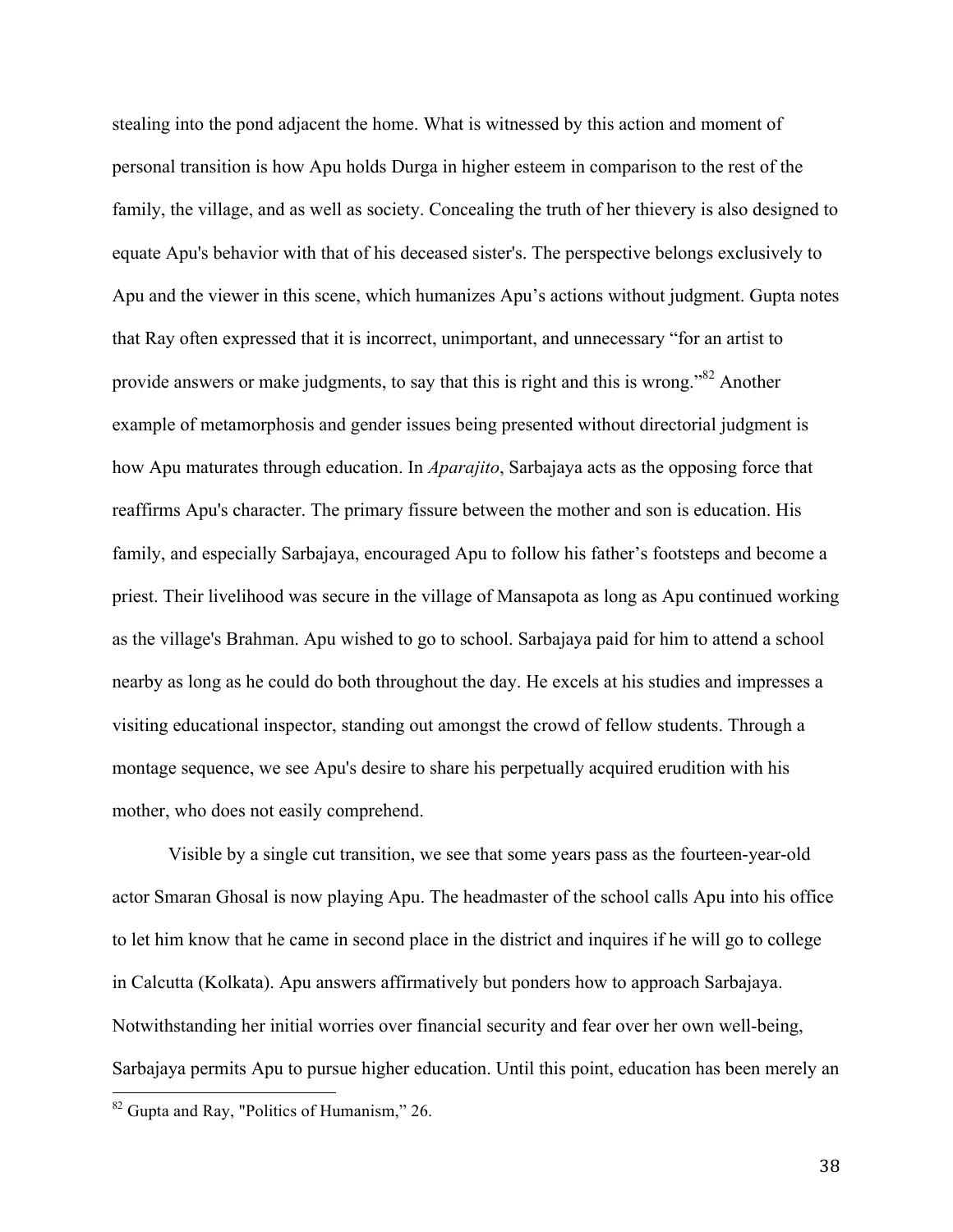intellectual divide between Apu and his mother (by extension family/village) and with other students. With Apu leaving Mansapota, the divide becomes a physical one as well. Even in *Pather Panchali* education separated the boys from the girls; Harihar was a scholar and Apu went to school while Durga and Sarbajaya were to be in the household. Nevertheless, Ray again challenges the traditional norms by exhibiting how Apu goes against the grain. During a break from school, Apu returns to Mansapota for a few days. On one of the days, he finds himself amongst a crowd watching a boy perform acrobatic tricks while an older man sings and drums an accompanying tune. The lyrics of the song go: "Build your bodies, my friends – Make them strong – Be flexible and limber, my boy – Amaze us with your feats." Apu quickly loses interest and delivers a scowl regarding the spectacle.

What this image suggests is not only the protagonist's disapproval of conforming to what is popular, but also the director's; Ray was simultaneously rejecting the classical narrative structure of Hollywood and the popular Hindi cinema of big budgeted productions with elaborate song and dance sequences, and extreme melodramatic acting by superstars.<sup>83</sup> For the character of Apu, what is displayed is a young maturing male embrace education and knowledge over physical ability. At the end of *Aparajito*, Apu again embraces education over what is expected of him from society; his great uncle Bhabataran, tells Apu that after Sarbajaya dies alone in the village, "Now you should perform the *shraddha* and then stay on here. You'll earn enough as a priest." Nevertheless, after the scene fades to black it is seen in the immediate shot that Apu is packing up his belongings and heading back to Calcutta for school exams, and to perform the ceremonial rights for his mother there. Apu is a bit of an outsider because of his intellect and his appearance and success with the females romantically could arguably be considered by some as

<sup>&</sup>lt;sup>83</sup> Tejaswini Ganti, *Bollywood: A Guidebook to Popular Hindi Cinema*. 2<sup>nd</sup> ed., (New York: Routledge, 2013), 25.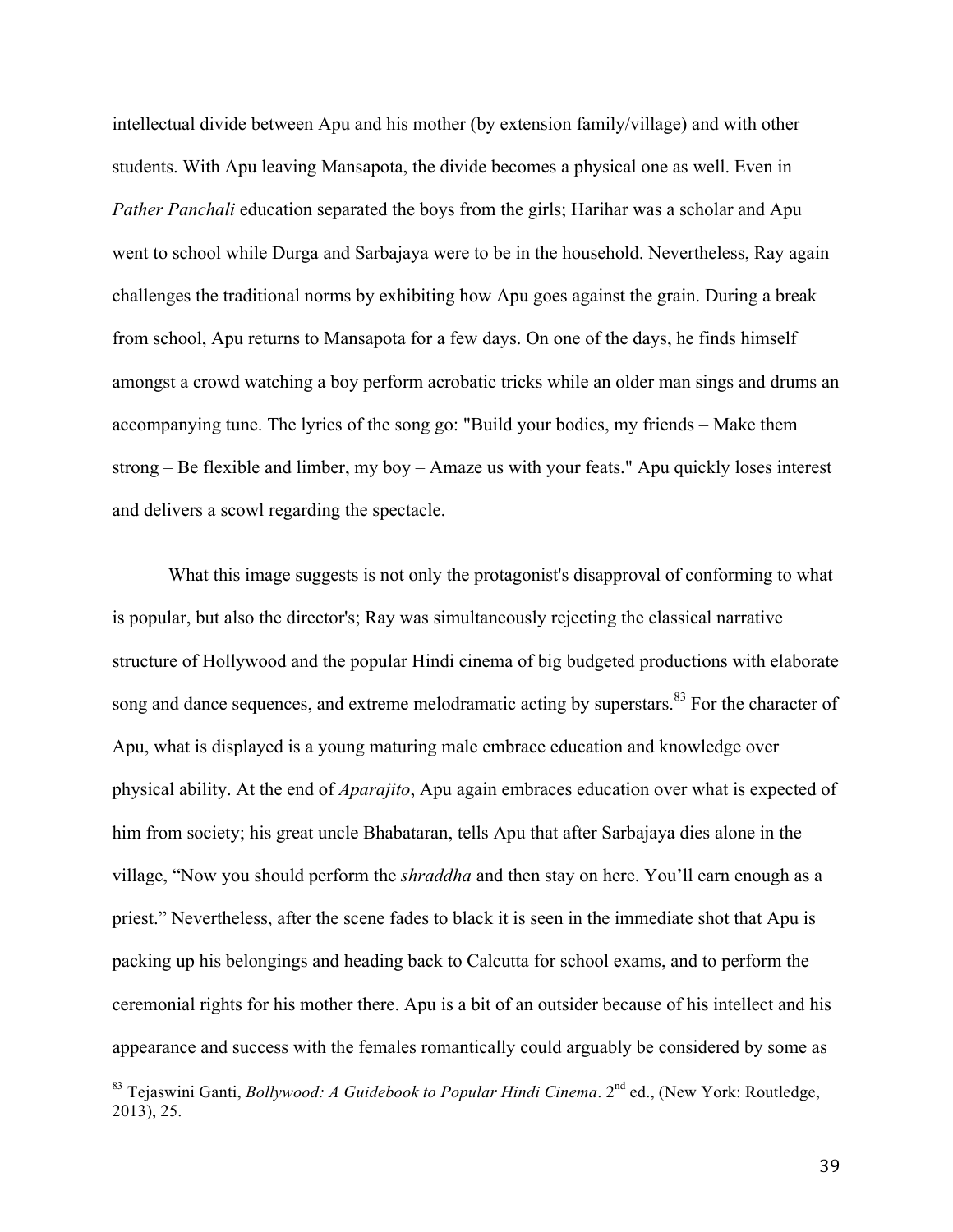nerd-like. Typical coming-of-age representations of nerds "often attain their liberation through some abandonment of academics (…) but they always reaffirm the value of learning as a way of life."<sup>84</sup> However, in witnessing Apu's continued devotion to his studies and while maintaining restraint towards coherence with popular male gender associations like strength, dominance, athletic prowess, or sexual aggression, Apu's maturation can be understood as an alternative exposition of the male in the coming-of-age cinematic genre. Furthermore, because Apu's story is told over three films, his metamorphosis from adolescence into adulthood is demonstrated as a process that happens over an expansive duration.

 <sup>84</sup> Shary, *Generation Multiplex*, 32.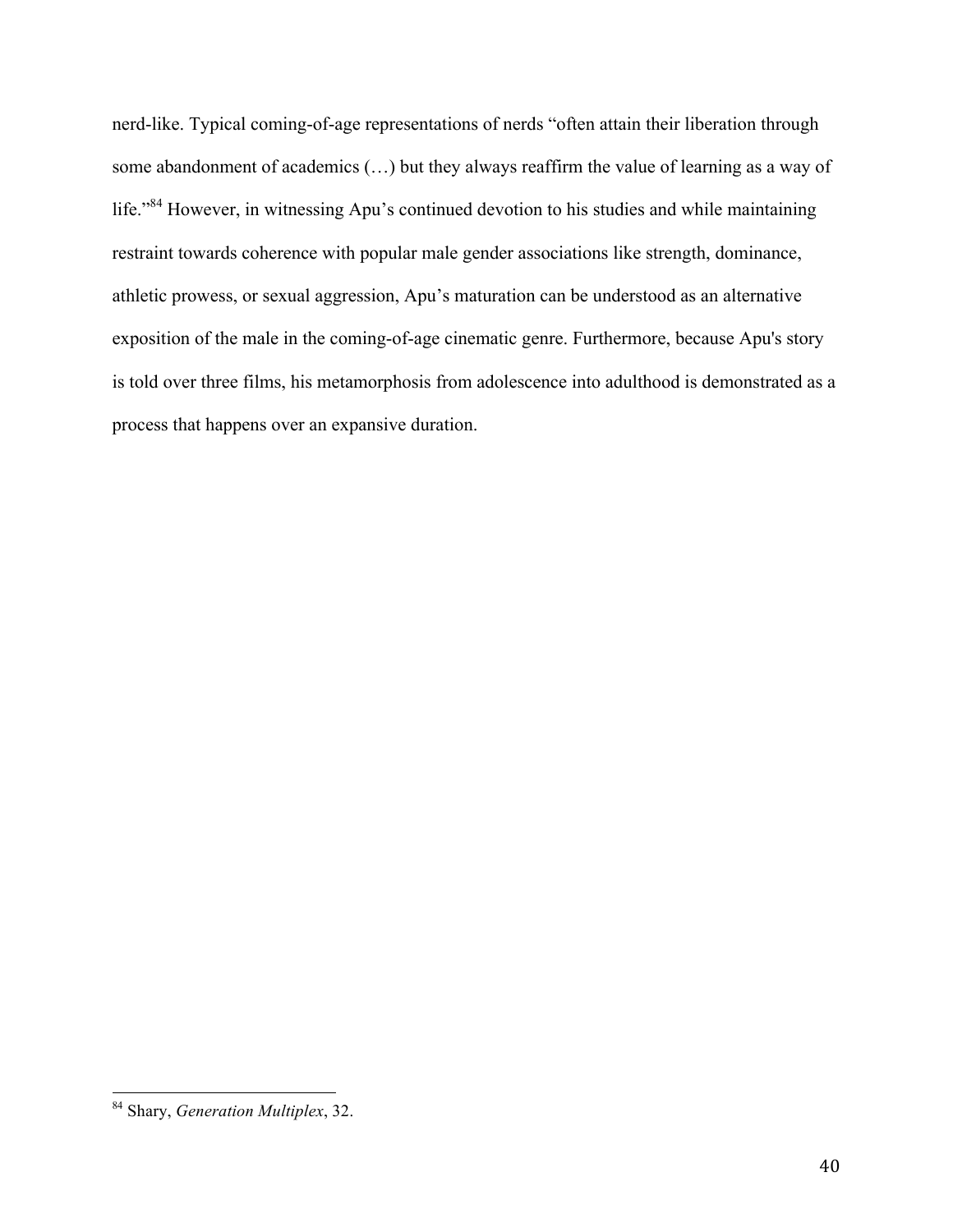Chapter 4

Male dominance in nonhuman social species is primarily determined by the capabilities of an individual to inflict or withhold force (characterized by the threat of it).<sup>85</sup> Ancestral humans were extensively dictated by this behavior in order to compete for survival resources.<sup>86</sup> Natural section fine-tuned the evolutionary tool into anger. Anger is an output of aggressive behavior: "a natural and physiological element that rules animal life, driven as it is by the instincts of survival and the preservation of species through reproduction."87 Human society has tried to repress and channel this atavistic trait by various means, (i.e. sublimating dominance into prestige and other forms of organized violence, like sports).<sup>88</sup> And despite the American Psychological Association saying that, "anger can be a good thing,"<sup>89</sup> it has also be contested to be the main cause for extremely violent behavior.<sup>90</sup> As referenced earlier, Johanna Oksala argues that there is a male monopoly on violence that is culturally reinforced. Therefore, along the spectrum of aggressiveness are dominance, violent behavior and anger, societally promoted masculine characteristics with assigned degrees and outlets for their execution.

The assumption of males being biologically inclined towards anger and violence is difficult to refute as aforementioned studies show. However, aggressive behavior is sometimes

<sup>&</sup>lt;sup>85</sup> Daniel M.T. Fessler, "Madmen: An Evolutionary Perspective on Anger and Men's Violent Response to Transgression," in *International Handbook of Anger: Constituent and Concomitant Biological, Psychological, and Social Processes*, ed. Michael Potegal, Gerhard Stemmler, and Charles Spielberger. (New York: Springer Street+Business Media, 2010), 362.

<sup>86</sup> Maeve McDermott, "10 Facts About How Our Brain gets Angry," *National Geographic*, last modified August 15, 2014, http://tvblogs.nationalgeographic.com/2014/08/15/10-facts-about-how-our-brain-getsangry/.

<sup>87</sup> Batrinos, "Testosterone," 563.

<sup>88</sup> Ibid.

<sup>89</sup> American Psychological Association, "Anger," accessed November 29, 2015, http://www.apa.org/topics/anger/.

<sup>90</sup> Laura L. Hayes, "How to Stop Violence," *Slate*, last modified April 9, 2014, http://www.slate.com/articles/health\_and\_science/medical\_examiner/2014/04/anger\_causes\_violence\_tre at it rather than mental illness to stop mass murder.html.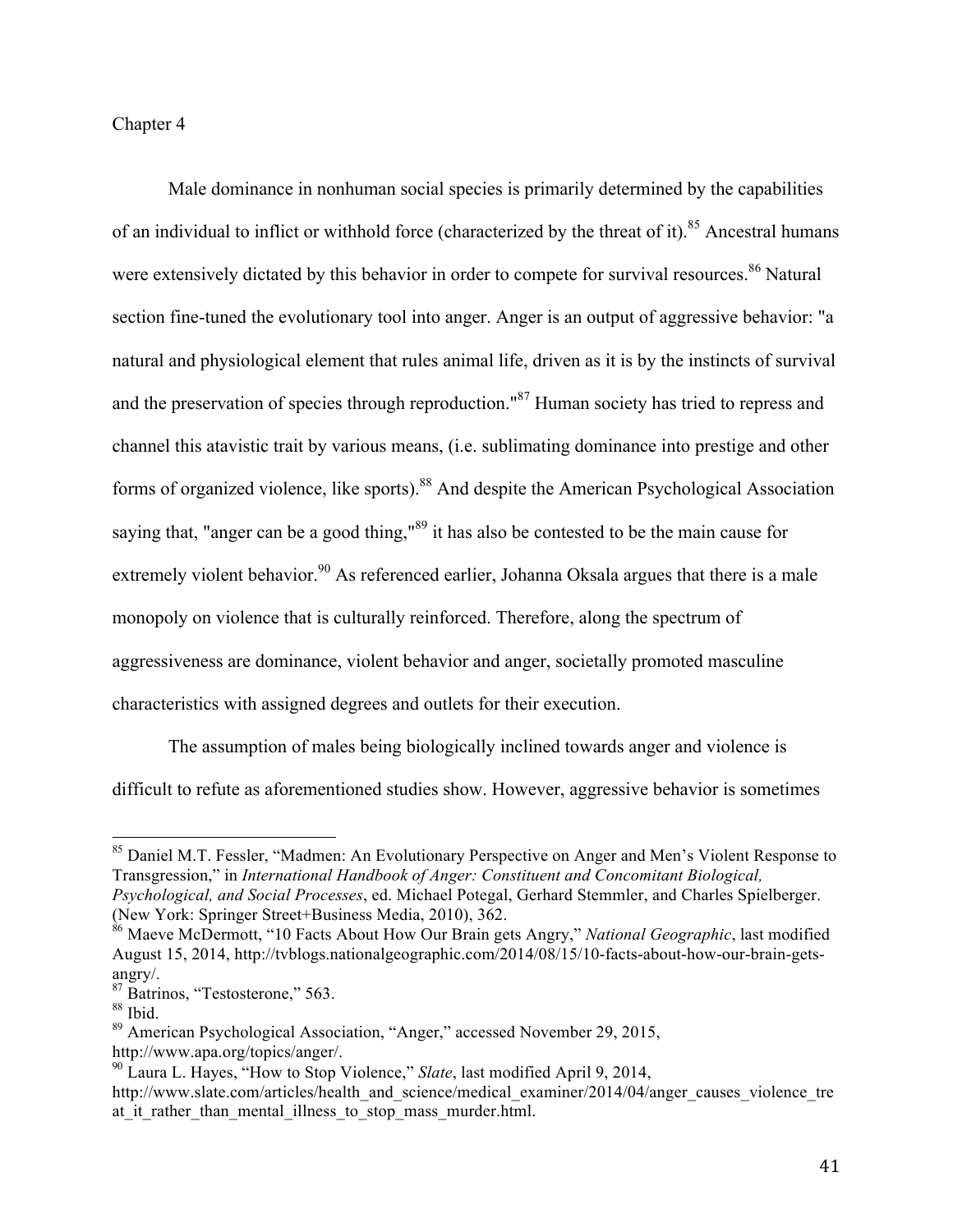communicated to be a forgone conclusion for certain adolescents transitioning into adulthood. These particular youths have been cinematically represented as juvenile delinquents and possess their own sub-genre of the teen/youth film.<sup>91</sup> As Driscoll writes, "The j.d. (juvenile delinquent or "JD") film is often associated with the 1950s but it emerged gradually across previous decades."92 Christopher Franzi's paper *The Portrayal of Juvenile Delinquents in Film (1988- 1997)*, explores precursors to the JD motion picture. The first film of Franzi's analysis is William Wellman's *The Public Enemy* (1931), which as he describes, "follows the transformation of two young white, male JDs, Tom Powers (James Cagney) and Matt Doyle (Edward Woods), into full-blown gangsters."93 As it has been surmised, *The Public Enemy* "emphasized how the early developmental environment clearly contributed to an evolving life of adult crime - and his inevitable gruesome death."<sup>94</sup> Effectively, what *The Public Enemy* and other films of the gangster genre that emerged in the 1930s convey is that juvenile lawlessness can lead to far worse adult behavior.

Criminality links the gangster genre archetypes to the juvenile delinquent motion picture. The presented commonality of these two cinemas reflects cultural traditions promoted to discourage youthful lawlessness. The 1816 British *Report Investigating the Causes of the Alarming Increase of Juvenile Delinquency in The Metropolis*, differentiated boys under seventeen years of age engaging in miscreant behavior with "professed thieves of mature age."<sup>95</sup> as a way of restoring morality, stopping recidivism, and protecting the young from the most

 <sup>91</sup> Shary, *Generation Multiplex*, 8.

<sup>92</sup> Driscoll, *Teen Film*, 16.

<sup>&</sup>lt;sup>93</sup> Christopher L. Franzi, "The Portrayal Juvenile Delinquents in Film (1988-1997)," (Thesis diss., Carnegie Mellon University, 2009), 14.

<sup>94</sup> "Crime & Gangster Films: Part 1," *Filmsite.org*, accessed February 22, 2016, http://www.filmsite.org/crimefilms.html.

<sup>95</sup> Committee. *Report Investigating the Causes of the Alarming Increase of Juvenile Delinquency in The Metropolis*, (London: J.F. Dove, 1816), 10.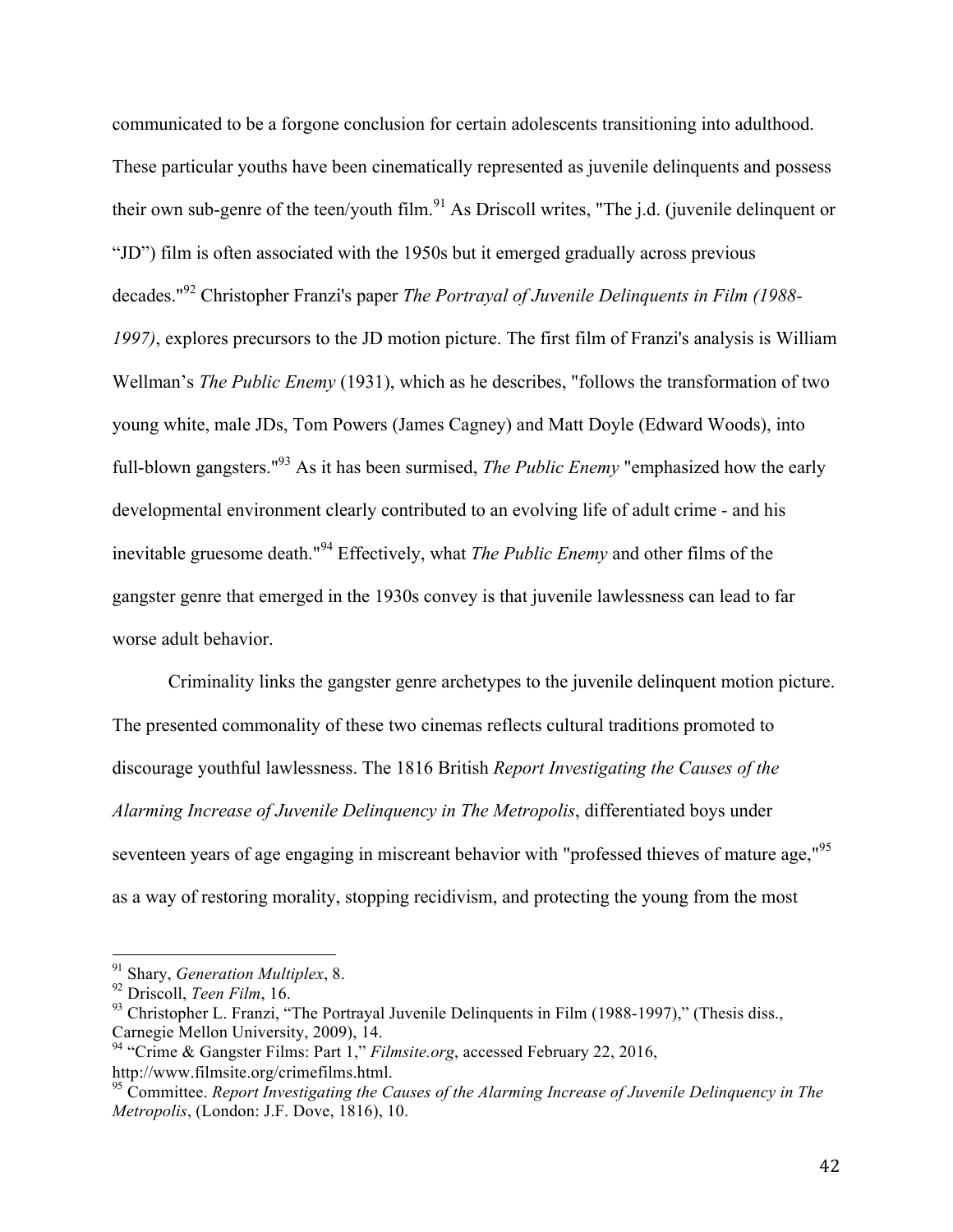atrocious of offenders. In the early days of U.S. film, social reformers and moral custodians saw the cinema as a dangerous place for young people (and women, with or without family), due to its atmospheric constitution including the darkness of venues. Miriam Hansen evokes Jane Addams remarks on the blackness of the environment saying, "(it) is an added attraction to many young people, for whom the space is filled with the glamour of love making."<sup>96</sup> Content was also an issue for conservative crusaders and by the time the Motion Picture Production Code of 1930 was birthed, children had two established positions in film: preadolescent (e.g. Shirley Temple) or pre-adult (e.g. The Dead End Kids).<sup>97</sup> If the only representations of youthful (male) behavior were either of prepubescent saints or adolescent sinners then it is simple to understand why most films of the juvenile delinquent sub-genre presented rebellious and resentful behavior (composed of sex, drugs, and violence), as an inevitable fact of (male teenage) life: deterrence.<sup>98</sup> Shary points outs how the cinematic iconography of the juvenile delinquent has long been exploited to warn if not instruct adolescents how to comport:

Like their roles in films since the '50s, delinquents are used to demonstrate that crime is not a proper means of acceptance, and unless the delinquent reforms, he or she is destined for a life of misery (or else the delinquent dies before the end of the film).  $99$ 

Like the rise and downfall trope of the gangster, youthful lawlessness was cinematically discouraged. The rationale behind these artistic encouragements has been to veer children, and in particular adolescent males, in the right direction, so to speak. However, the continued perpetuation of young males displayed on-screen as angry and violent counters the effectiveness of such provocations. As expressed earlier, society has tried to redirect the inherent animalistic

<sup>96</sup> Miriam Hansen, *Babel and Babylon: Spectatorship in American Silent Film*, (Cambridge: Harvard University Press, 2009), 65.

<sup>97</sup> Shary, *Generation Multiplex*, 3.

<sup>&</sup>lt;sup>98</sup> Vivian Koening, "Review: The J. D. Films: Juvenile Delinquency in the Movies by Mark Thomas McGee, R. J. Robertson," *Film Quarterly* 36, no. 4 (July 1, 1983): 56, accessed January 12, 2016, doi:10.2307/369712256.

<sup>99</sup> Shary, *Generation Multiplex*, 41.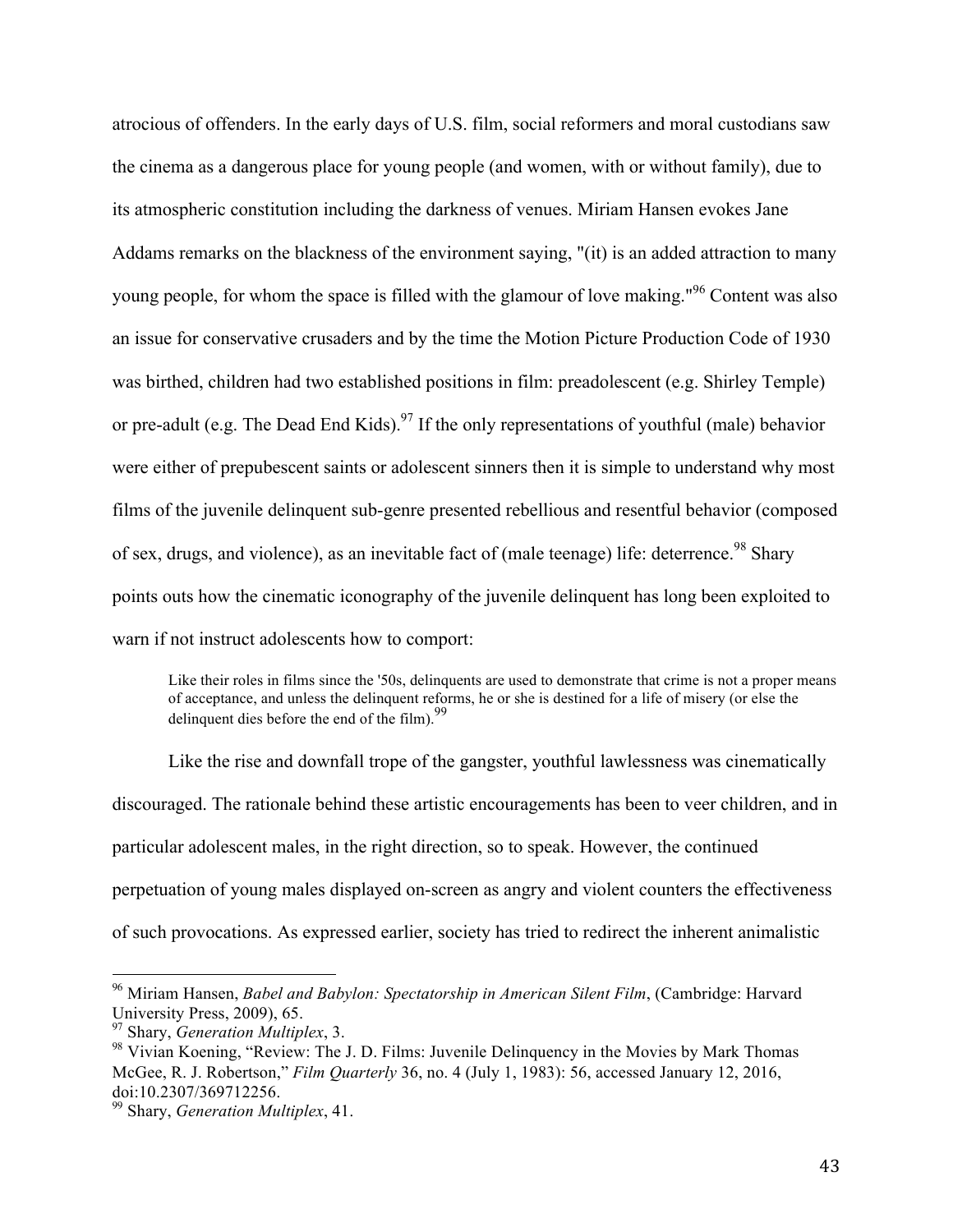properties of aggressiveness. Since males exhibit the behavioral traits associated with aggression with more frequency than females, it may be assumed as instinctual. This acceptance of what is perhaps a biological inclination for typically masculine behavior becomes expected; "boys will be boys." Nonetheless, through trying to redirect the behaviors associated with aggressiveness (i.e. violence and anger) that are otherwise positively endorsed as masculine (i.e. dominance and strength), the emotion becomes embraced. Perhaps, the most socially accepted (and championed) rechanneling of male aggression is not through prestige or athletic games, but through sexuality. Based on his studies of male-defined characteristics, Alan E. Gross concluded that the overriding constituent to men's gender identity is sexual behavior.<sup>100</sup> And while this conception may be considered by society to be a masculine propensity (that commences in youth), which is merely being reflected through all forms of mass media, the promotion of such doesn't traditionally account for individual experiences and results that are deleterious.

One story that shows the pitfalls of aggressive behavior diverting to culturally appropriate modes is the coming-of-age saga of Antoine Doinel. This cycle of films is an alternative depiction on the purpose and outcome of the juvenile delinquent. Often Antoine's maturation tale is limited to the first motion picture, *Les Quatre cents coups*, when the character is thirteenyears-old and experiences many cinematic JD motifs: truancy, unruliness, substance use. However, as J. Yellowlees Douglas aptly states:

Remember the apparent finality of Antoine Doinel's face, arrested in the freeze frame at the end of Francois Truffaut's *The 400 Blows*? But this freeze is the "end" of nothing; *The 4oo Blows* is one of a series of Truffaut films about the same character played by the same actor, Jean-Pierre Léaud. Doinel's future was far from certain at the end of *The 400 Blows*. 101

<sup>&</sup>lt;sup>100</sup> Alan E. Gross, "The Male Role and Heterosexual Behavior," *Journal of Social Issues* vol. 34, is. 1 (1978), doi: 10.1111/j.1540-4560.1978.tb02542.x.

<sup>&</sup>lt;sup>101</sup> J. Yellowlees Douglas, "Where the Senses Become a Stage and Reading Is Direction: Performing the Texts of Virtual Reality and Interactive Fiction," *TDR (1988-)* 37, no. 4 (1993): 28.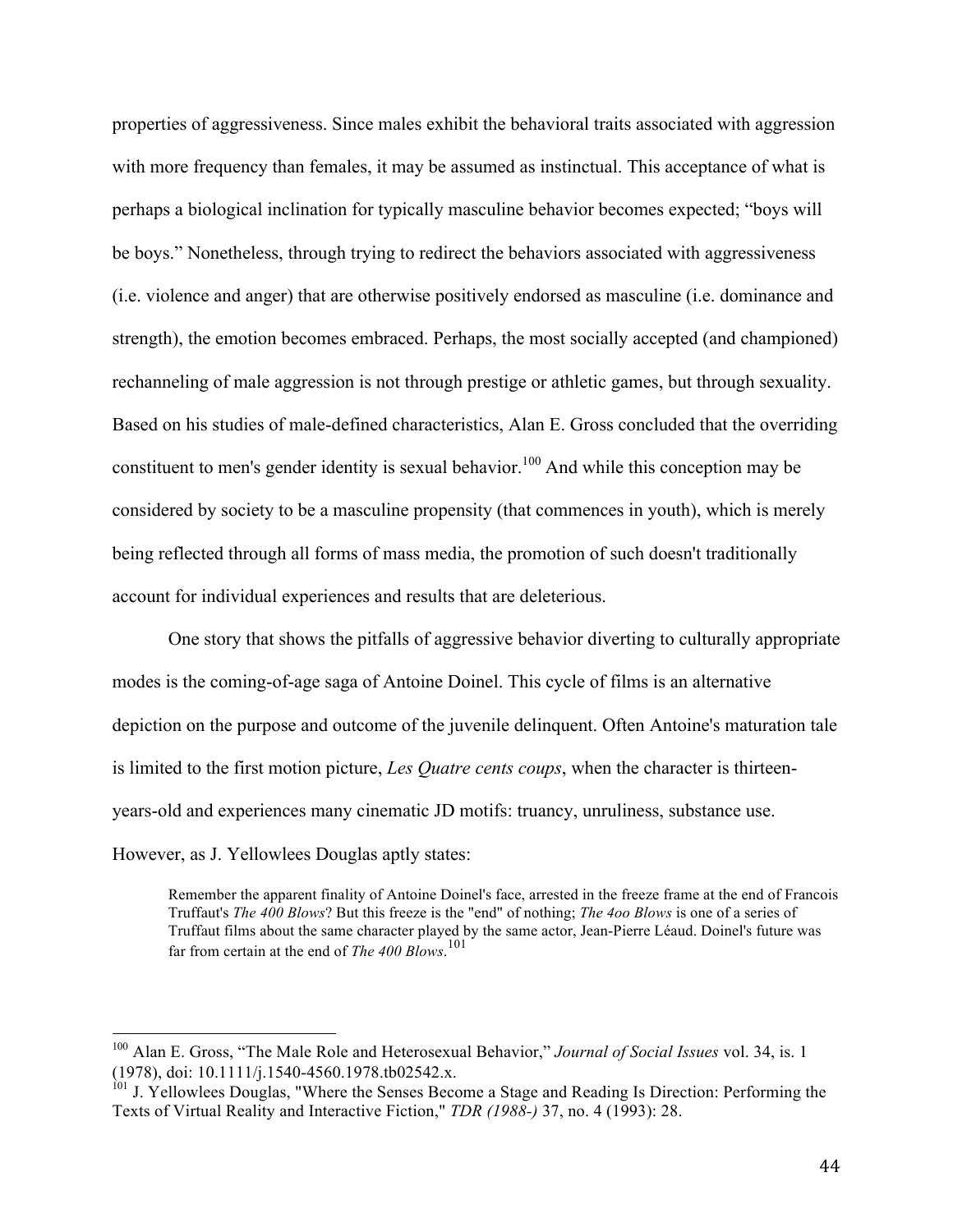It is only over the course of the entire set of films spanning twenty years, where we see the true transformation of Antoine's personality. Similar to Apu's trilogy, locating a single instance of self-realization isn't easily accomplished. And as others have theorized in examining Antoine Doinel, the character never reaches that point of maturation saying, "his (Truffaut's) alter ego, even as an adult, remained a child."102 However, in analyzing how the youngest iteration of Antoine, the most physically aggressive and angry version, morphs into the sexually charged older adolescent and adult, Antoine's transformation is manifested, though, it may not be positive or fully understood by the character himself.

It is made aware early in *Les Quatre cents coups* that Antoine has a contemptuous perspective towards authority. He is introduced in class getting caught by "Sourpuss," his French teacher, for having/passing a picture of a pinup girl. Initially, the scene opens up with other boys looking at the image and passing it around the classroom; Antoine has the misfortune of being apprehended. Punished by Sourpuss to stand in the corner behind a chalkboard, he remains there while the rest of the class is permitted recess. Intercut shots are shown of Antoine writing on the wall about his unfair castigation, along with the other boys playing outside. When the class comes back into the room Antoine's artwork is tattled upon and he is further reprimanded. As the school segment continues, the audience witnesses more injustice from the teacher: He scolds an innocent student for causing a ruckus, and another student who destroys his own notebook and is observed only by the audience, escapes derision. What Truffaut aims to convey by this school segment is that there is a disconnect that exists between adults and adolescents. This disparity between the two is not about maturity, but rather about age; what adults are allowed to do and what adolescents cannot do. There are numerous instances of Antoine getting into increasingly

<sup>102</sup> Juan Carlos González A., "François Truffaut," *Senses of Cinema*, last modified July 2003, http://sensesofcinema.com/2003/great-directors/truffaut/.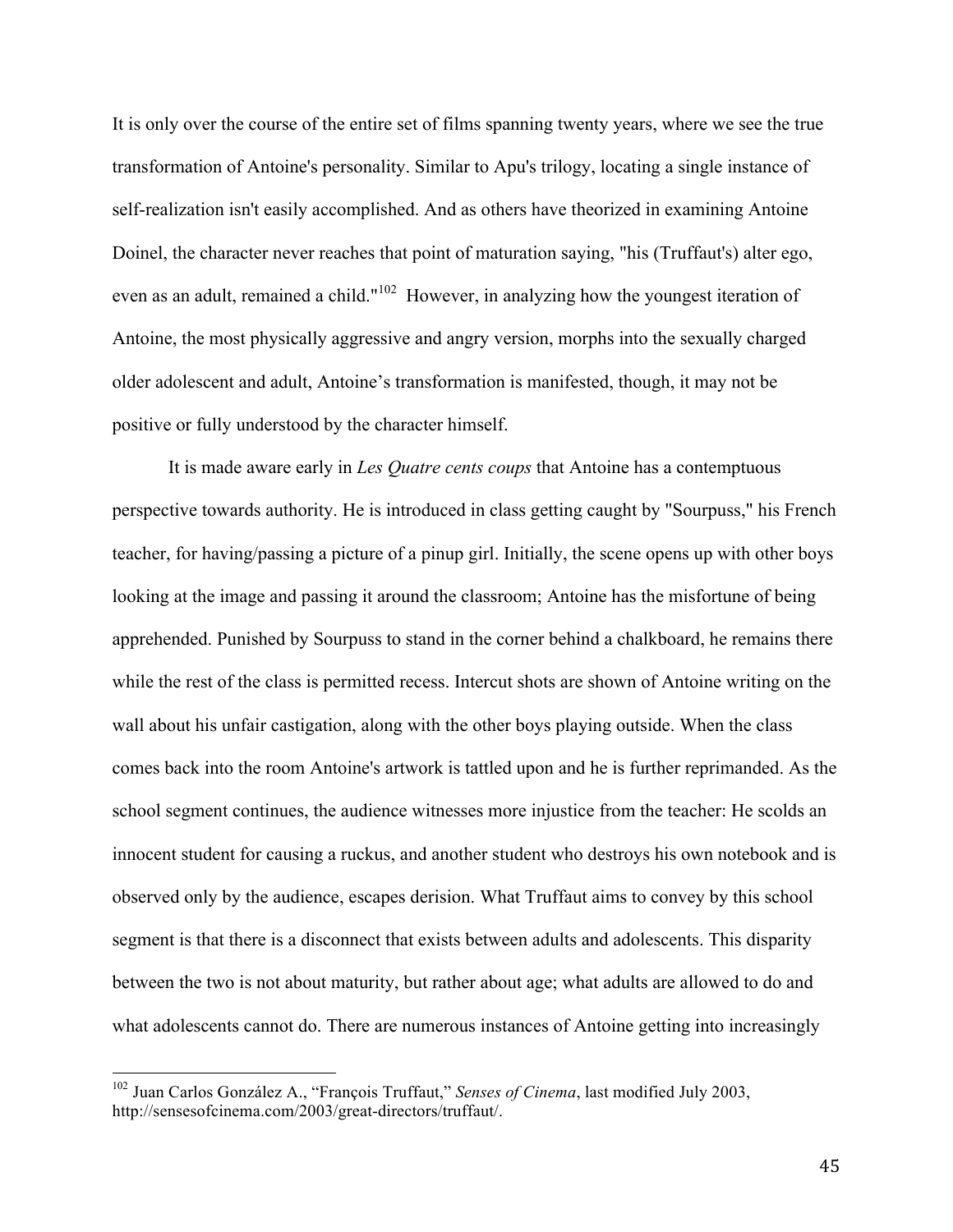destructive trouble, suggesting incorrigibility and even violence. He runs away from home for a few days, lies to his parents and teachers repeatedly, and steals a typewriter from his stepfather's (Julien) office, to name a few of his offences. Yet, adults do similar or exactly the same things as he without facing repercussions. His mother lies to Julien about remaining faithful in their marriage and stays out at night to any time she pleases; his parents fight about it but she is not held accountable for her actions. When Antoine and his friend René try to sell the stolen typewriter to an older individual on the street, he tries to rip them off. The presence of a police officer keeps the criminal at bay but he is not arrested like Antoine is soon thereafter.

Thematically it can be estimated that *Les Quatre cents coups* is about a boy's rebelliousness and desire of becoming an adult as soon as possible, so he may do as he pleases. Yet when juxtaposed against the themes of the other films in the series, which primarily concern sexual relationships, *Les Quatre cents coups* turns out to be a telling indication of Antoine's alteration of his aggression. Few occasions exist in the first film that stress sexual content. When he receives the pinup picture, he defaces the image by drawing on the woman's face and body, indicating indifference to its sexual nature. During the scene when he runs away, a girl loses her dog in the street in front of Antoine. As he attempts to genuinely help her, a man comes up and dismisses Antoine in order to court the young woman. When Antoine is in his own separate cell after being arrested for stealing the typewriter, we see an older male adolescent in the larger cage with a group of girls who were brought in (perhaps for prostitution). A POV (point-of-view) shot is employed of Antoine's vantage point looking at everything from his confinement; the girls are not gazed upon specifically. Lastly, at the Observation Center For Delinquent Youth, a psychologist questions him if he has slept with a girl. Antoine responds with a story of a missed opportunity that is not treated differently from his other answers.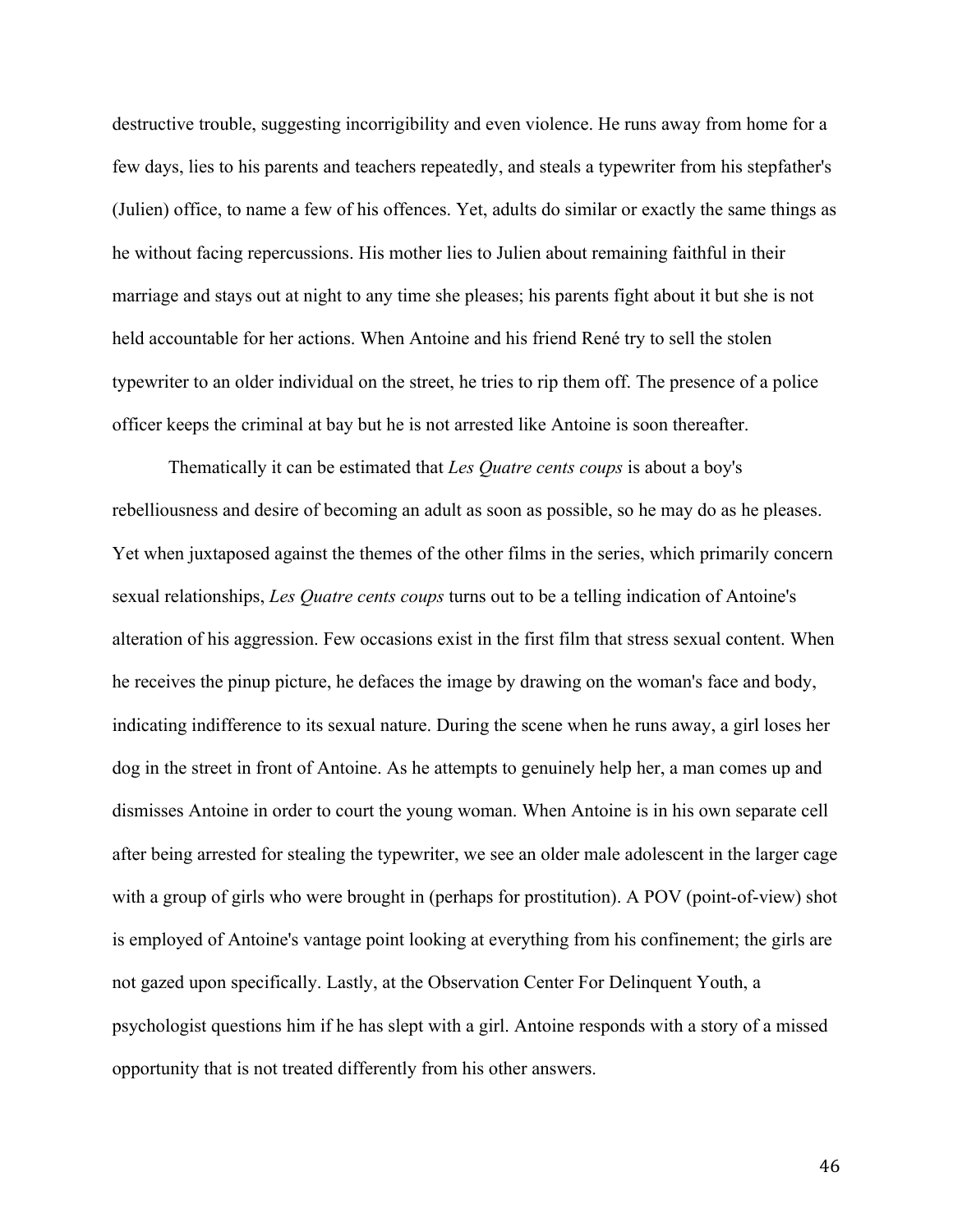Immediately in the second film, the short *Antoine et Colette*, a third-person omniscient narrator informs the spectator that Antoine is now seventeen-years-old and, "finally realized his adolescent dream: to live on his own, earn his own keep, and depend on himself." Antoine has developed a fond admiration for music, indicated by posters on his bedroom wall and records stacked on a shelf that he plays incontinently after waking up. The audience is also clued in to unsuccessful reformative efforts that transpired during the time between the films. Antoine's violent past is but a memory, which is reminded through stylized, Iris-like flashback sequences and in conversations with his childhood friend from *Les Quatre cents coups*, René. Antoine has a job at the Philips record company (he clocks in with a suit and tie), and René, who was equally anarchical in youth, now works in the stock market. Thus intimated early in the second picture is how Antoine (and René), have not become the full-blown criminals that the JD sub-genre still pontificates such characters are destined to become. Furthermore, Antoine's feelings towards the opposite sex are as indifferent in the beginning of *Antoine et Colette* as they were throughout *Les Quatre cents coups.*

While at a youth musical concert which Antoine never misses, he sees a girl sitting in the aisle across from him. Throughout the performance, his attention increasingly oscillates from the musicians to the girl. It is in this fixation reassignment that Antoine begins his sexual pursuits, which shape his persona and behavior for the rest of his saga. What is interesting about this development for both the fictional Antoine and the creator, Truffaut, is how the male gaze is characterized. Antoine actively looks for the girl at ensuing performances. When she does make an appearance, at various shows he'll only stare at her and not focus on the music. Sometimes Antoine courses her home. Eventually, he confronts the girl, Colette, and they become friends. As is narrated, "Colette treats Antoine like a friend. He either doesn't notice or accepts it for the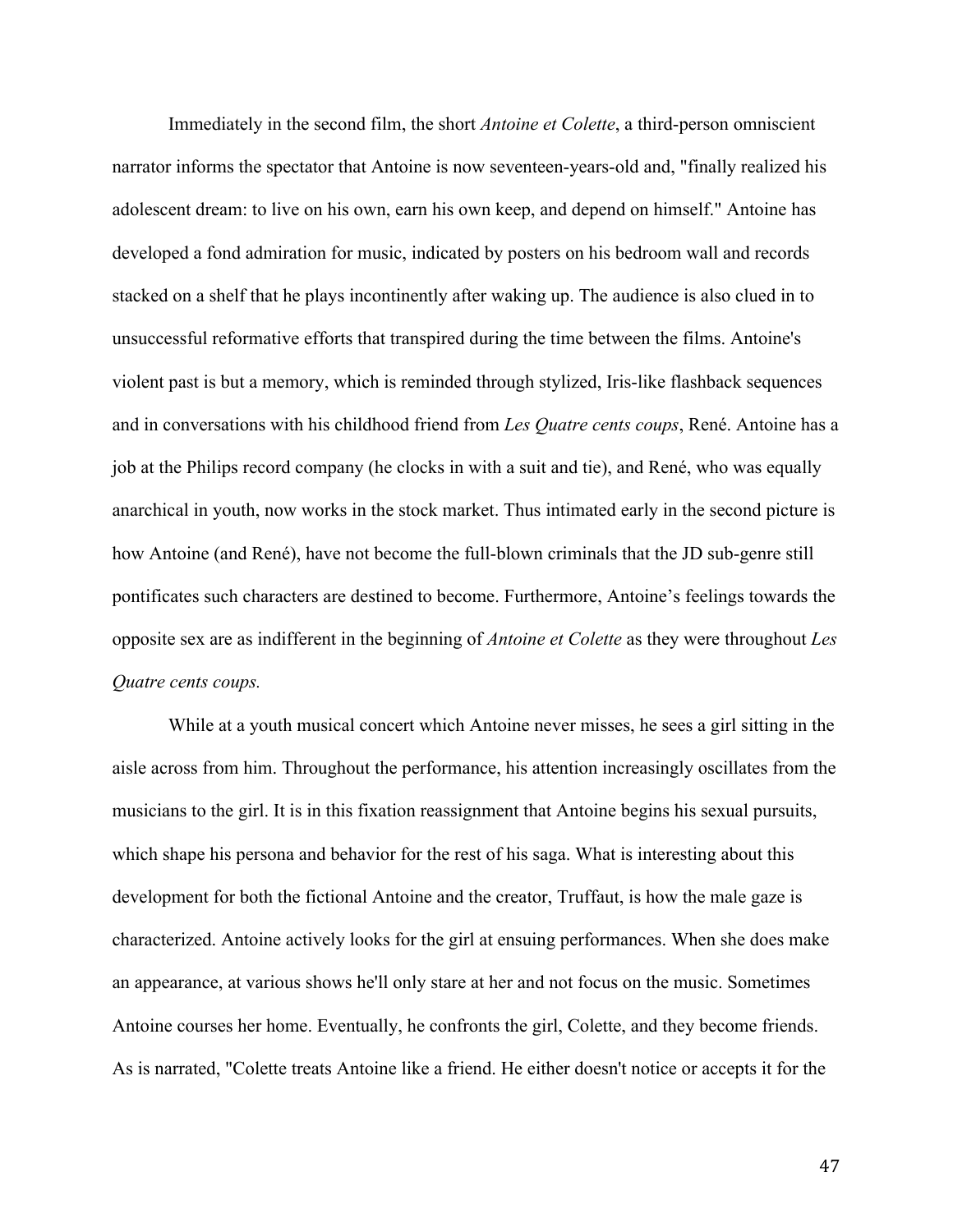time being." For the remainder of *Antoine et Colette*, Antoine tries to situate himself closer to Colette relationally and physically, (he moves into a hotel opposite her family's home). Colette's feelings are unwavering. Confessing his frustration to René, Antoine acknowledges his failings and that Colette treats him like a buddy, but he is persistence carries on. Antoine and Colette go to a movie where he gives her a specially made gift. Proceeding to make a move, Antoine tries to kiss Colette; she pushes him off and he leaves the theater. The second film ends with Colette leaving on a date with a young gentleman named Albert, and Antoine is saddened by the result.

Antoine's mother, Gilberte, jeered his frequent scopophilic indulgences at the cinema in *Les Quatre cents coups*. Demonstrated by Gilberte's sentiments and the outcome of Antoine's first adventure with love, one may conclude that there is a certain indictment of touching versus looking. Antoine finds pleasure in the cinema but little joy when he encroaches upon what he gazes, (regarding Colette). Subtextually, this proposed notion illuminates a grander appeal of alternative cinema to Hollywood. Laura Mulvey has noted that "technological advances (16mm, etc.) have changed  $(...)$  satisfying manipulation of visual pleasure."<sup>103</sup> The classical Hollywood system subjected women to the male gaze. Inspired by French filmmakers of the 30s, Italian Neorealism, the writings of André Bazin and Alexandre Astruc, documentaries, American directors and Noir pictures, television and the 16mm camera, artists like Truffaut and others of *la nouvelle vague* (the French New Wave), created a cinema of personal artistic expression that contrasted with the plutocratic Hollywood armature.<sup>104</sup> In doing such, works like *Les Quatre cents coups* and *Antoine et Colette* display the male gaze as a futile enterprise.

And although the latter films of Antoine's cycle appear after the movement's spell, the theme of "touching versus looking" continues. In *Baisers volés*, after Antoine is dishonorably

<sup>&</sup>lt;sup>103</sup> Mulvey, "Visual Pleasure," 712-13.

<sup>104</sup> Michel Marie, *The French New Wave: An Artistic School*, trans. Richard Neupert. (Hoboken: Blackwell Publishing, 2003), 30.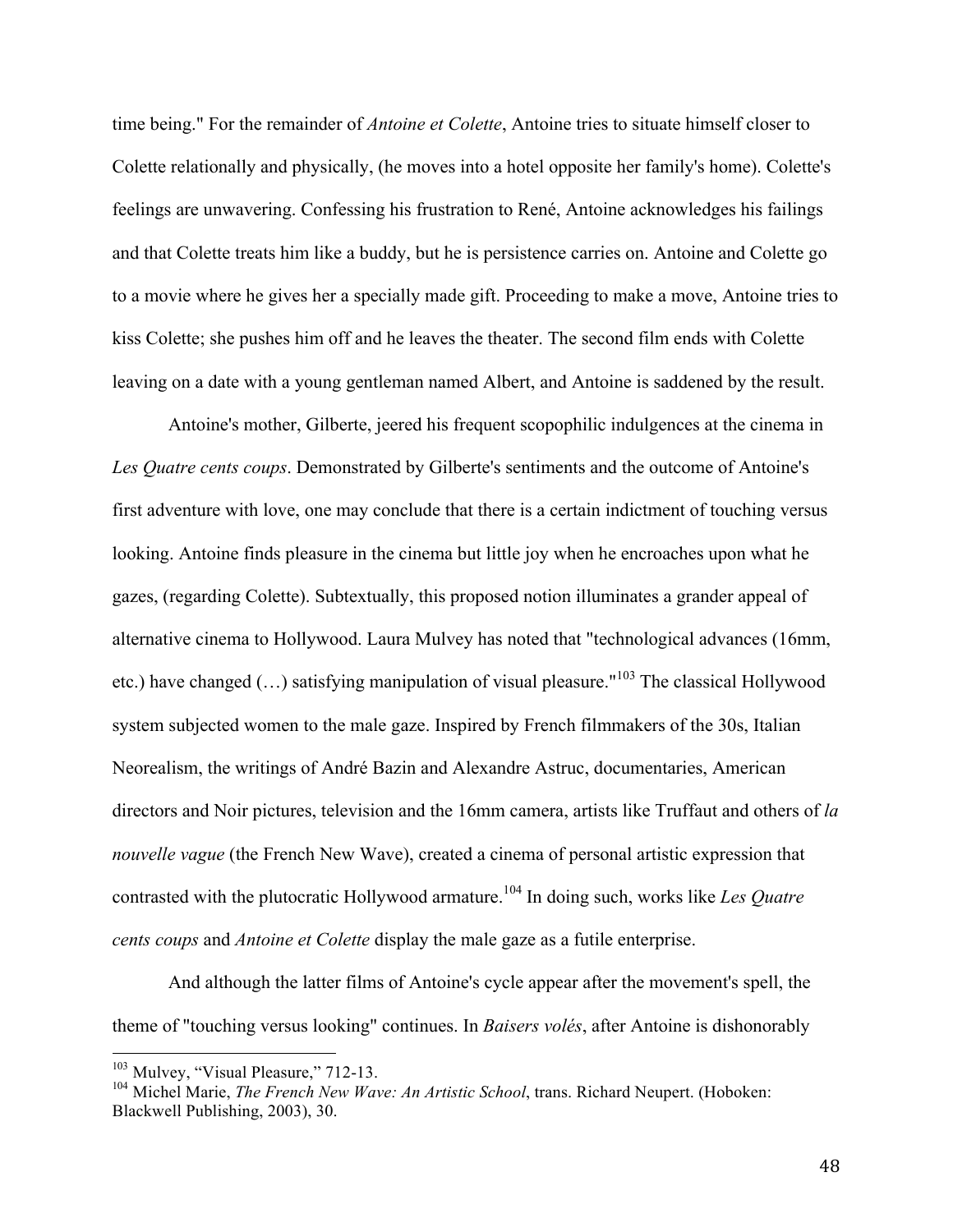discharged from the army, he runs to a brothel to fulfill a request made by fellow detainees in military prison. He pays for a room and the company with the first girl he comes across standing outside. The worker instructs him constantly and tells him all the things she does not permit. Antoine becomes frustrated and leaves the room. He then meets another prostitute in the staircase and we see them go upstairs to complete an intimate transaction. In this simple and otherwise irrelevant scene, Antoine's fervor is in one instance visually shutdown, while his desires are achieved when implied and off-screen. Again, the male gaze is exhibited as erroneous. When Antoine and Christine are in her family's house's basement gathering wine for dinner, they lightly converse about Christine not being able to stay long. Antoine says it is okay and then proceeds to try and kiss her. Christine redirects her face, kisses his cheek and smiles. Then he grabs her face and forcibly tries to make-out with her, pressing her up against the wall in the basement. She resists and he stops; not a word is said. Antoine does not lift a finger in a violent manner after *Les Quatre cents coups*. However, what has now been witnessed twice in as many sequential productions is his rechanneling of anger into sexual aggressiveness, (with Colette and Christine). His reactions to both situations possibly demonstrate a developed anticipation and acceptance towards his behavior being rejected.

Truffaut does not limit the "touching verse looking" theme to his alter ego. A mysterious man shadows Christine throughout the film to a non-diegetically ominous tune. He confronts her at the end and professes his love for her while she sits on a bench with Antoine. The man gives her time to tie up loose ends; he walks away happy that he confronted and confessed to Christine. The scene creates an awkward sensation to which Christine simply states to Antoine, "That man is crazy!" Even men besides Antoine who strive to reach for their coveted aspirations are ultimately unsuccessful. Antoine's fourth picture, *Domicile conjugal*, has multiple occasions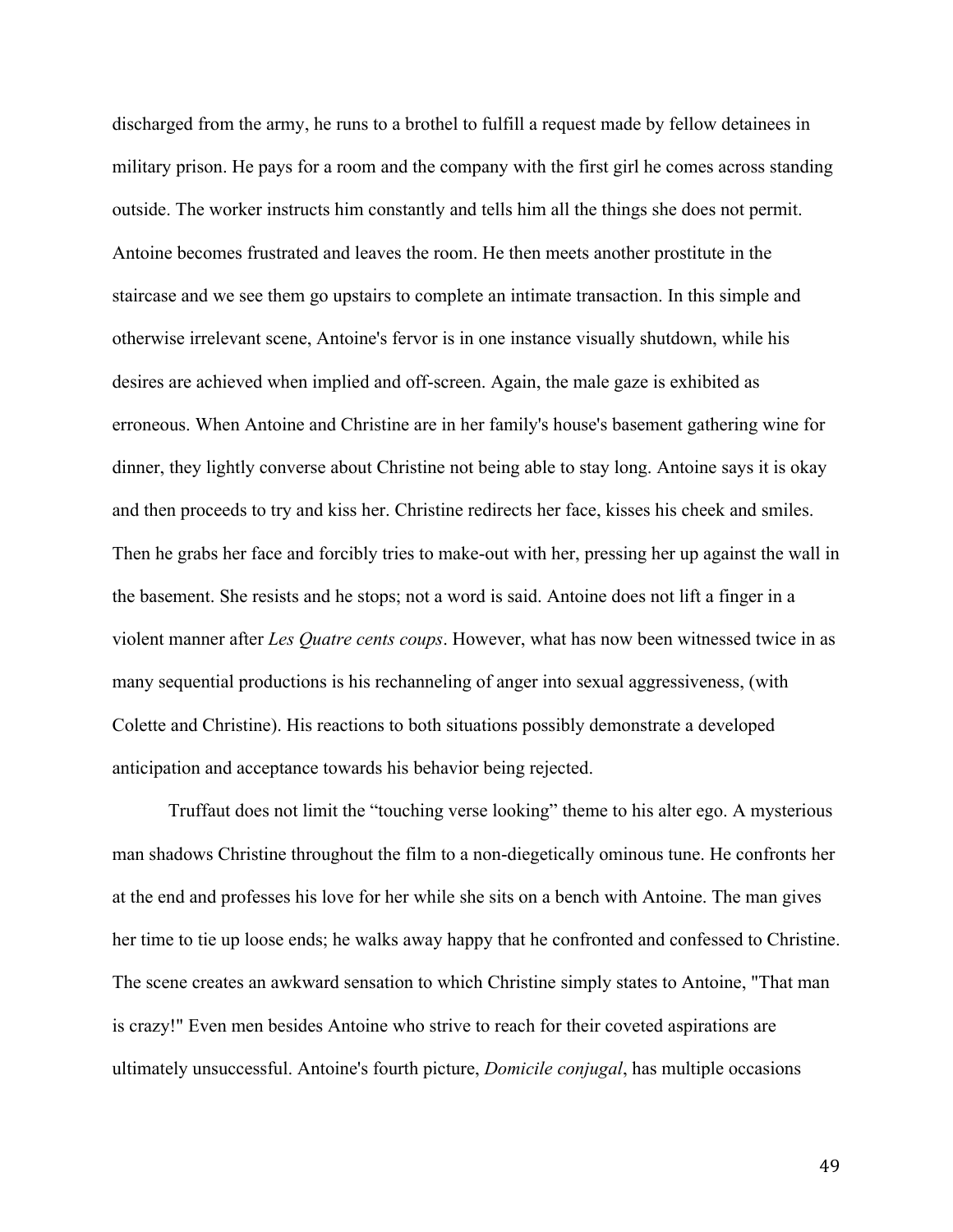where men objectify Christine, who is now Madame Doinel. Their apartment complex's concierge stares at her legs as she walks up the stairs. Later when pregnant, two men who work in the courtyard of the apartment complex and know the Doinels well, make jokes at how Christine became pregnant. After Christine has the baby, Alphonse, the old concierge watches her walk away and says to himself, "I'd lay her badly but I'd lay her gladly!" In these short instances in *Domicile conjugal*, the objectification of Christine is not only accepted, it becomes embraced by being comedic. Truffaut utilizes comedy to point out the creepiness of the men's studious attention and thought process.

Compared to the shadowy figure in *Baisers volés* that ghosts and eventually confronts Christine, the men who look upon and make their comments from afar act accordingly by societal standards; even favorably. Antoine is also perceived by the patriarchal culture to be in the clear when he visits a brothel in *Domicile conjugal* after he and Christine separate. Lucien, Christine's father, runs into Antoine at the brothel and tells him, "nothing like a good house to complete a happy home!" It would seem at the end of *Domicile conjugal* where Antoine and Christine are reunited and seemingly in love, that Antoine's typified, hypersexual male behavior has not been detrimental in his life's fate. However, it is demonstrated in *L'Amour en fuite* that Antoine's sexual aggression has indeed lead him into (cyclical) ruin. Antoine is now in love with the young Sabine, and is in the final stages of divorcing Christine. After the divorce is finalized and while he and Sabine are having issues, Antoine happens to run into Colette aboard a train. He speaks to Colette about why his marriage to Christine failed, which was due to his persistent infidelities.

While they are talking inside Colette's train cabin, an argument ensues after Antoine accidentally steps on a garment of hers and she lashes out at him for his carelessness. Colette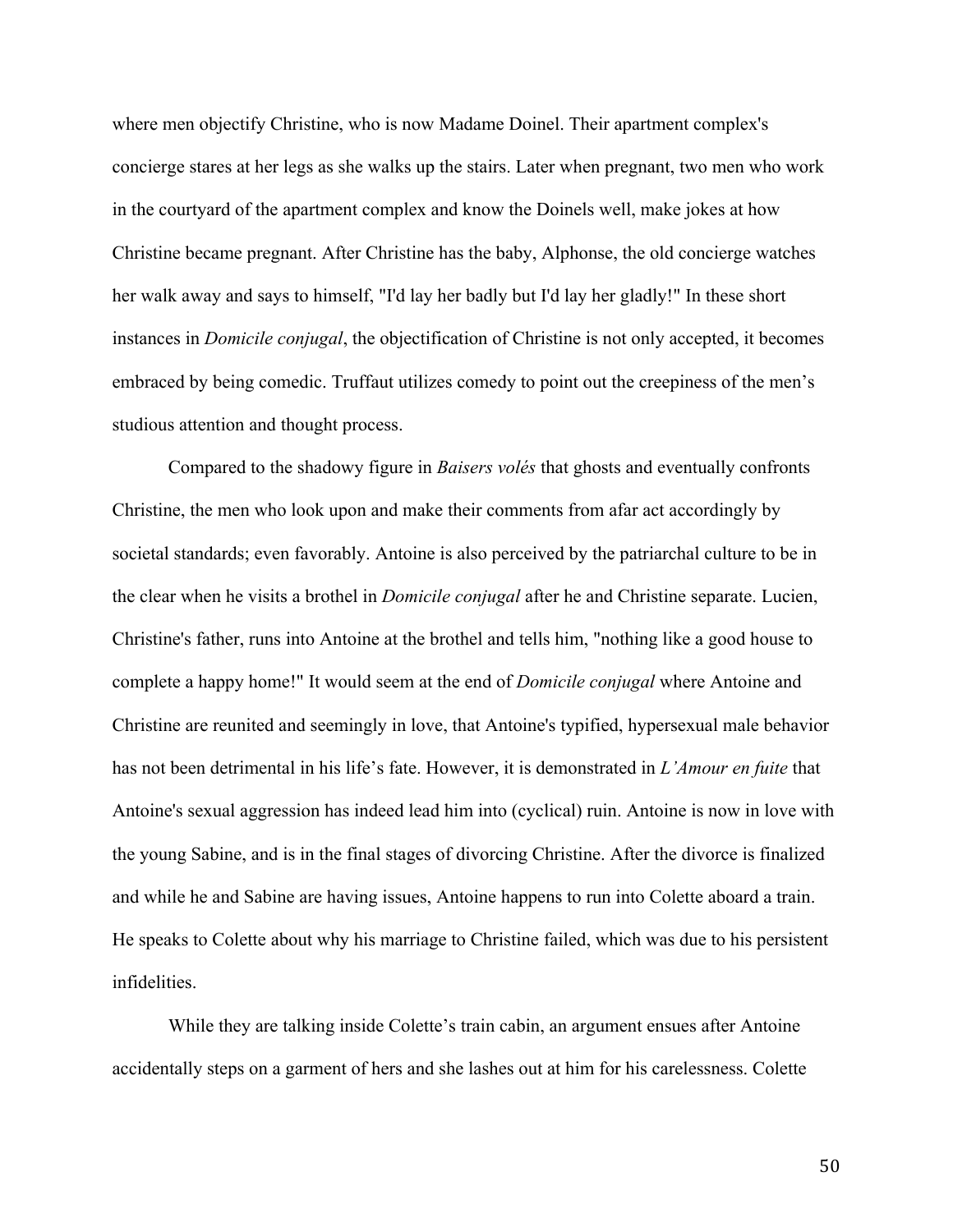scolds Antoine telling him that he has not changed after all these years. Antoine responds to Colette's anger by attempting to kiss her. She adamantly rejects him and says that he learned nothing from their affair and that, "It takes two to kiss (…) But you tried to force me to love you." This exchange should be the catalyst for Antoine to realize how is mentality and behavior has not changed over the course of his life regarding women as objects. This should be a/the moment of transition. At the end of the film when Antoine tells Sabine of how he discovers her, the audience is made aware through a set of flashbacks that Antoine persists in lying. In a way, flashbacks are alternatively used as veridical documents in *L'Amour en fuite*. Unlike their usages in *Stand by Me* and *The Sandlot*, Antoine's flashbacks are meant to display how he has become subject to typified masculine behavior (sexual aggression), and that it is not always possible through retrospection to find positivity or personal elucidation. Antoine agrees with Sabine that they might as well pretend things will work out together, and see where they go from there. The film ends with Antoine and Sabine happily embracing. The viewer knows the current happiness Antoine and Sabine share will not last, as does Antoine; he is still lying as he did as an adolescent. As an adult, his mendacity has proven successful at points though he does not know how to fix truly his problems. Antoine's self-discovery does happen and he has corrected his adolescent delinquency by transforming the adolescent "acting out," into the male mantra of "deny, deny, deny,"105 as an adult. Antoine redirects his youthful anger into sexual aggression or hypersexuality, and has conformed to society's standards but remains as isolated from trustworthy, human relationships as the young boy by the sea who stares into the camera at the end of *Les Quatre cents coups*.

 <sup>105</sup> Myers, *The Future of Men: Masculinity in the Twenty-First Century*.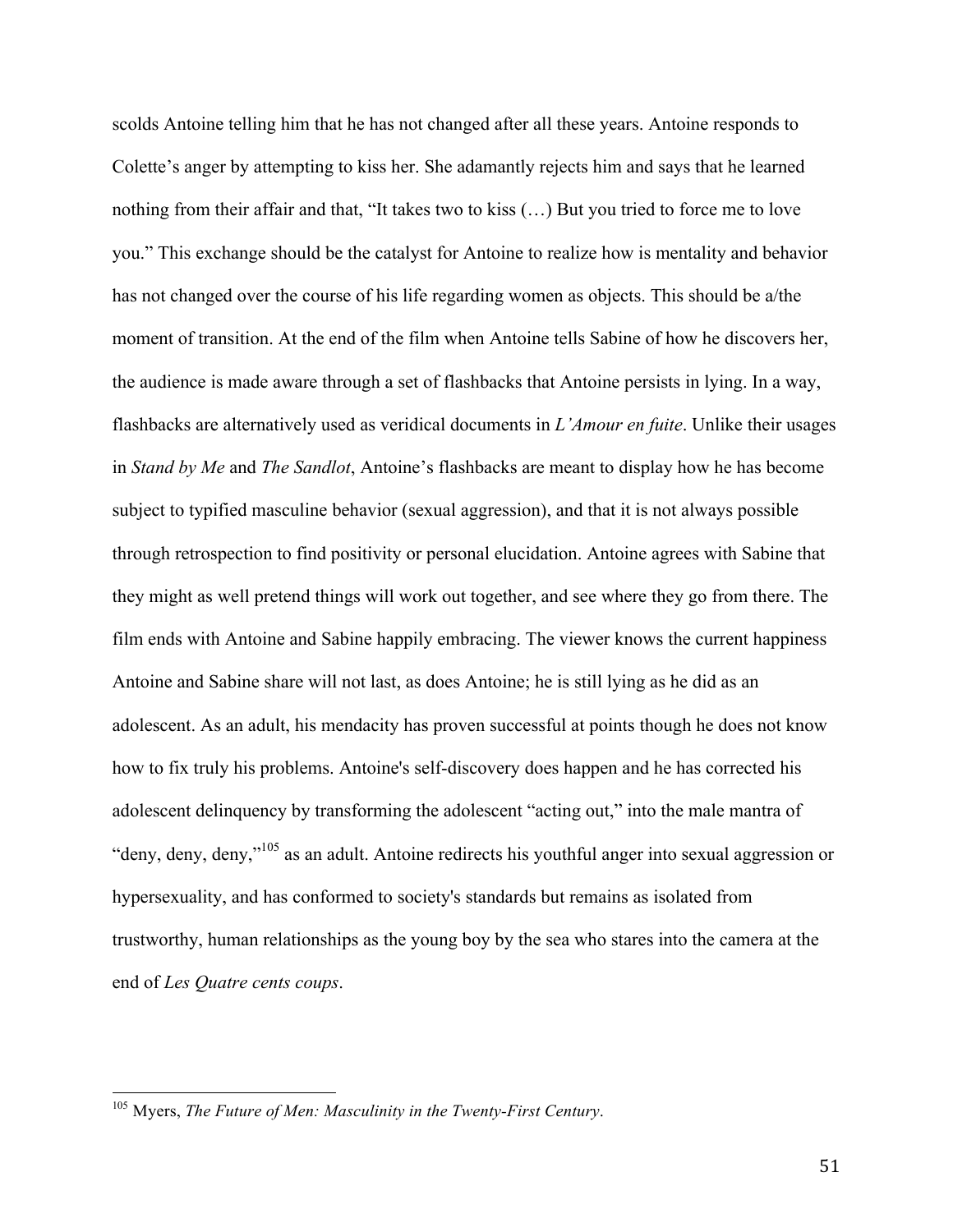## Chapter 5

 

The last motion picture to be presented is Richard Linklater's *Boyhood*. The film focuses on Mason Evans Jr. (Ellar Coltrane) through a twelve-year transpiration from childhood to adolescence. The alternative coming-of-age films showcased thus far question and rebut conventional perspectives of gender assumptions in classically patriarchal settings. *Boyhood* takes place between 2002 and 2014 throughout various locations in Texas including Houston, Austin, and Alpine. Texas can be characterized as a traditional region of the United States being that much of it "came from the older South"106 and a Western frontier mixture. A perfect scene to illustrate the culturally rubric nature of the state amidst contemporary times is when Mason is roughly twelve-years-old. He and his sister Samantha are ringing doorbells to inquire if they may put up campaign signs for Barak Obama for the 2008 presidential election. One resident vehemently rejects the proposal and tells Mason "I could shoot you!" as added incentive to usher the boy off his property. It is noticeable to the audience as well as Samantha, who makes mention of it, that the man has a Confederate flag hanging on his house. The greatest difference between *Boyhood* and the other alternative coming-of-age films listed is the time in which they are made. Ray's *Apu Trilogy* began production twelve-years after India gained independence from the England and Truffaut's Antoine Doinel chronicles traversed through "one of the greatest upheavals in French society since the revolution."<sup>107</sup> The periods in which Ray and Truffaut created their projects were undeniable times of transition, but nothing compared to the current digital and Internet era that Mason is situated in.

<sup>106</sup> Adam Gopnik, "United States: Traditional regions of the United States," *Encyclopædia Britannica Online*, last modified May 20, 2016, http://www.britannica.com/place/United-States/Traditional-regionsof-the-United-States.

<sup>107</sup> John Lichfield, "Egalité! Liberté! Sexualité!: Paris, May 1968," *Independent*, last modified February 22, 2008, http://www.independent.co.uk/news/world/europe/egalit-libert-sexualit-paris-may-1968- 784703.html.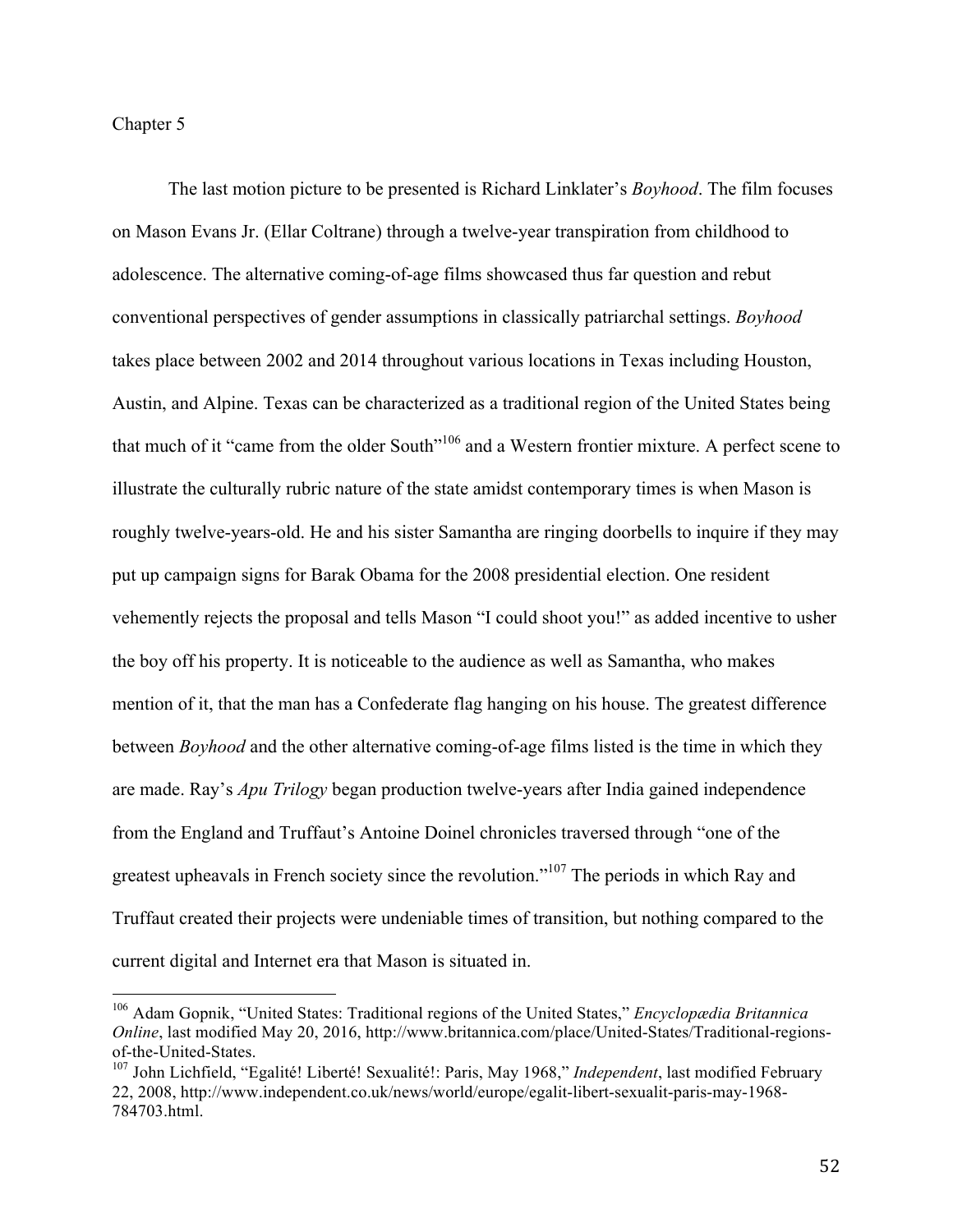Contemporary times are vastly different from the past. Generationally speaking, people born after a certain year (2004) are without appellation. In the *Atlantic's* 2014 article, "Here Is When Each Generation Begins and Ends, According to Facts," the literary magazine sought to correctly denominate those who fall in the age group called, "Millennial."<sup>108</sup> In accordance with Philip Bump's article, a 2012 *USA Today* editorial also goes along with Neil Howe and William Strauss's definition saying that the group consists of those born between 1982 and 2004.<sup>109</sup> What makes the Millennial generation and proceeding generation important is what constitutes the two groups. According to the aforementioned *USA Today* article, the events that shaped the lives of those born in the Millennial years are the "Sept. 11 attacks, rise of the Internet, (and) Columbine school shooting."<sup>110</sup> Shary classifies Columbine and the World Trade Center attacks of 2001 as two of the major instances at the turn of the century where male anger was put on display.<sup>111</sup> Male anger has been shown to be a commonly assumed behavioral trait for the gender, and as such, the school shooting and terror attacks are not outside the realm of tradition or expectation of masculinity. According to Myers, as of publication of this paper, "The last generation of 'traditional' males is now in their late twenties."112 Here the concept of "traditional" can be understood as the principles of masculine dominance that have pervaded throughout human history: strength, aggression, and sexual hegemony. Myers' demarcation is useful because it

<sup>108</sup> Philip Bump, "Here Is When Each Generation Begins and Ends, According to Facts," *Atlantic*, last modified March 25, 2014, http://www.theatlantic.com/national/archive/2014/03/here-is-when-eachgeneration-begins-and-ends-according-to-facts/359589/.

<sup>109</sup> Bruce Horovitz, "After Gen X, Millennials, what should the next generation be?," *USA Today*, last modified May 4, 2012, http://usatoday30.usatoday.com/money/advertising/story/2012-05-03/naming-thenext-generation/54737518/1?loc=interstitialskip.

 $110$  "After Gen X, Millennials, what should the next generation be?"

<sup>&</sup>lt;sup>111</sup> Timothy Shary, *Millennial Masculinity: Men in Contemporary American Cinema* (Detroit: Wayne State University Press, 2013), Kindle edition.

<sup>112</sup> Myers, *The Future of Men: Masculinity in the Twenty-First Century*.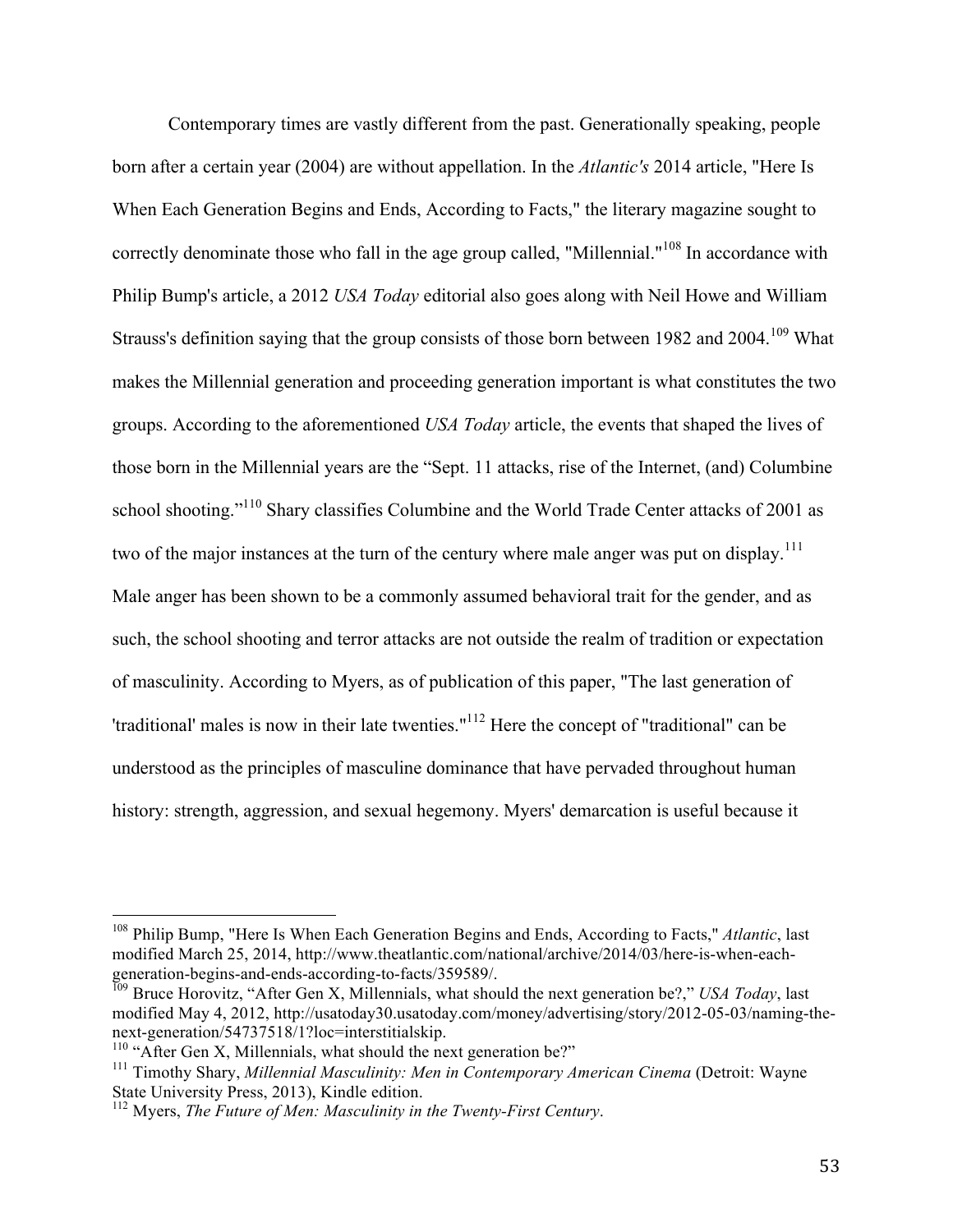provides a reference point for whom and what constitutes men of our times. Thus, the decisive year is 1990.

Myers' classification for babies born between 1990 and 1996–"the millennial 'bridge' generation"–incorporates the first of those who grew up with the Internet.<sup>113</sup> The Internet and digital age are what seem to really separate the last batch of traditional males from the newer crop. Part of what makes *Boyhood* a fascinating depiction of male maturation is how Mason changes during a period of unprecedented cultural evolution. Much of what constitutes Mason's transformation is determined by the surrounding events of the current time. Originally the name of the picture was going to be *12 Years*, <sup>114</sup> based on the amount of time it took to film (the actual length of shooting was thirty-nine days), $115$  but was switched due to commercial reasons. Despite the narrative of the film following Mason as he ages from six to eighteen, because the shooting of the film takes place annually for only a couple of days each occasion, time is the focus of the production and becomes such for the narrative of the picture. Time is the real protagonist of *Boyhood*.

Like Truffaut and Ray, Linklater was drawn to the essences of Neorealism and more specifically, the understanding of the new/time image not contingent upon movement or the character(s). Linklater evokes Bazin for his idea of "pure cinema," which according to the filmmaker is one where "there's no cutting" and/or "where the lead character is really time."<sup>116</sup> Linklater utilizes this philosophy in the camping trip scene with Mason and his estranged father,

<sup>&</sup>lt;sup>113</sup> Myers, The Future of Men: Masculinity in the Twenty-First Century.

<sup>&</sup>lt;sup>114</sup> Justin Chang, "Richard Linklater on 'Boyhood,' the 'Before' Trilogy and the Luxury of Time," *Variety*, last modified June 25, 2014, http://variety.com/2014/film/news/richard-linklater-boyhood-ethanhawke-patricia-arquette-1201243485/.

<sup>115</sup> David Bloom, "'Boyhood': 39 Shooting Days, A 4,200-Day Production Schedule," *Deadline.com*, last modified July 10, 2014, http://deadline.com/2014/07/boyhood-39-shooting-days-a-4200-day-productionschedule-794837/.

<sup>116</sup> Rob Stone, *The Cinema of Richard Linklater: Walk, Don't Run (Directors' Cuts)* (New York: Columbia University Press, 2013), Kindle edition.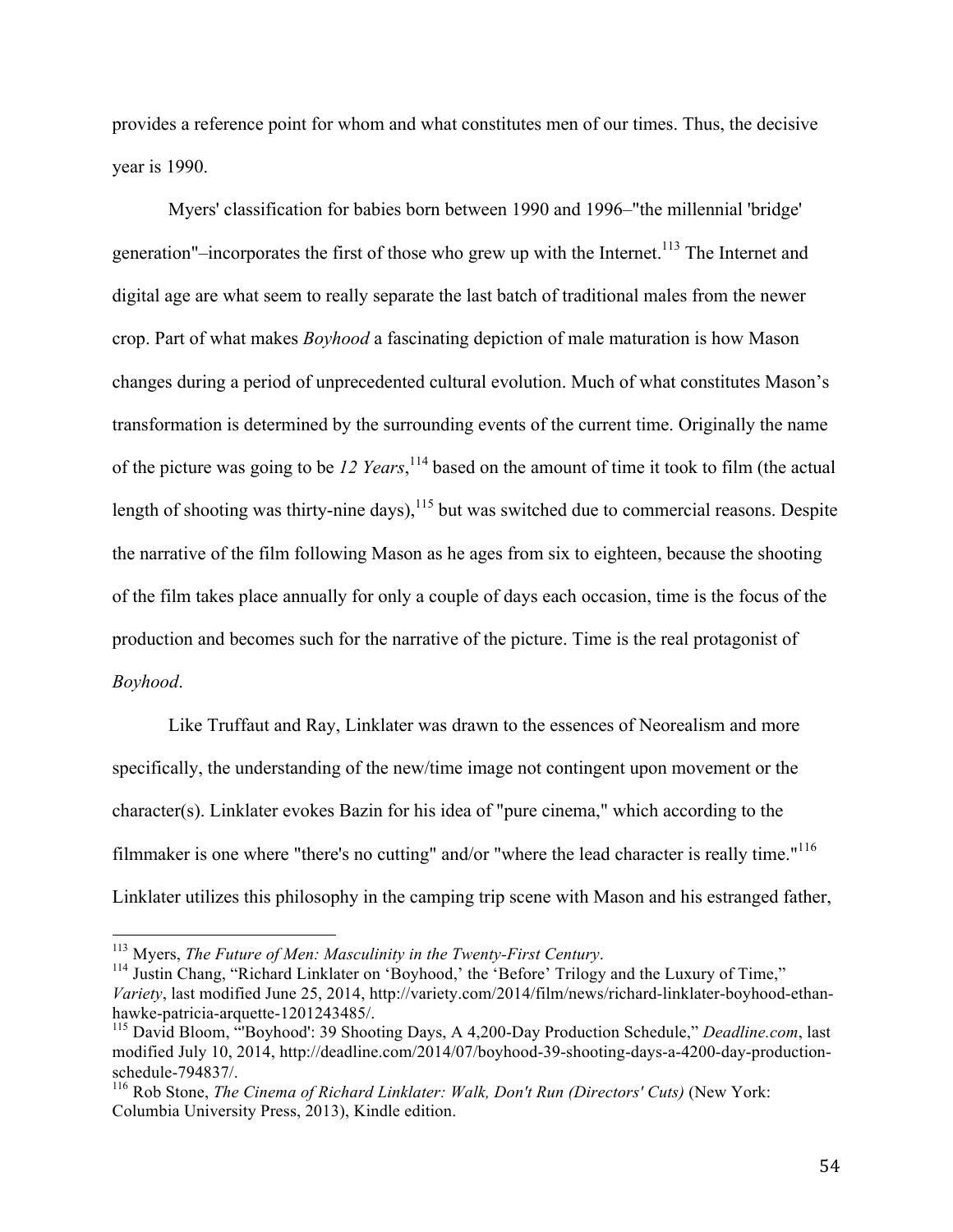Mason Sr. During the camping segment–the father and son pair discuss multitudes of topics–one shot of them talking and walking lasts for almost ninety seconds; the camera is situated at a fixed distance and only pans with the characters as they trek across the plane; the camera otherwise remains stationary. By being one long take, the audience experiences the moment in time with the characters as they do. As Imran Siddiquee puts it, "with a directorial style that suggests documentary, he (Linklater) further encourages viewers to apply their own meaning to Mason's journey."<sup>117</sup> Rob Stone's book, *The Cinema of Richard Linklater: Walk, Don't Run (Directors' Cuts)*, acknowledges Linklater's actuality shooting style and how productions like Michael Apted's documentary *Up* series along with Truffaut's pictures on Antoine, were major influences.<sup>118</sup> Another example of the "pure cinema" concept in action is in the following year's scene with Mason and Jill. Mason, who is now around thirteen-years-old (denoted by nondiegetic music, Phoenix's 2009 song, *1901*), decides to walk to his mother's (Olivia) college after Samantha fails to pick up him up from school. Jill, a fellow student from school, walks beside him for a short while and they converse; she is otherwise "just kinda hangin' out." Consisting of a tracking (dolly) shot that lasts over two minutes, the camera moves with Mason and Jill; there is no editing of their walking and talking together. The trailing/leading and interrupted use of the camera situates the audience within the narrative and conjures a notion verisimilitude by implementing real-time action.

Mason's (including Ellar's) development is subject to time. He is introduced as a prototypical six-year-old boy in 2002, falling within Myers' millennial bridge generation. Throughout the movie, gadgetry evolves, inferring the current setting as well as displaying how technology changes Mason and the social dynamics around him. In the beginning of the film,

<sup>117</sup> Imran Siddiquee, "Not Everyone's Boyhood," *Atlantic*, last modified September 10, 2014, http://www.theatlantic.com/entertainment/archive/2014/09/the-not-so-relateable-boyhood/379700/. <sup>118</sup> Stone, *The Cinema of Richard Linklater: Walk, Don't Run (Directors' Cuts)*.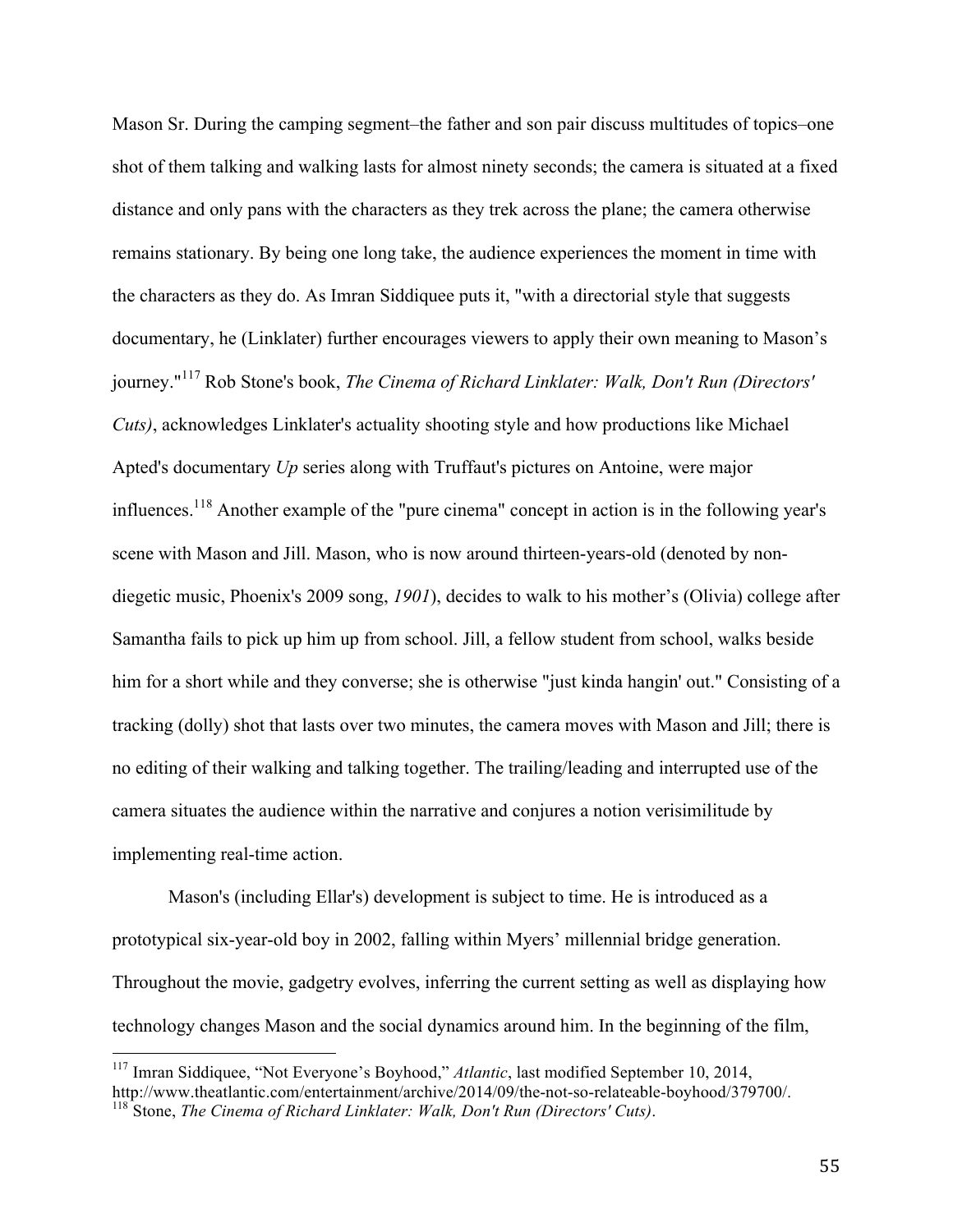much of Mason's life is active and his sources for learning, education, and entertainment are without digital technology. The audience witnesses Mason performing very traditional childhood actions: daydreaming while looking up at the sky, riding a bike, watching cartoons on the television, fighting with his sister, playing on a swing, investigating a dead bird, and reading a book before bedtime with his mother. As he ages, many of these activities are transmuted through digital applications. As an example, in the first year, Mason is looking at female bodies in a lingerie catalog with a neighborhood friend. Roughly four years later, as alluded to by an earlier Houston Astros baseball game scene, <sup>119</sup> Mason is around eleven-years-old and a friend is showing him how easy it is to access pornography on the Internet. Myers proclaims that, "Pornography has become ubiquitous, with even hard-core porn available online for free with no age barriers. The generation that has grown up online has also grown up with porn as their primary source of sex education."<sup>120</sup> These two instances in Mason's experience demonstrate an evolution of the concept of sexual awakening that goes beyond technological advancements.

Technology is shown in *Boyhood* to be another source of information regarding sexual activity. After the presidential campaign sign scene, Mason Sr. discusses sexual relationships with both his daughter and son at a bowling alley. Embarrassed by the topic of conversation, Samantha is reticent towards her father's inquiries about a boy she is pictured with on her Facebook page. Mason Sr. jokes to Mason saying that, " Uh-huh, you see? I learn more about her through her Facebook page than I do from our scintillating conversation." Previously, in a brief a scene within his car, Mason Sr.'s demands that Samantha and Mason and have deep talks beyond "polite conversations" with their father. What is shown by this progression, without directorial

<sup>&</sup>lt;sup>119</sup> Christopher Wilson, "BLS Investigation: Which Astros game did the characters in 'Boyhood' attend?," *Yahoo*, last modified August 5, 2014, http://sports.yahoo.com/blogs/mlb-big-league-stew/which-astrosgame-did-the--boyhood--characters-attend-164003306.html.

<sup>&</sup>lt;sup>120</sup> Myers, *The Future of Men: Masculinity in the Twenty-First Century*.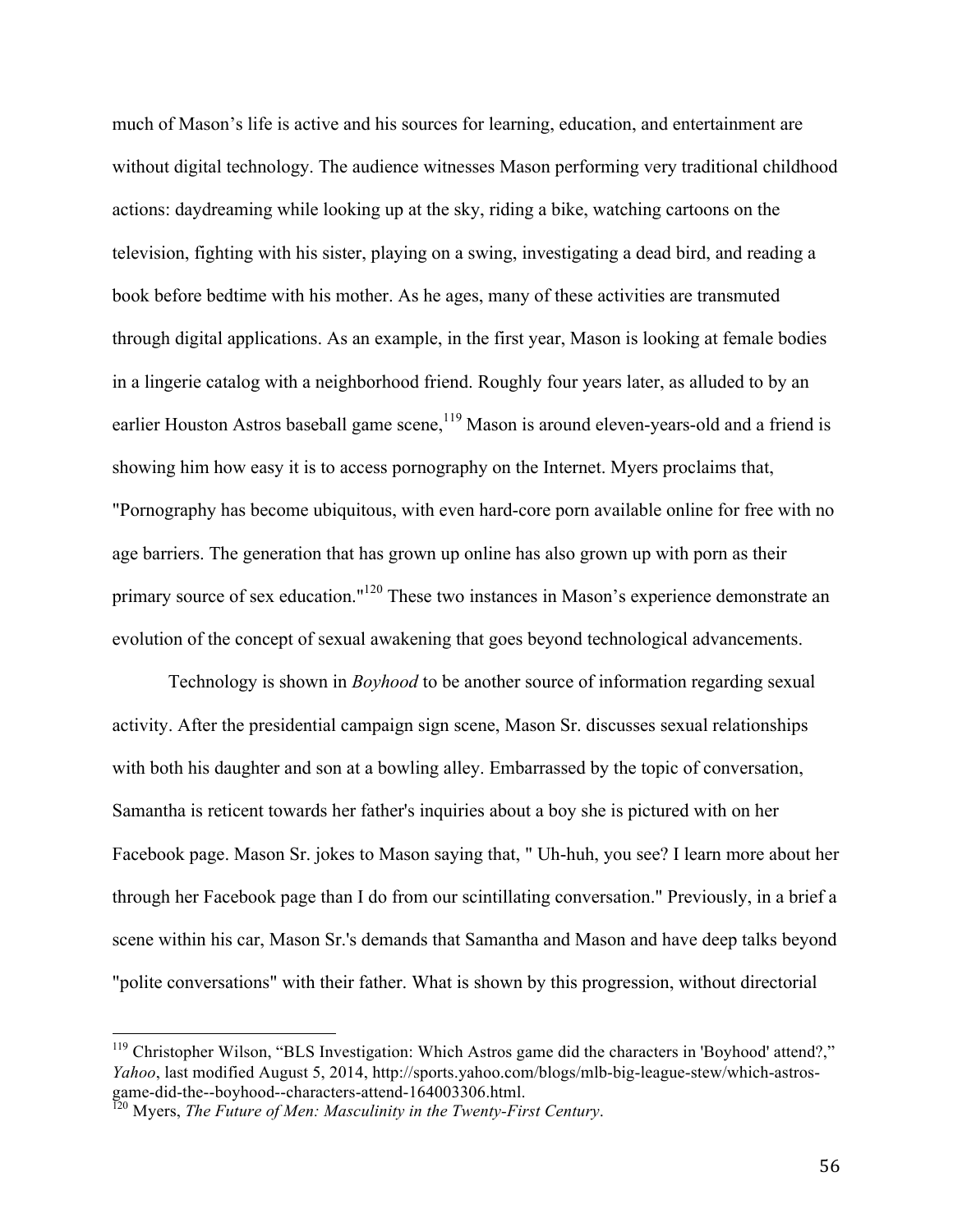judgment, is that social media has unveiled aspects of Samantha's life and personality which Mason Sr., has found difficult if not entirely illusive to obtain. Boyhood does not censure digital technology to be a bad thing but that it is merely a tool that determines a great deal of human interaction. This thought is reflected upon in the road trip to Austin. Mason is in eleventh grade (roughly seventeen-years-old) and is traveling with his girlfriend Sheena to Samantha's dorm for a little getaway. During the car ride, the couple converse about technology's influence: Mason is decisively against the proliferation while Sheena clearly subscribes to what is provided by the tool. Sheena questions the purpose of Mason deleting his Facebook page. Mason responds to her that, "I'm not doing it for attention. I just want to try and not live my life through a screen." Sheena's explanation of technology is that, "It's not an experience, it's just information." Both Mason and Sheena acknowledge how the traditional experience of life without technology is now unpopular and difficult to achieve.

The conversation between Mason and Sheena is interesting because it elucidates something about Mason's progression that is otherwise unexpressed. Mason has become adverse to certain aspects of technology despite accepting its usefulness and implementation. Even though he grew up surrounded by digital technology (Mason has been witnessed enjoying video/computer games since he was seven-years-old), he still finds the desire to not be consumed by devices as an older adolescent. This conflict of convention and contemporary is the crux of Myer's view on masculinity in the twenty-first century. Mason embodies this tassel between the old and new male because his maturation process is shown to be interested in aspects of both lifestyles, though Linklater does not visually value one more than the other. Men of a certain age are shown in *Boyhood* to be confused by a younger generation whose mannerisms are dissociative of long held normative gender associations. Bill, Mason's stepfather for over three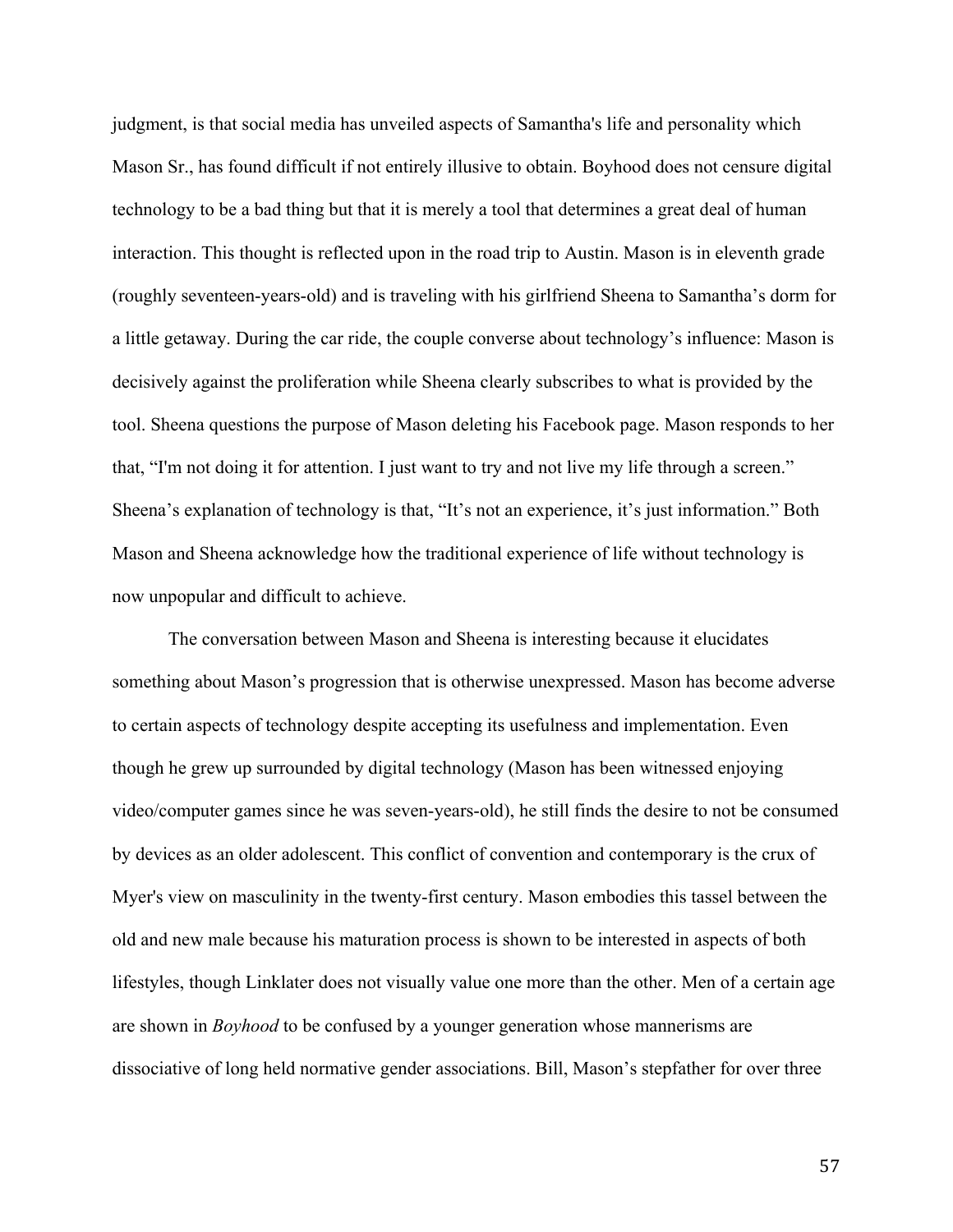years, disapproves of Mason's long hair and forces him to cut it, so that he may "look like a man, instead of a little girl." Jim, the ex-Army National Guard soldier who the family moves in with around 2010, criticizes Mason for having on nail polish and earrings. Mason says indifferently that a girl at school put the nail polish on him. Samantha defends him by saying, "A lot of guys do that. He's just trying to be cool." Jim retorts that when he was in high school, "having a job, being responsible, being able to afford a car, that was cool." Mason is seen in a darkroom processing film when a teacher (Mr. Turlington) walks in and starts interrogating Mason about not finishing his photography assignments. Turlington questions Mason's work ethic and discipline. Mason replies that, "I feel like I do work pretty hard. I spend the whole weekend taking pictures a lot of times."

Differences of perspectives have occurred between father and son generations before but the permeation of digital technology has provided for many young males a new source of information and form of mentorship. As Myers writes, "The de-emphasis on positive male role models and fathers in American culture has arguably been a major factor in the growing rate of fatherless households. More children are growing up in fatherless homes than ever before, parents are working longer hours, and the public schools are in dire need of a change that responds to this and embraces technology and the Internet as teaching tools."<sup>121</sup> Mason Sr. lives away from his kids though he is a decent father when present. Mason has been undoubtedly affected by his father's absence and the absence of any positive male role models at home. Mason's character is shaped by his relationships with his mother and sister but elements of technology have undeniably shaped his perspective. This point is indicated in the fact that he finds such strong opposition to living his life through a screen. Mason's transitional moment of discovery is never pronounced. Big and small events happen in Mason's life (or have happened

 $121$  Ibid.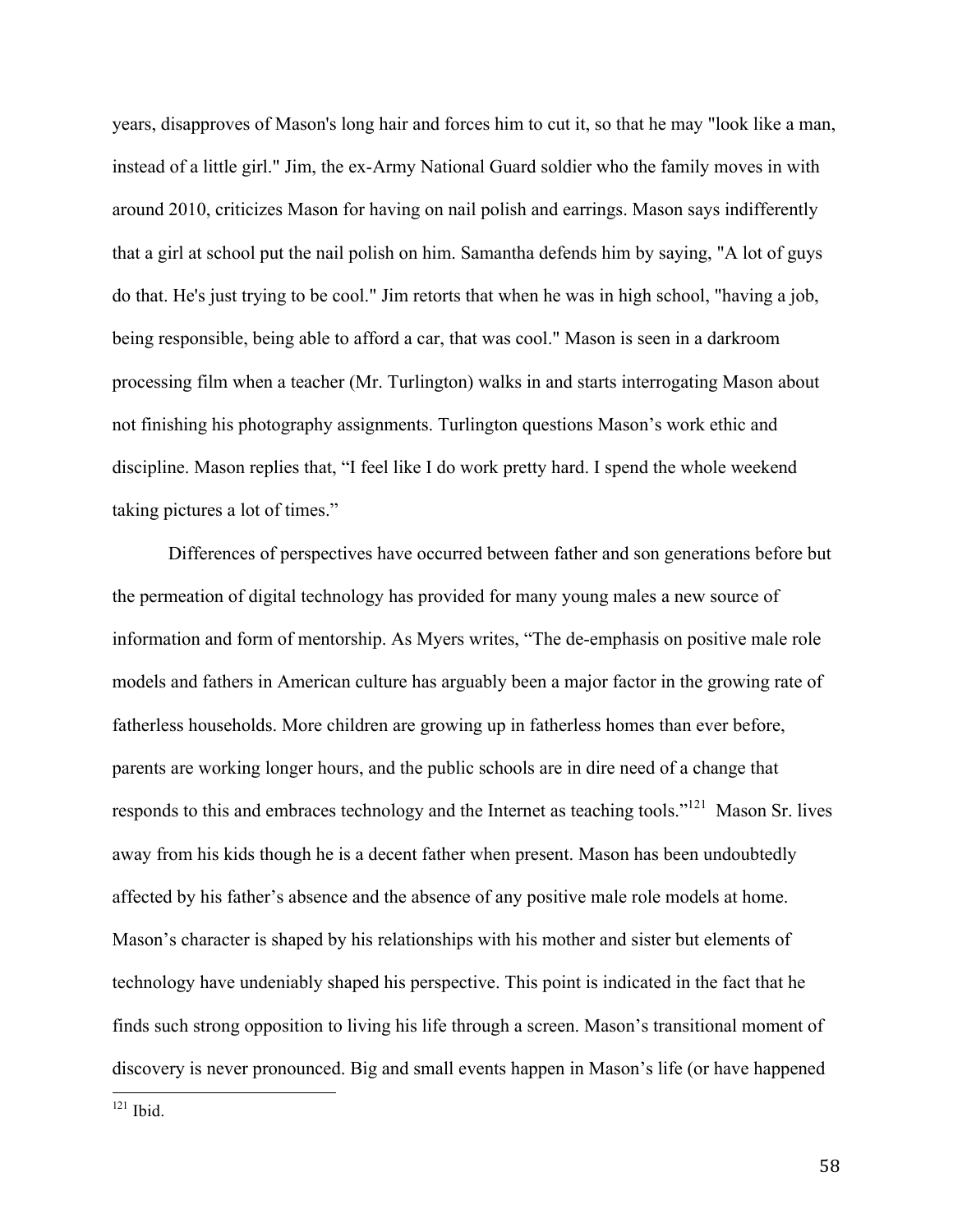to Mason) and alter his outlook, but Linklater does not directly express Mason's transformation. *Boyhood* exhibits youthful metamorphosis alternatively from other films because it organically records a maturation story. Characters develop gradually, as time develops. The audience ascribes meaning and resolution to the protagonist's journey, rejecting the long tradition of the coming-of-age genre.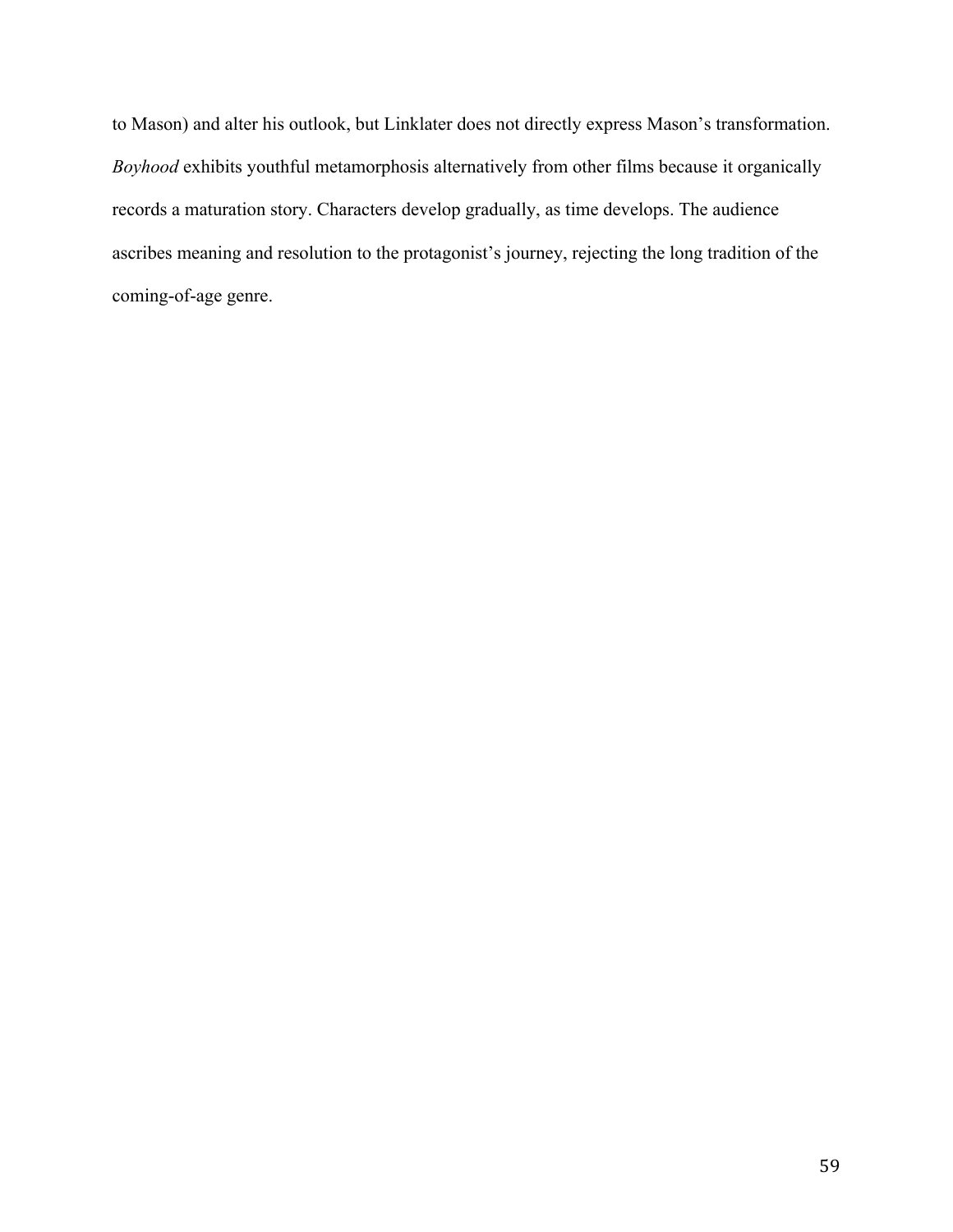## Bibliography

- American Psychological Association. "Anger." Accessed November 29, 2015. http://www.apa.org/topics/anger/.
- American Psychological Association. "Stereotype Threat Widens Achievement Gap." Last modified July 15, 2006. http://www.apa.org/research/action/stereotype.aspx.
- Batrinos, Menelaos L. "Testosterone and Aggressive Behavior in Man," *International Journal of Endocrinology Metabolism* 10, no. 3 (2012): 563-68. Accessed November 22, 2015. doi: 10.5812/ijem.3661.
- Benyahia, Sarah Casey, Freddie Gaffney, and John White. *AS Film Studies: The Essential Introduction*. New York: Routledge, 2006.
- Beresin, Eugene V. "The Impact of Media Violence on Children and Adolescents: Opportunities for Clinical Interventions." *American Academy of Child and Adolescent Psychiatry*. Accessed May 3, 2016. https://www.aacap.org/aacap/Medical Students and Residents/Mentorship Matters/Dev elopMentor/The\_Impact\_of\_Media\_Violence\_on\_Children\_and\_Adolescents\_Opportunit ies for Clinical Interventions.aspx.
- "Blackhat." *Metacritic*. Accessed May 8, 2016. http://www.metacritic.com/movie/blackhat/critic-reviews.
- Bloom, David, "'Boyhood': 39 Shooting Days, A 4,200-Day Production Schedule." *Deadline.com*. Last modified July 10, 2014. http://deadline.com/2014/07/boyhood-39 shooting-days-a-4200-day-production-schedule-794837/.
- Blume, Thomas W. "Social Perspectives on Violence." *Michigan Family Review* 2, no. 1 (Spring 1996): 9-23. Accessed May 5, 2016. http://hdl.handle.net/2027/spo.4919087.0002.102.
- Bordwell, David, and Kristen Thompson. *Film Art: An Introduction*. 8<sup>th</sup> ed. New York: McGraw-Hill, 2008.
- Bump, Philip. "Here Is When Each Generation Begins and Ends, According to Facts." *Atlantic*. Last modified March 25, 2014. http://www.theatlantic.com/national/archive/2014/03/here-is-when-each-generationbegins-and-ends-according-to-facts/359589/.
- Chang, Justin. "Richard Linklater on 'Boyhood,' the 'Before' Trilogy and the Luxury of Time." *Variety*. Last modified June 25, 2014. http://variety.com/2014/film/news/richardlinklater-boyhood-ethan-hawke-patricia-arquette-1201243485/.

Charney, Noah. "Cracking the Sitcom Code." *Atlantic*. Last modified December 28, 2014.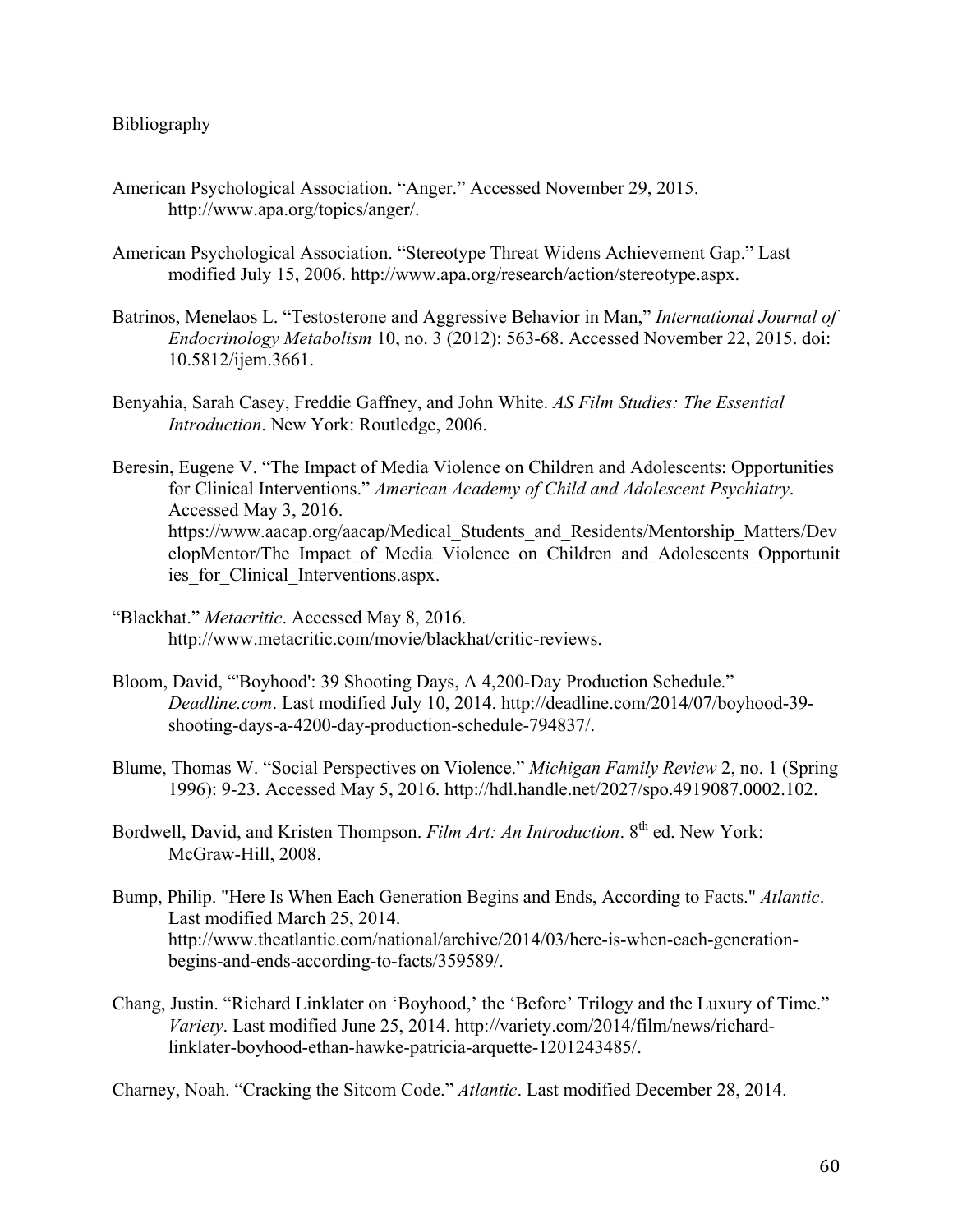http://www.theatlantic.com/entertainment/archive/2014/12/cracking-the-sitcomcode/384068/.

- Collins, Sandra D. *Module 5: Interpersonal Communication Listening and Responding*. 2<sup>nd</sup> ed., edited by James O'Rourke, IV. Boston: Cengage Learning, 2009.
- Committee. *Report Investigating the Causes of the Alarming Increase of Juvenile Delinquency in The Metropolis*. London: J.F. Dove, 1816.
- Cooper, Darius. *The Cinema of Satyajit Ray: Between Tradition and Modernity*. New York: Cambridge University Press, 2000.
- Costa, Gabe. "By The Numbers: Babe Ruth's Called Shot, Eight Decades Later Part 4." *CBS New York*. Last modified September 12, 2012. http://newyork.cbslocal.com/2012/09/24/by-the-numbers-babe-ruths-called-shot-eightdecades-later-part-4/.
- "Crime & Gangster Films: Part 1." *Filmsite.org*. Accessed February 22, 2016. http://www.filmsite.org/crimefilms.html.
- Csetényi, Korinna. "Fall from Innocence: Stephen's King's *The Body*." *Americana: E-Journal of American Studies in Hungary* 5, no. 2 (Fall 2009). Accessed January 12, 2016.
- Dargis, Manohla. "Unshackled Hacker Dons a White Hat." *New York Times*. Last modified January 15, 2015. http://www.nytimes.com/2015/01/16/movies/blackhat-a-cyberthrillerstarring-chris-hemsworth.html?.
- Denby, David. "Snap Crackle, And Pop." *New York*, February 18, 1985.
- Douglas, J. Yellowlees. "Where the Senses Become a Stage and Reading Is Direction: Performing the Texts of Virtual Reality and Interactive Fiction." *TDR (1988-)* 37, no. 4 (1993): 18-37.
- Driscoll, Catherine. *Teen Film: A Critical Introduction*. London: Bloomsbury Academic, 2011.
- Elsaesser, Thomas, and Warren Buckland. "The Life-Cycle of Slumdog Millionaire on the Web." *In The "Slumdog" Phenomenon: A Critical Anthology*, edited by Ajay Gehlawat, 179-200. London: Anthem Press, 2014.
- Fessler, Daniel M.T. "Madmen: An Evolutionary Perspective on Anger and Men's Violent Response to Transgression." In *International Handbook of Anger: Constituent and Concomitant Biological, Psychological, and Social Processes*, edited by Michael Potegal, Gerhard Stemmler, and Charles Spielberger, 361-84. New York: Springer Street+Business Media, 2010.

Franzi, Christopher L. "The Portrayal Juvenile Delinquents in Film (1988-1997)." Thesis diss.,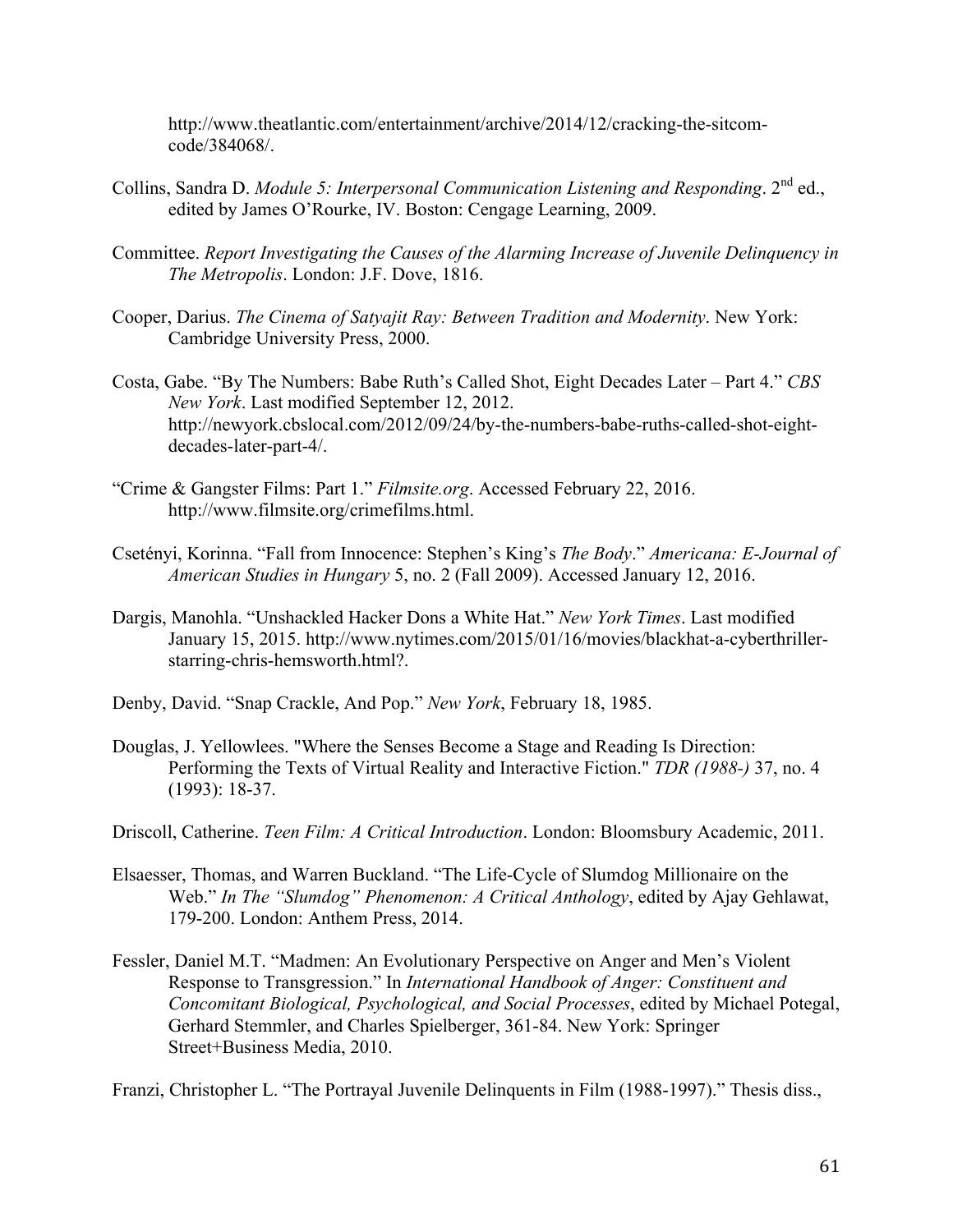Carnegie Mellon University, 2009.

- Ganti, Tejaswini. *Bollywood: A Guidebook to Popular Hindi Cinema*. 2<sup>nd</sup> ed., New York: Routledge, 2013.
- Gaydos, Kristen. "'Sandlot' inspired by true story." *Citizens' Voice*. Last modified June 7, 2012. http://citizensvoice.com/arts-living/sandlot-inspired-by-true-story-1.1325928.
- González A., Juan Carlos. "François Truffaut." *Senses of Cinema*. Last modified July 2003, http://sensesofcinema.com/2003/great-directors/truffaut/.
- Gopnik, Adam. "United States: Traditional regions of the United States." *Encyclopædia Britannica Online*. Last modified May 20, 2016. http://www.britannica.com/place/United-States/Traditional-regions-of-the-United-States.
- Graham, Jamie. "Fast & Furious 7 Review." *gamesradar.com*. Last modified March 24, 2015. http://www.gamesradar.com/fast-furious-7-review/.
- Gross, Alan E. "The Male Role and Heterosexual Behavior." *Journal of Social Issues* 34, no. 1 (1978): 87-107. doi: 10.1111/j.1540-4560.1978.tb02542.x.
- Gupta, Udayan and Satyajit Ray. "The Politics of Humanism: AN INTERVIEW WITH SATYAJIT RAY." *Cinéaste* 12, no. 1 (1982): 24-29. Accessed May 31, 2016. http://www.jstor.org/stable/41686766.
- Hansen, Miriam. *Babel and Babylon: Spectatorship in American Silent Film*. Cambridge: Harvard University Press, 2009.
- Hardcastle, Anne. Introduction to *Coming of Age on Film: Stories of Transformation in World Cinema*, edited by Anne Hardcastle, Roberta Morosini, and Kendall Tarte, Newcastle upon Tyne: Cambridge Scholarly Publishing, 2009.
- Harmon, Katherine. "4 Things Most People Get Wrong About Memory." *Scientific American*. Last modified August 4, 2011. http://blogs.scientificamerican.com/observations/4-thingsmost-people-get-wrong-about-memory/.
- Hayes, Laura L. "How to Stop Violence." *Slate*. Last modified April 9, 2014. http://www.slate.com/articles/health\_and\_science/medical\_examiner/2014/04/anger\_caus es violence treat it rather than mental illness to stop mass murder.html.
- Heldreth, Leonard G. "Viewing "The Body": King's Portrait of the Artist as Survivor." In *The Gothic World of Stephen King*, edited by Gary Hoppenstand and Ray B. Browne, 64-74. Bowling Green: Bowling Green State University Popular Press, 1987.
- Horovitz, Bruce. "After Gen X, Millennials, what should the next generation be?." *USA Today*. Last modified May 4, 2012.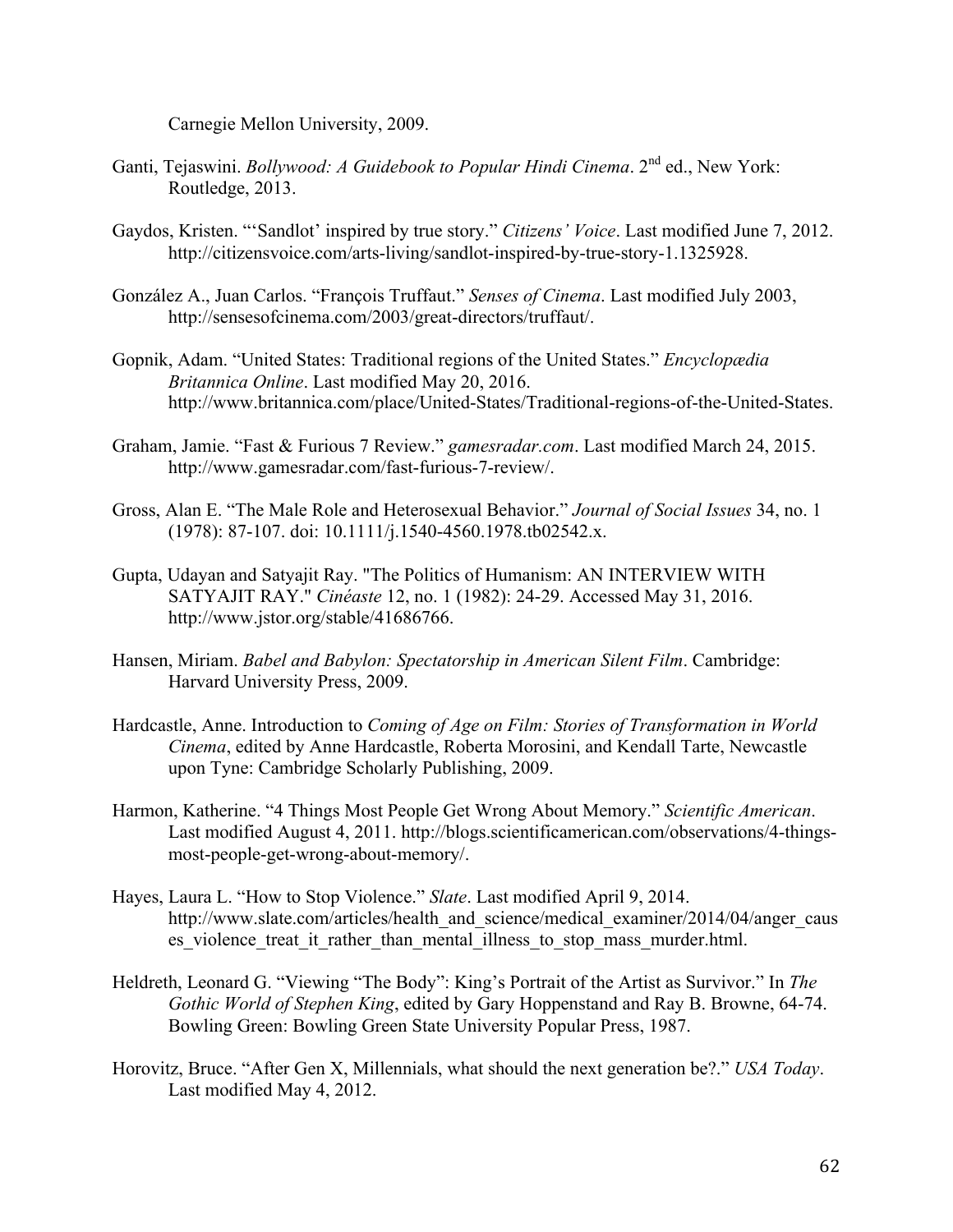http://usatoday30.usatoday.com/money/advertising/story/2012-05-03/naming-the-nextgeneration/54737518/1?loc=interstitialskip.

- Joel, Daphna, Zohar Berman, Ido Tavor, Nadav Wexler, Olga Gaber, Yaniv Stein, Nisan Shefi, Jared Pool, Sebastian Urchs, Daniel S. Margulies, Franziskus Liem, Jürgen Hänggi, Lutz Jäncke, and Yaniv Assaf. "Sex beyond the Genitalia: The Human Brain Mosaic." *Proceedings of the National Academy of Sciences* 112, no. 50 (December 15, 2015): 15468–473. Accessed May 5, 2016. doi:10.1073/pnas.1509654112.
- Jordan, Julie and Antoinette Y. Coulton. "Chris Hemsworth Is PEOPLE's Sexiest Man Alive." *PEOPLE*. Last modified November 19, 2014. http://www.people.com/people/package/article/0,,20315920\_20873901,00.html.
- Kattenburg, David. "Neuroscientists explore differences in male, female brains." *CBC/Radio-Canada*. Last modified March 3, 2016. http://www.cbc.ca/news/health/men-womenbrains-difference-1.3473154.
- Koenig, Vivian. "Review: The J. D. Films: Juvenile Delinquency in the Movies by Mark Thomas McGee, R. J. Robertson." *Film Quarterly* 36, no. 4 (July 1, 1983): 56–57. Accessed January 12, 2016. doi:10.2307/3697122.
- Keniston, Kenneth. "Youth: A 'New' Stage of life." *The American Scholar* 39, no. 4 (Autumn 1970): 631-54.
- Landy, Marcia. "The Apu Trilogy: Pather Panchali, Aparajito, and Apur Sansar." *Quarterly Review of Film and Video* 27, no. 5 (2010): 408-10. Accessed May 27, 2016. doi: 10.1080/10509208.2010.494998.
- Lang, Brent. "Study Finds Fewer Lead Roles for Women in Hollywood." *Variety*. Last modified February 9, 2015. http://variety.com/2015/film/news/women-lead-roles-in-movies-studyhunger-games-gone-girl-1201429016/.
- Lewin, Adrienne Mand. "Can Boys Really Not Sit Still in School?." *ABC News*. Last modified January 26, 2006. http://abcnews.go.com/US/story?id=1545271.
- Lichfield, John. "Egalité! Liberté! Sexualité!: Paris, May 1968." *Independent*. Last modified February 22, 2008. http://www.independent.co.uk/news/world/europe/egalit-libertsexualit-paris-may-1968-784703.html.
- Marie, Michel. *The French New Wave: An Artistic School*. Translated by Richard Neupert. Hoboken: Blackwell Publishing, 2003.
- McDermott, Maeve. "10 Facts About How Our Brain gets Angry." *National Geographic*. Last modified August 15, 2014. http://tvblogs.nationalgeographic.com/2014/08/15/10-factsabout-how-our-brain-gets-angry/.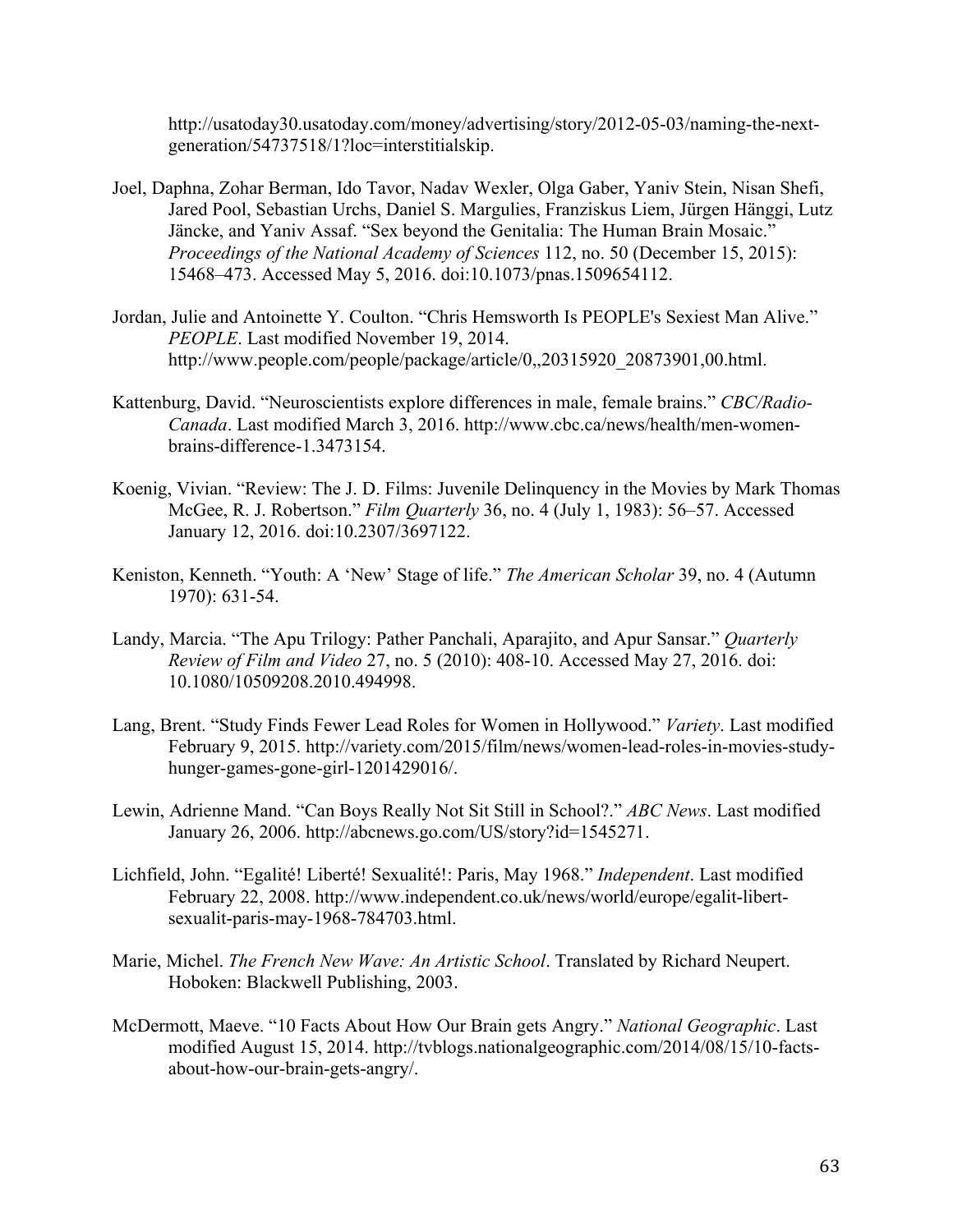- Mulvey, Laura. "Visual Pleasure and Narrative Pleasure." *Film Theory & Criticism*. 7<sup>th</sup> ed., edited by Leo Braudy and Marshall Cohen, 711-22. New York: Oxford University Press, 2009.
- Myers, Jack. *The Future of Men: Masculinity in the Twenty-First Century*. San Francisco: Inkshares, 2016. Kindle edition.
- Oksala, Johanna. *Foucault, Politics, and Violence*. Evanston: Northwestern University Press, 2012.
- Paul, Annie Murphy. "The Dumb Jock Stereotype Can Be a Self-Fulfilling Prophecy." *New York Times*. Last modified April 24, 2014. http://parenting.blogs.nytimes.com/2014/04/24/thedumb-jock-stereotype-can-be-a-self-fulfilling-prophecy/? r=0.
- Pollack, William. *Real Boys: Rescuing Our Sons from the Myths of Boyhood*. New York: Owl Books, 1998.
- Price, Brian. "Richard Linklater." *Senses of Cinema*. Last modified July 2003. http://sensesofcinema.com/2003/great-directors/linklater/.
- Rainer, Peter. 'Blackhat' shows it isn't easy dramatizing cyber intrigue." *Christian Science Monitor*. Last modified January 16, 2015. http://www.csmonitor.com/The-Culture/Movies/2015/0116/Blackhat-shows-it-isn-t-easy-dramatizing-cyber-intrigue.
- Regester, Charlene. "The Feminization and Victimization of the African American Athlete in *Boyz N the Hood*, *Cooley High*, and *Cornbread*, *Earl and Me*." *Where the Boys Are: Cinemas of Masculinity and Youth*, edited by Murray Pomerance and Frances Gateward, 333-49. Detroit: Wayne State University Press, 2005.
- Robinson, Andrew. *The Apu Trilogy: Satyajit Ray and the Making of an Epic*. London: I.B. Tauris, 2011.
- "The Sandlot." *IMDB*. Accessed June 5, 2015. http://www.imdb.com/title/tt0108037/.
- Shary, Timothy. "Bad Boys and Hollywood Hype: Gendered Conflict in Juvenile Delinquency Films." *Where the Boys Are: Cinemas of Masculinity and Youth*, edited by Murray Pomerance and Frances Gateward, 21-40. Detroit: Wayne State University Press, 2005.
- Shary, Timothy. *Generation Multiplex: The Image of Youth in Contemporary American Cinema*. Austin: University of Texas Press, 2002.
- Shary, Timothy. *Millennial Masculinity: Men in Contemporary American Cinema*. Detroit: Wayne State University Press, 2013. Kindle edition.
- Shary, Timothy. *Teen Movies: American Youth on Screen*. London: Wallflower, 2005.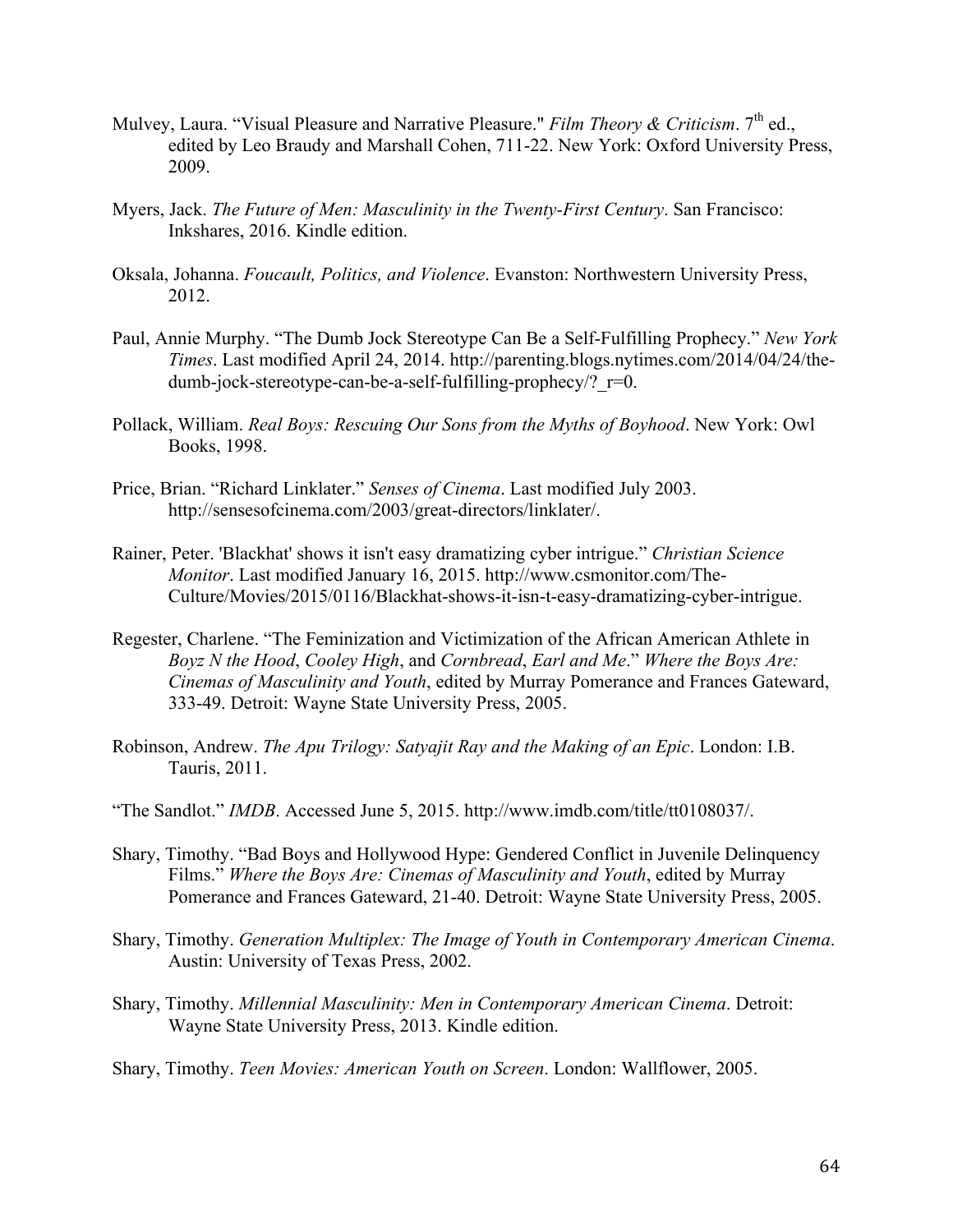- Siddiquee, Imran. "Not Everyone's Boyhood." *Atlantic*. Last modified September 10, 2014. http://www.theatlantic.com/entertainment/archive/2014/09/the-not-so-relateableboyhood/379700/.
- Smith, Crystal. *The Achilles Effect: What Pop Culture is Teaching Young Boys about Masculinity*. (Bloomington: iUniverse, 2011). Kindle edition.
- Stone, Rob. *The Cinema of Richard Linklater: Walk, Don't Run (Directors' Cuts)*. New York: Columbia University Press, 2013. Kindle edition.
- Tauer, Susan M. "The Mentor: Protégé Relationship and Its Effects on the Experienced Teacher." Paper presented at the annual meeting of the American Educational Research Association, New York, New York, April 8-12, 1996.
- "Three Act Structure." *TVTropes.org*. Accessed October 14, 2015. http://tvtropes.org/pmwiki/pmwiki.php/Main/ThreeActStructure.
- Tomlinson, Hugh, and Robert Galeta, trans. Introduction to *Cinema 2: The Time-Image*, by Gilles Deleuze, xvi-xviii. Minneapolis: University of Minnesota Press, 1989.
- Wade, Kimberley A., Maryanne Garry, J. Don Read, and D. Stephen Lindsay. "A picture is worth a thousand lies: Using false photographs to create false childhood memories." *Psychonomic Bulletin & Review* 9, no. 3 (2002): 597-603.
- Wissman, Jessica. "Athena's 'Unreasonable Advice': The Education of Telemachus in Ancient Interpretations of Homer." *Greek, Roman & Byzantine Studies* 49, no. 3 (Autumn 2009): 413-52.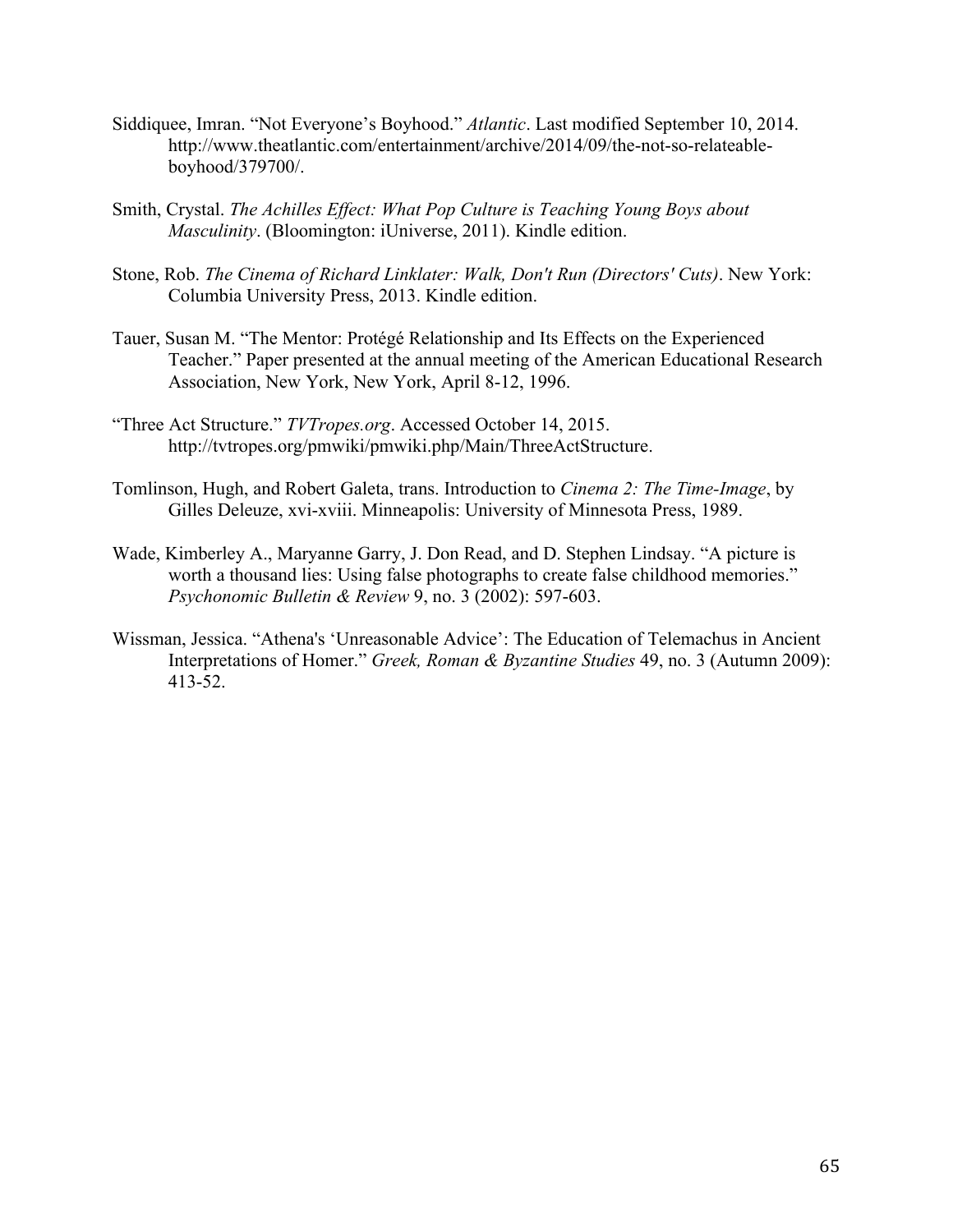## Filmography

- *L'Amour en fuite*. Directed by François Truffaut. 1979. Chicago: Home Vision Entertainment, 2003. DVD.
- *Antoine et Colette*. Directed by François Truffaut. 1962. Chicago: Home Vision Entertainment, 2003. DVD.
- *Aparajito*. Directed by Satyajit Ray. 1956. New York: The Criterion Collection, 2015. DVD.
- *Apur Sansar*. Directed by Satyajit Ray. 1959. New York: The Criterion Collection, 2015. DVD.
- *Baisers volés*. Directed by François Truffaut. 1968. Chicago: Home Vision Entertainment, 2003. DVD.
- *Blackhat*. Directed by Michael Mann. 2015. Los Angeles: Universal Studios Home Entertainment, 2015. DVD.
- *Boy Meets World*. Created by Michael Jacobs and April Kelly. 1993-2000. Santa Monica: Lions Gate Entertainment, 2013. DVD.
- *Boyhood*. Directed by Richard Linklater. 2014. Los Angeles: Paramount Home Entertainment, 2015. DVD.
- *The Breakfast Club*. Directed by John Hughes. 1985. Los Angeles: Universal Studios Home Entertainment, 1998. DVD.
- *Clueless*. Directed by Amy Heckerling. 1995. Burbank: Warner Home Video, 2005. DVD.
- *Domicile conjugal*. Directed by François Truffaut. 1970. Chicago: Home Vision Entertainment, 2003. DVD.
- *Ferris Bueller's Day Off*. Directed by John Hughes. 1986. Burbank: Warner Home Video, 2006. DVD.
- *Furious 7*. Directed by James Wan. 2015. Los Angeles: Universal Studios Home Entertainment, 2015. DVD.
- *Heathers*. Directed by Michael Lehmann. 1988. Hollywood: Image Entertainment, 2011. DVD.

*Ladri di biciclette*. Directed by Vittorio de Sica. 1948. Chatsworth: Image Entertainment, 1998. DVD.

*Pather Panchali*. Directed by Satyajit Ray. 1955. New York: The Criterion Collection, 2015.